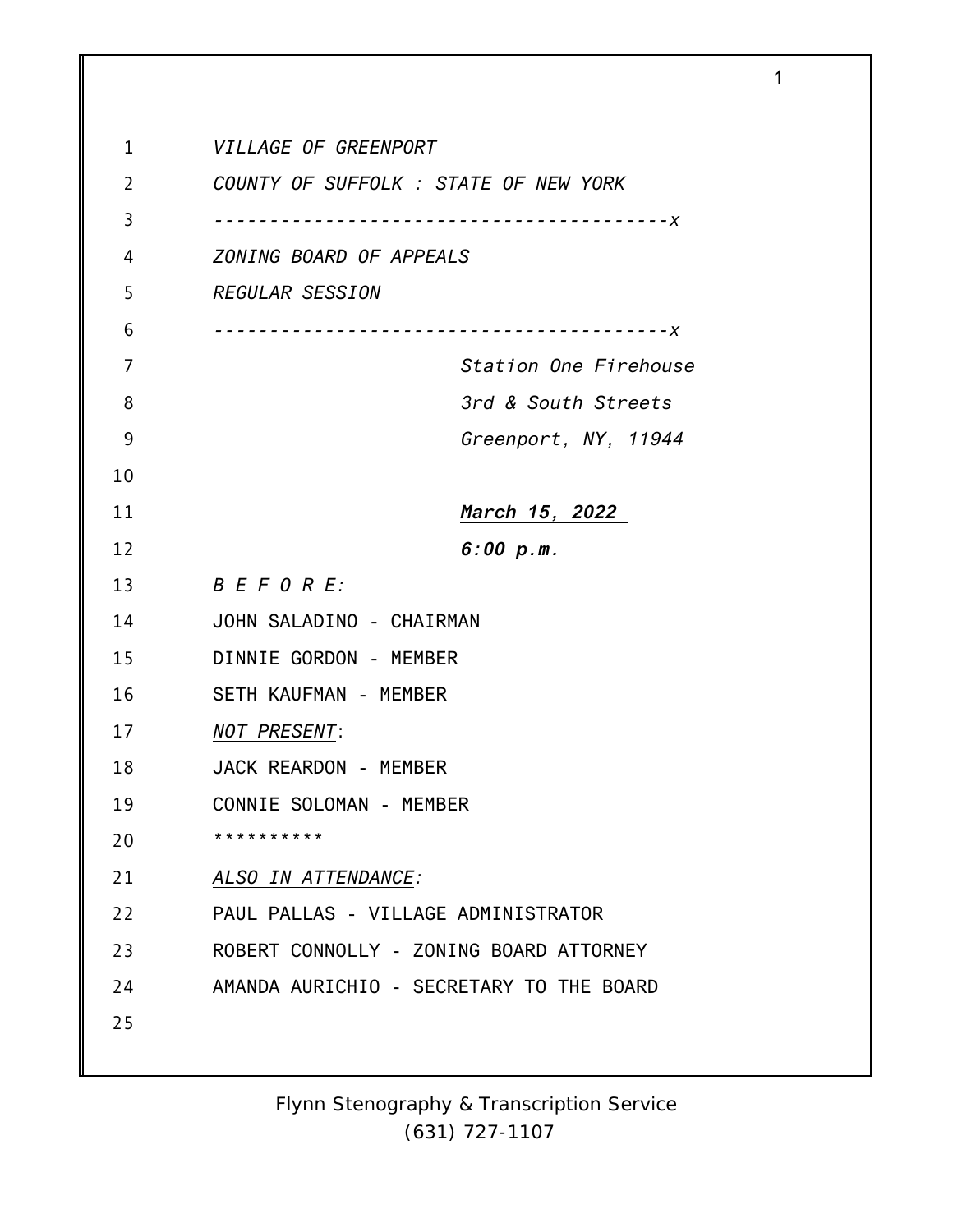| $\mathbf{1}$   | (*The meeting was called to order at $6:02$ p.m.*) |
|----------------|----------------------------------------------------|
| $\overline{2}$ | CHAIRMAN SALADINO: Good evening, folks.            |
| $\overline{3}$ | This is the Village of Greenport Zoning Board of   |
| 4              | Appeals Regular Meeting. Tonight we're             |
| 5              | shorthanded but there's enough of us here to take  |
| 6              | care of this business.                             |
| 7              | Item No. 1 is a motion to accept and               |
| 8              | approve the minutes of the February 15th, 2022     |
| 9              | Zoning Board of Appeals meeting. So moved.         |
| 10             | MEMBER KAUFMAN:<br>Second.                         |
| 11             | CHAIRMAN SALADINO: All in favor?                   |
| 12             | MEMBER GORDON: Aye.                                |
| 13             | MEMBER KAUFMAN: Aye.                               |
| 14             | CHAIRMAN SALADINO: And I'll vote aye.              |
| 15             | (Approved - VOTE: 3-0-0-2 - Not Present: Member    |
| 16             | Reardon & Member Soloman).                         |
| 17             | Item No. 2 -- and there's a little change          |
| 18             | with this. Item No. 2 is a motion to schedule      |
| 19             | the next Zoning Board of Appeals meeting for       |
| 20             | April 19th, 2022 at 6:00 p.m Folks, it's going     |
| 21             | to be at the School House on First and Front       |
| 22             | Street, Greenport, NY, 11944. The Fire             |
| 23             | Department has a little racket going on that       |
| 24             | night, so they need the firehouse. It's their      |
| 25             | house, they can do what they want.                 |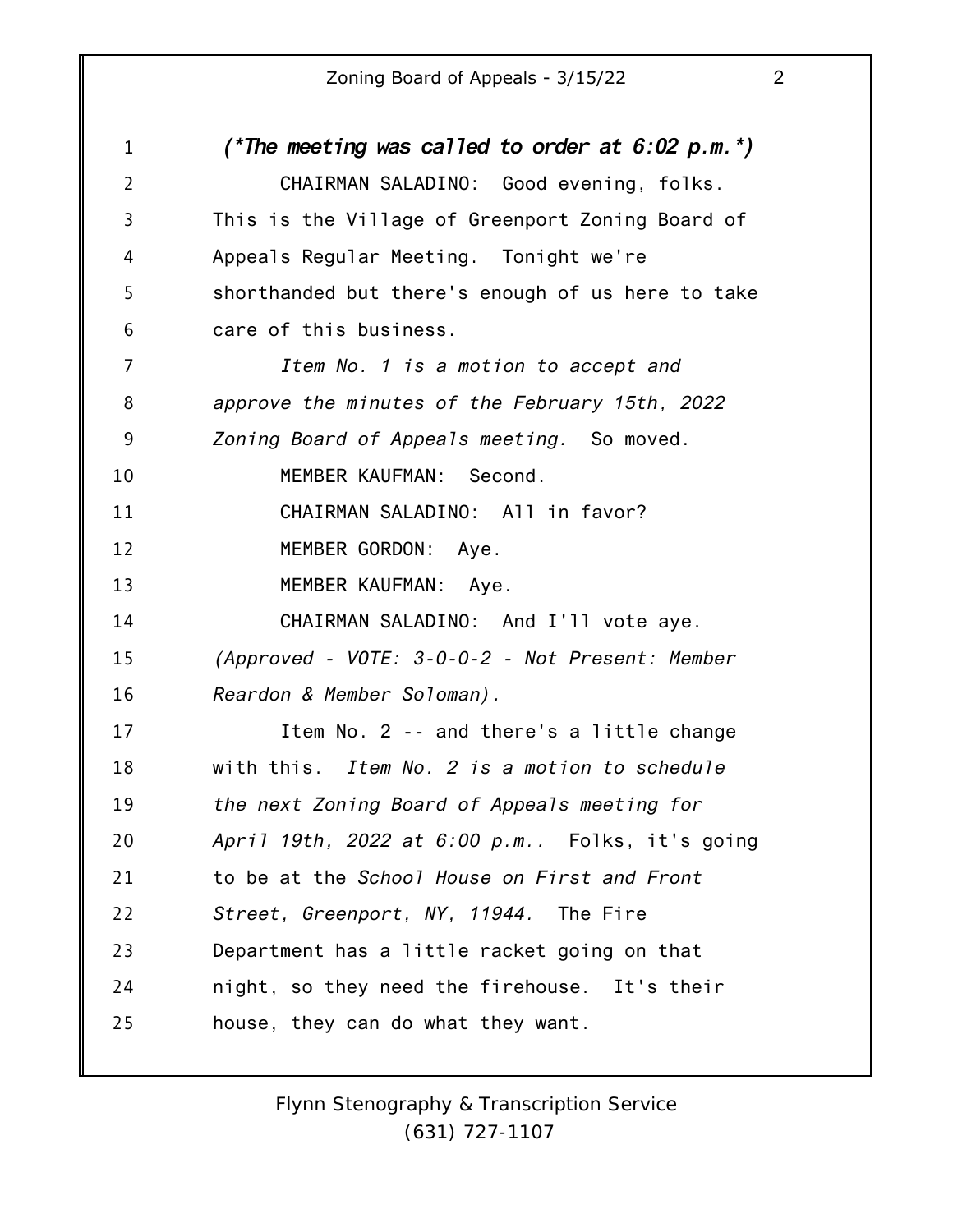| 1              | Item No. 3 is 145 Central Avenue. It's a          |
|----------------|---------------------------------------------------|
| $\overline{2}$ | motion to accept the findings and determinations  |
| 3              | for Tom Innamorato. The property is located in    |
| 4              | the R-2 (One and Two Family) District and is      |
| 5              | located in the Historic District. The Suffolk     |
| 6              | County Tax Map No. Isis 1001-5.-2-2. Everybody    |
| 7              | read the findings? So moved.                      |
| 8              | MEMBER GORDON: Second.                            |
| 9              | CHAIRMAN SALADINO: All in favor?                  |
| 10             | MEMBER KAUFMAN: Aye.                              |
| 11             | MEMBER GORDON:<br>Aye.                            |
| 12             | CHAIRMAN SALADINO: And I'll vote aye.             |
| 13             | (Approved - VOTE: 3-0-0-2 - Not Present: Member   |
| 14             | Reardon & Member Soloman).                        |
| 15             | Item No. 4 is 302 Sixth Street. This is a         |
| 16             | motion to accept the application, schedule a      |
| 17             | public hearing and arrange a site visit for the   |
| 18             | application of Alex Bell for the property located |
| 19             | at 302 Sixth Street, Greenport, New York, 11944.  |
| 20             | This property is located in the R-2 (One and Two  |
| 21             | Family) District, is not located in the Historic  |
| 22             | District. This property requires a use variance.  |
| 23             | I think -- I think that might be a mistake.       |
| 24             | Administrator?                                    |
| 25             | ADMINISTRATOR PALLAS: Yes, it is.                 |
|                |                                                   |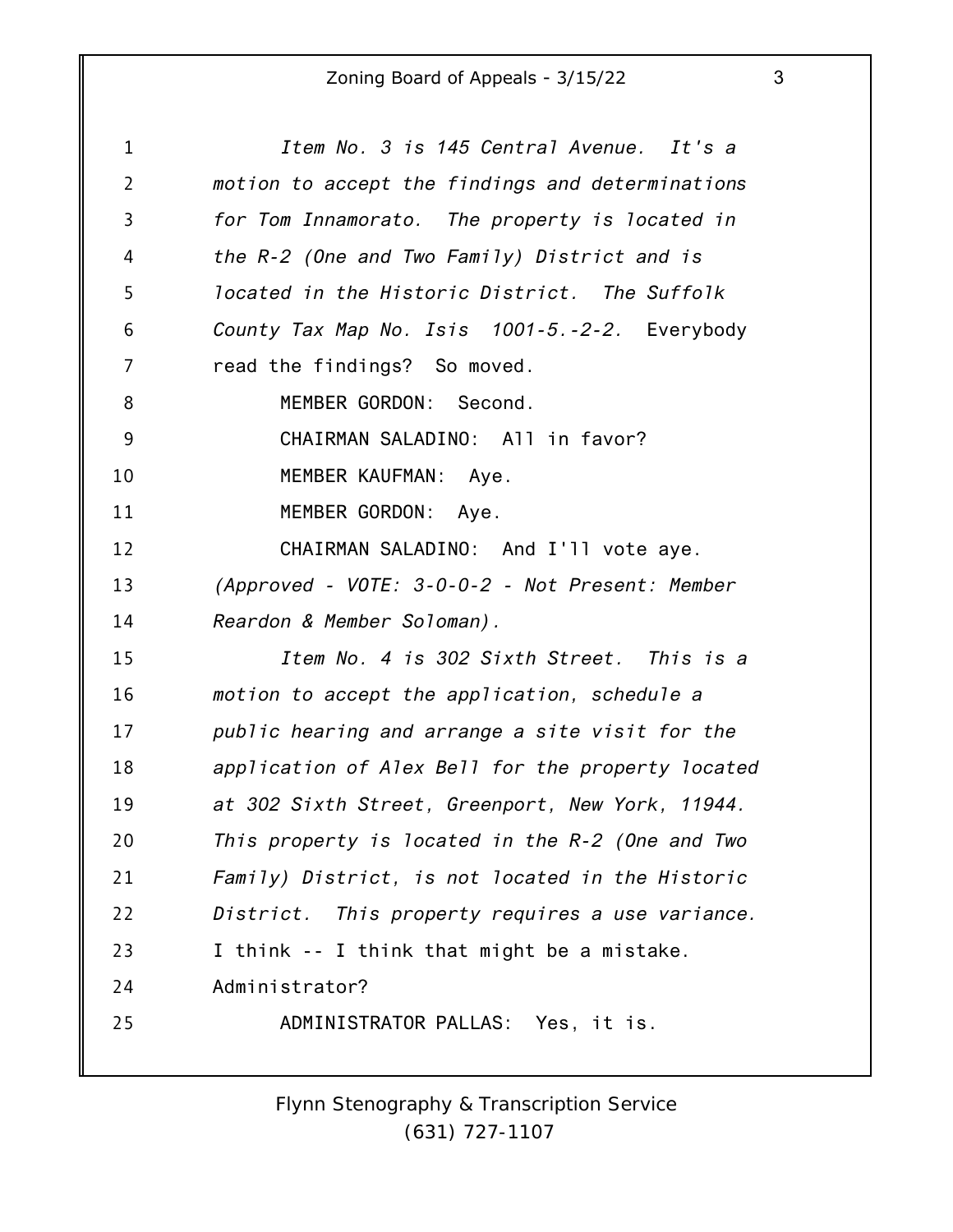1 2 3 4 5 6 7 8 9 10 11 12 13 14 15 16 17 18 19 20 21 22 23 24 25 Zoning Board of Appeals - 3/15/22 4 CHAIRMAN SALADINO: He thinks it's a mistake and I think we're going to change that to an area variance. Dinny? MEMBER GORDON: It says, *"This would require an area variance of 12 feet on the north side".* CHAIRMAN SALADINO: Yeah, it's a scrivener's error. MEMBER GORDON: So this should be correct. CHAIRMAN SALADINO: It's just a scrivener's error on the agenda. We'd have to -- MEMBER GORDON: But the scrivener should be more careful. CHAIRMAN SALADINO: I'm going to put that in their efficiency report at the end of the month. Is the applicant here? MR. PORTILLO: Yes. CHAIRMAN SALADINO: Name and address for the stenographer. MR. PORTILLO: Good evening. Anthony Portillo, Architect. CHAIRMAN SALADINO: Do you want to give us your story? MR. PORTILLO: Yeah. CHAIRMAN SALADINO: Give us your story.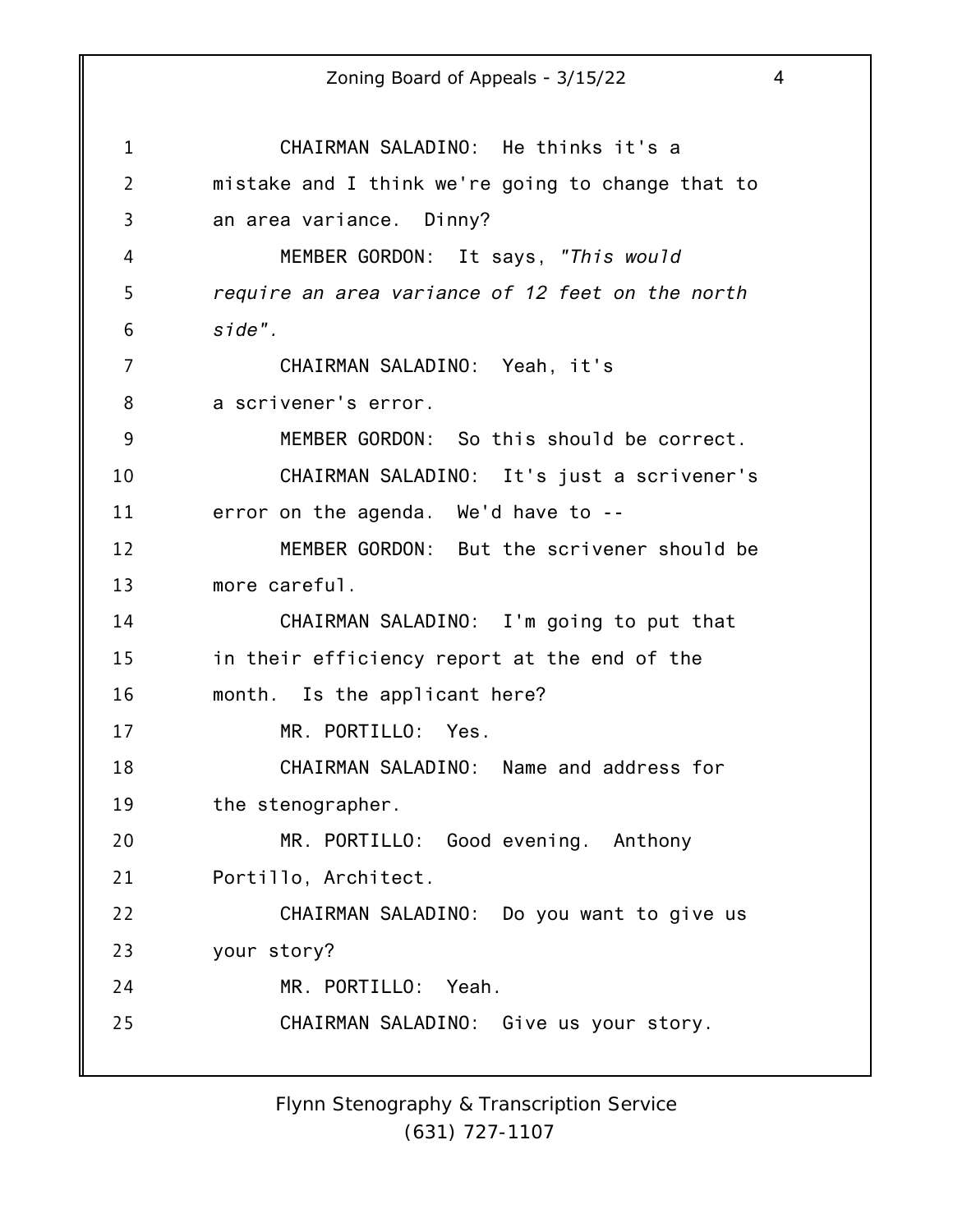| ۰,<br>I<br>ë |  |
|--------------|--|

| $\mathbf 1$    | MR. PORTILLO: So we were here let's say           |
|----------------|---------------------------------------------------|
| $\overline{2}$ | about two months ago, we were asked to go back to |
| 3              | the Building Department to revise the denial      |
| 4              | letter. We've also revised the design to fit the  |
| 5              | pool so that it was not in the front yard as in   |
| 6              | the plan. We've also provided calculations for    |
| 7              | the rear yard plot coverage which wasn't on the   |
| 8              | existing.                                         |
| 9              | We originally were proposing a half               |
| 10             | bathroom for the current pool house; we've        |
| 11             | removed that so we're no longer asking for any    |
| 12             | plumbing, it would be a dry building.             |
| 13             | We have a storage area behind the pool            |
| 14             | house that we would like to put the storage and   |
| 15             | it would be provided with sound insulation in     |
| 16             | that area to temper down the sound.               |
| 17             | So, currently the ask from the Board is the       |
| 18             | 12-foot variance in case we are eight feet from   |
| 19             | that north front line.                            |
| 20             | CHAIRMAN SALADINO: Okay. The first thing          |
| 21             | I would ask is I don't have -- I'm sure we might  |
| 22             | have, I don't have an authorization that you guys |
| 23             | would be the agent for -- the signed              |
| 24             | authorization that you would be the agent for the |
| 25             | applicant.                                        |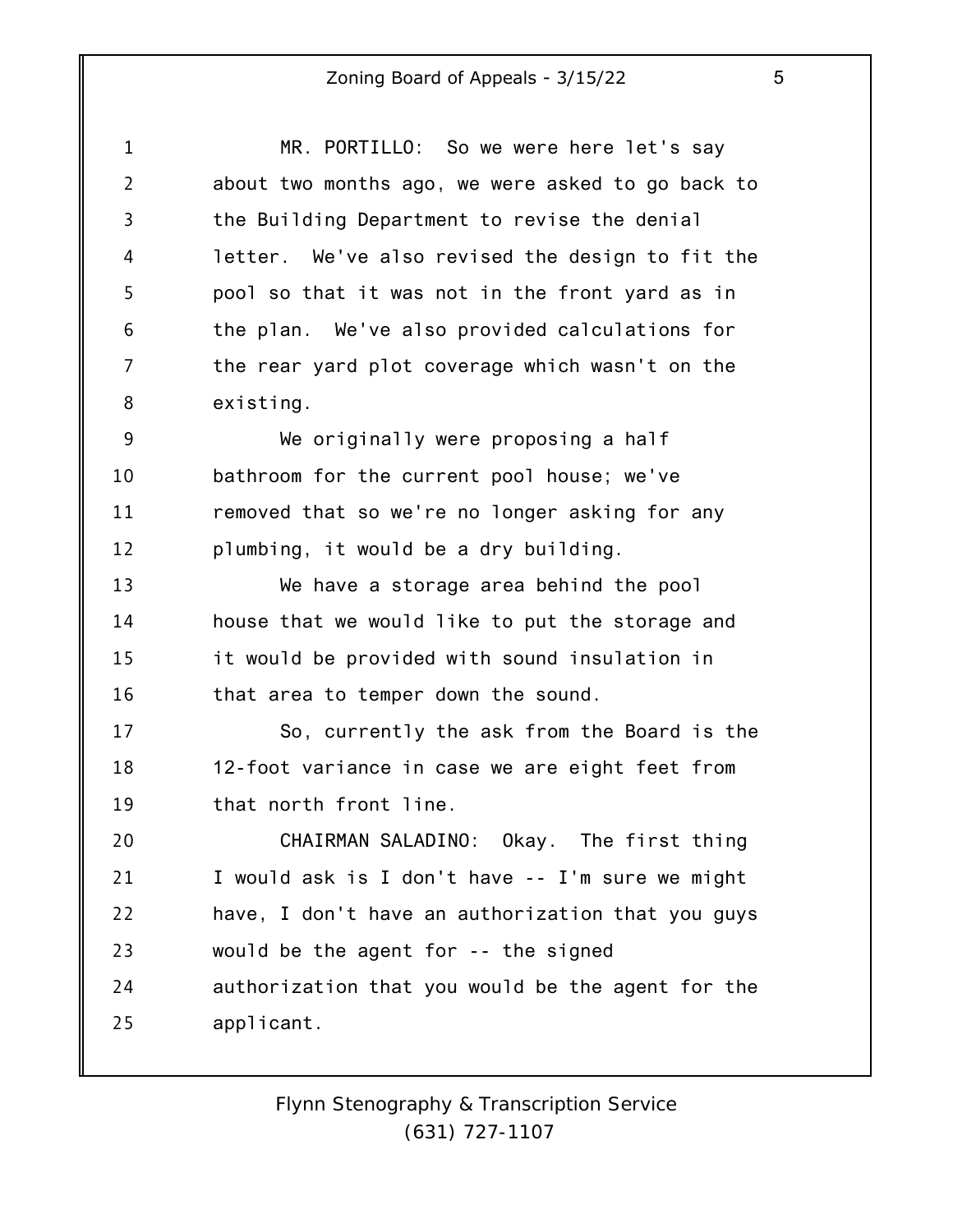1 2 3 4 5 6 7 8 9 10 11 12 13 14 15 16 17 18 19 20 21 22 23 24 25 Zoning Board of Appeals - 3/15/22 6 MR. PORTILLO: Okay. I believe that was provided. If I have to I can -- CHAIRMAN SALADINO: I don't have it. Do we have it? ADMINISTRATOR PALLAS: We have it. CHAIRMAN SALADINO: Okay. We're good with that, the Building Department has it. The only other question I would have before my colleagues is I'm looking at your drawing; is there going to be a connection between the pool house and the storage? The east side of the pool house building, I see storage on the new drawing. MR. PORTILLO: Yeah, there -- yes, that would be -- it would be one structure. CHAIRMAN SALADINO: So it would be -- MR. PORTILLO: But there would be a devising wall between the storage and the pool house. CHAIRMAN SALADINO: Will there be access from the pool house to the storage? MR. PORTILLO: That's not the plan, just the doors in the rear would access the storage. CHAIRMAN SALADINO: Okay. And the other question I would have is I don't see it here on the line drawing; the present garage is staying,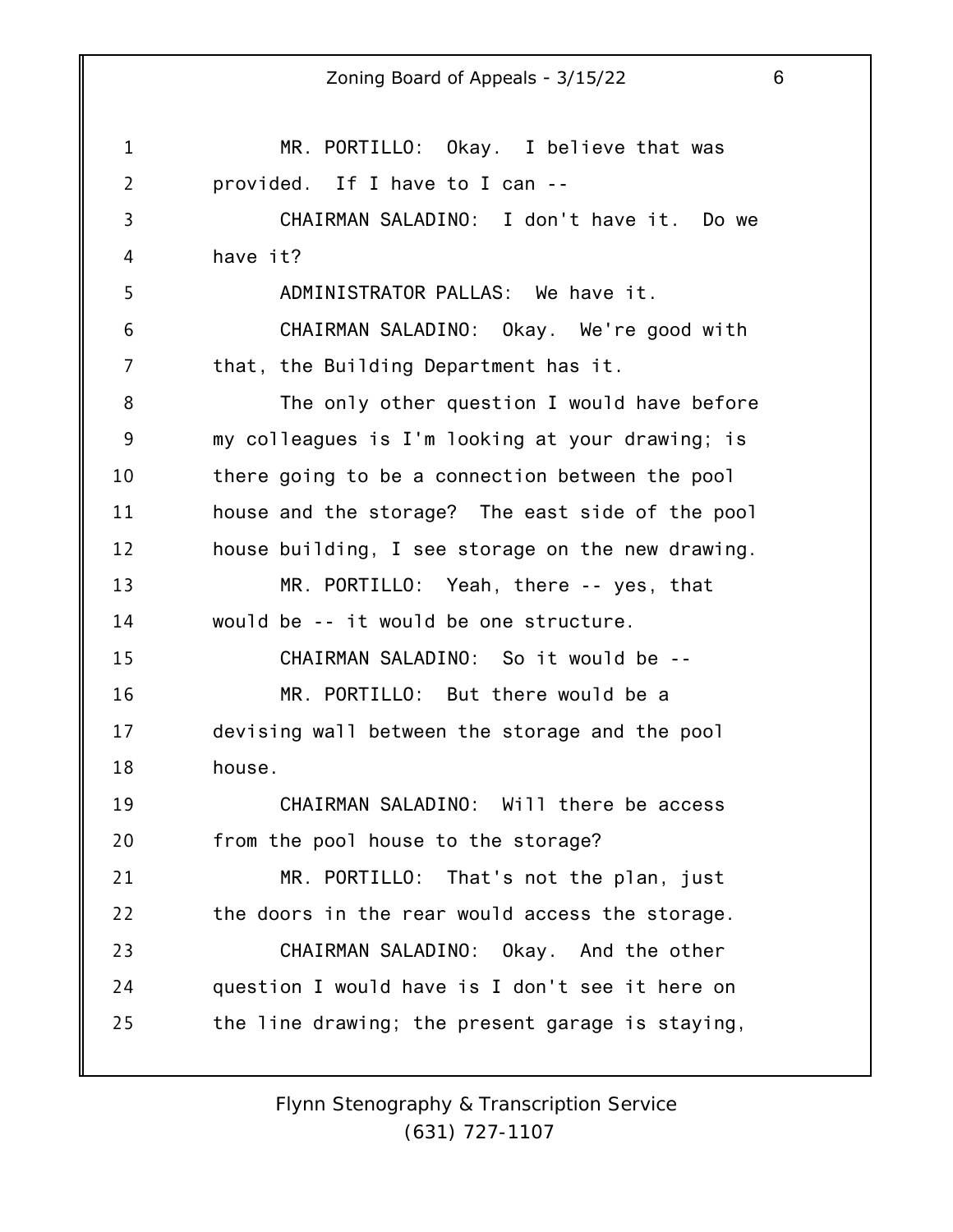1 2 3 4 5 6 7 8 9 10 11 12 13 14 15 16 17 18 19 20 21 22 23 24 25 right? MR. PORTILLO: That's correct. We - that's another revision, I apologize. That was something we were -- before proposing an increase, that is staying as an existing building. CHAIRMAN SALADINO: Okay. MR. PORTILLO: No work to be done. CHAIRMAN SALADINO: I don't see -- I see side yard and I see front yard and I see -- I don't see the dimensions between the existing framed garage and the pool house. Do you have that? Can you -- MR. PORTILLO: I don't have that. CHAIRMAN SALADINO: It looks to be like a foot or two. If I'm using the scale, one inch is 15 feet. MR. PORTILLO: I would say you're correct, two feet. But the frame garage is just a parking structure that they currently use for parking and driveway. MEMBER GORDON: Is the garage going to remain? CHAIRMAN SALADINO: Yes. MR. PORTILLO: Yes, ma'am.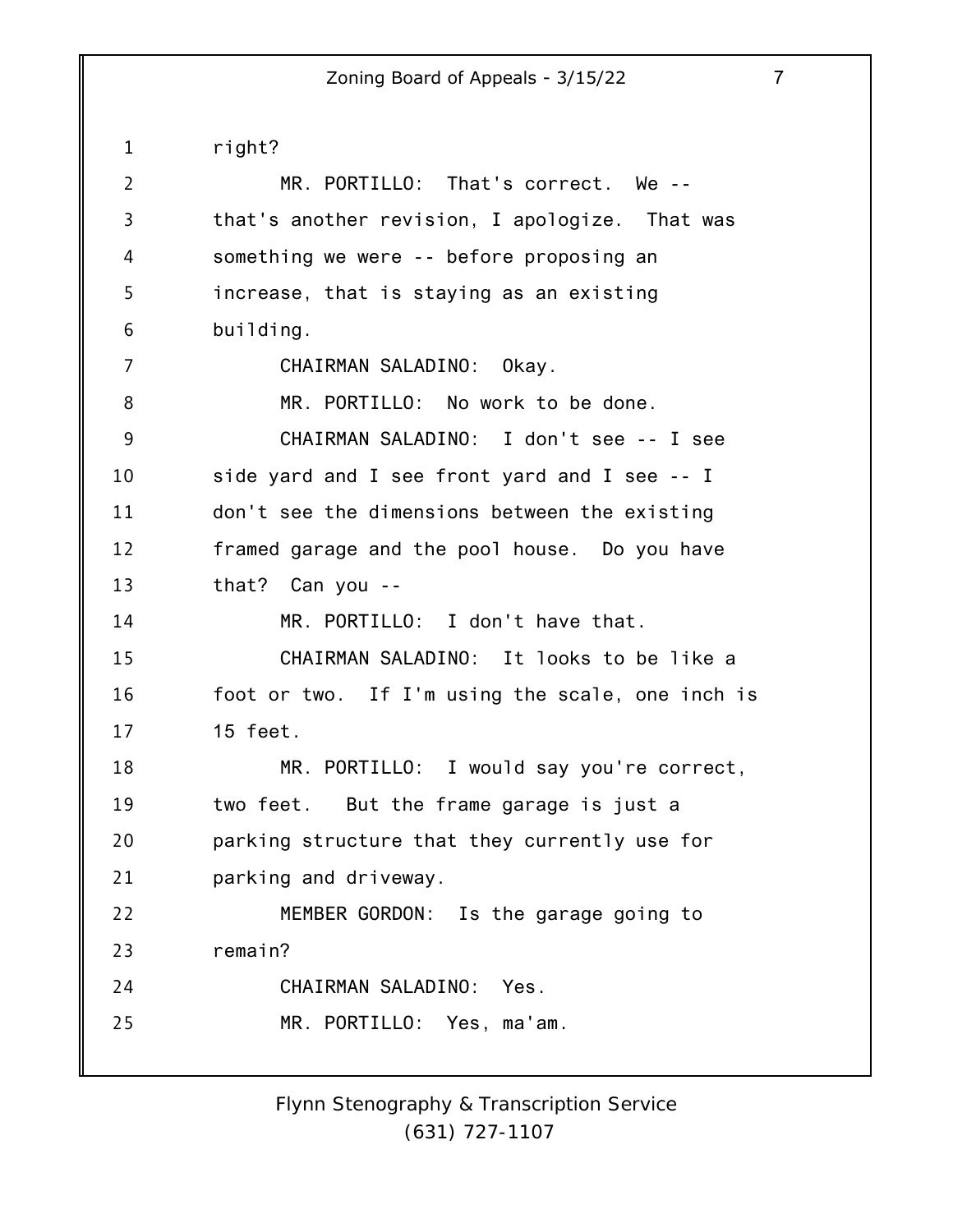1 2 3 4 5 6 7 8 9 10 11 12 13 14 15 16 17 18 19 20 21 22 23 24 25 Zoning Board of Appeals - 3/15/22 8 CHAIRMAN SALADINO: Well, the only reason we would ask is sometimes when it's inches or, you know, a foot, it kind of becomes easy to connect to. MR. PORTILLO: Sure. CHAIRMAN SALADINO: And now -- MR. PORTILLO: It's not the intent. CHAIRMAN SALADINO: I'm not saying you guys would do that. MR. PORTILLO: No, no. CHAIRMAN SALADINO: As hard as it is for you to believe, we've seen that. MR. PORTILLO: I believe it. I've seen it. CHAIRMAN SALADINO: So, maybe you could just those dimensions for us. MR. PORTILLO: Sure. I mean, I don't think there would be any issue if we had to decrease the full house to be further away from the existing garage. CHAIRMAN SALADINO: Well, I'm not sure you would have to. All we would like to know before the public hearing is -- so the public could know also -- MR. PORTILLO: Of course. CHAIRMAN SALADINO: Is just that the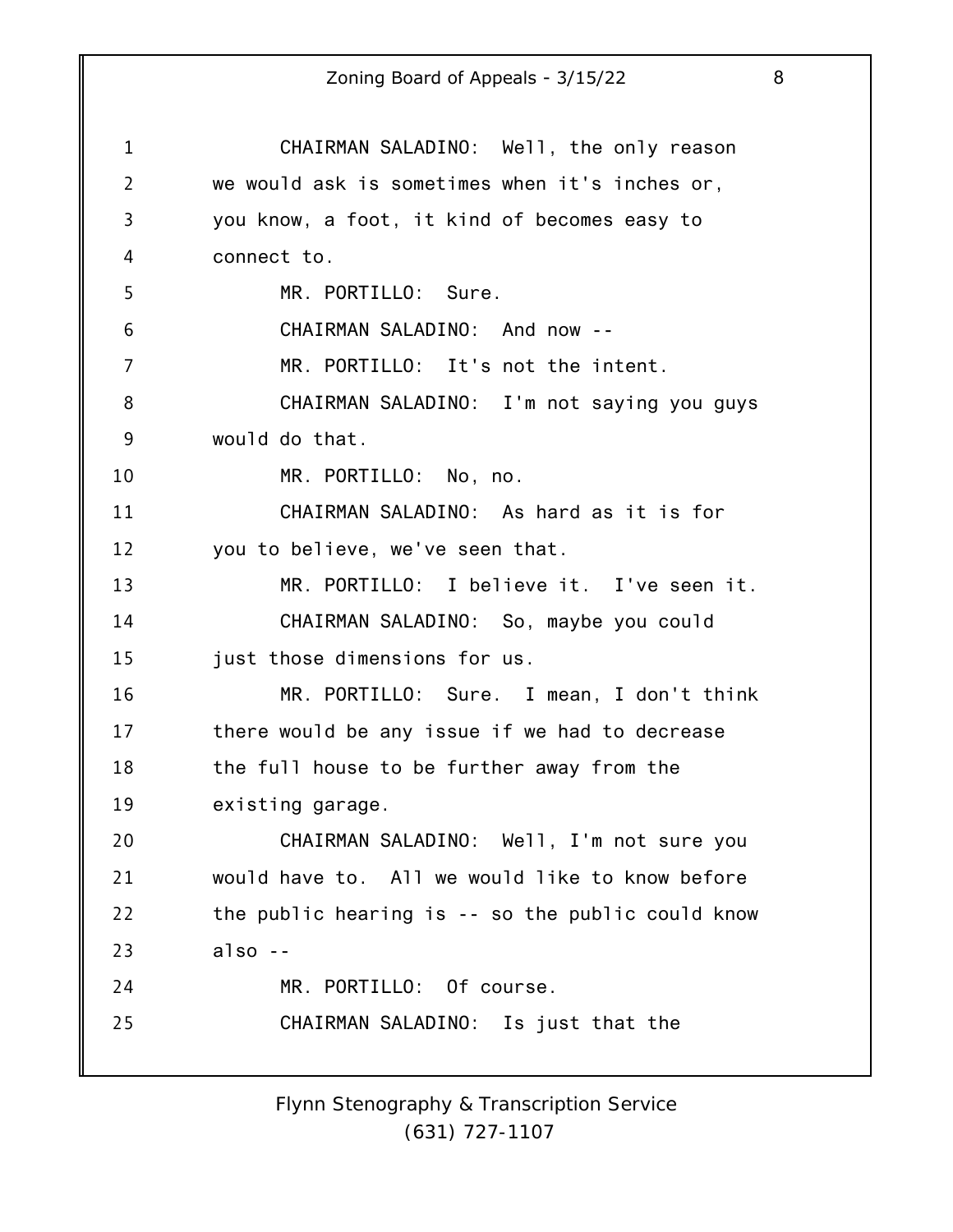1 2 3 4 5 6 7 8 9 10 11 12 13 14 15 16 17 18 19 20 21 22 23 24 25 business. MR. PORTILLO: Sure. Not a problem. CHAIRMAN SALADINO: I'm thinking that's all I have. Do members have any questions? Diana? MEMBER GORDON: Yeah. You know, we do have a provision, is it 153-13B I think, that on corner lots there are two front lots. MR. PORTILLO: Understood. MEMBER GORDON: And this really -- I understand why this is awkward because it's a long, thin lot. And to say that the part that goes east on Brown Street is still a front lot -- MR. PORTILLO: Sure. MEMBER GORDON: -- is sort of -- CHAIRMAN SALADINO: Front yard. MEMBER GORDON: What? CHAIRMAN SALADINO: A front yard. MEMBER GORDON: Is still a front yard. On the other hand, that's what our Code says. So, what's your justification for -- is it the - with a corner lot there really essentially is nothing except front lots? MR. PORTILLO: So, well, one thing was holding that third foot off that front property line on Brown Street.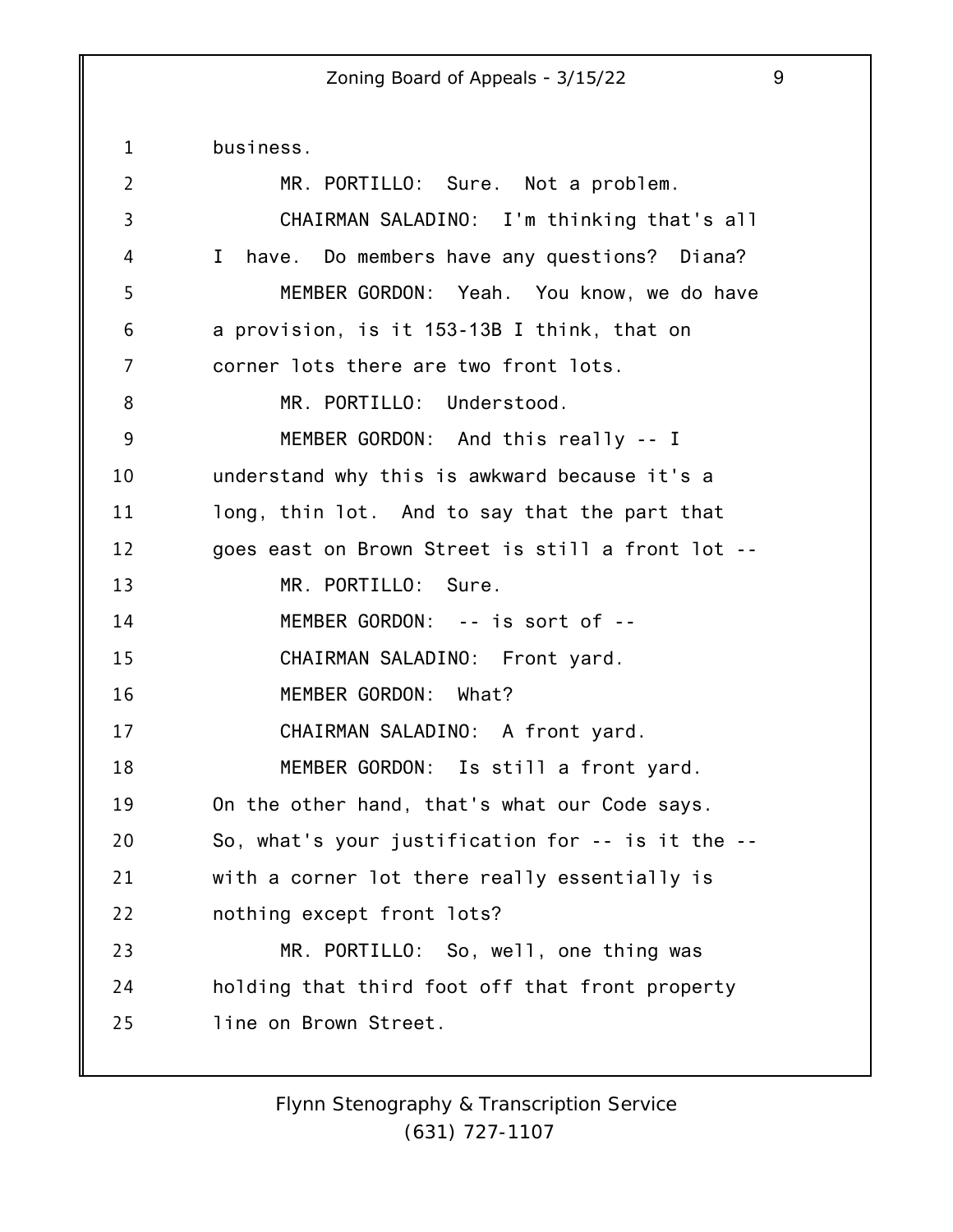| $\mathbf{1}$   | CHAIRMAN SALADINO: Dinny, maybe -- here's         |
|----------------|---------------------------------------------------|
| $\overline{2}$ | a revised drawing; I don't know why you don't     |
| 3              | have it. Here's a revised drawing, it shows the   |
| 4              | defined rear yard, the front yard.                |
| 5              | MEMBER GORDON: Okay. Well, this -- the            |
| 6              | plan for the pool shows still in what technically |
| 7              | we are defining as a front yard, if this is the   |
| 8              | line, this is the pool.                           |
| 9              | CHAIRMAN SALADINO: No, I think that this          |
| 10             | is the line.                                      |
| 11             | MEMBER KAUFMAN: It's a 30-foot setback.           |
| 12             | CHAIRMAN SALADINO: This is coming from --         |
| 13             | that defines front yard and rear yard.            |
| 14             | MEMBER KAUFMAN: That's why you're going 30        |
| 15             | feet back, that's why you need the line. That's   |
| 16             | why you need the variance because you can't make  |
| 17             | a 2-foot wide pool.                               |
| 18             | MR. PORTILLO: Yeah. And I think, you              |
| 19             | know, 12-foot is really minimal for the width,    |
| 20             | it's really going to be somewhat of a lap pool,   |
| 21             | essentially.                                      |
| 22             | MEMBER KAUFMAN:<br>Yeah.                          |
| 23             | CHAIRMAN SALADINO: Well, we could                 |
| 24             | certainly talk about that at the public hearing.  |
| 25             | MR. PORTILLO: Sure.                               |
|                |                                                   |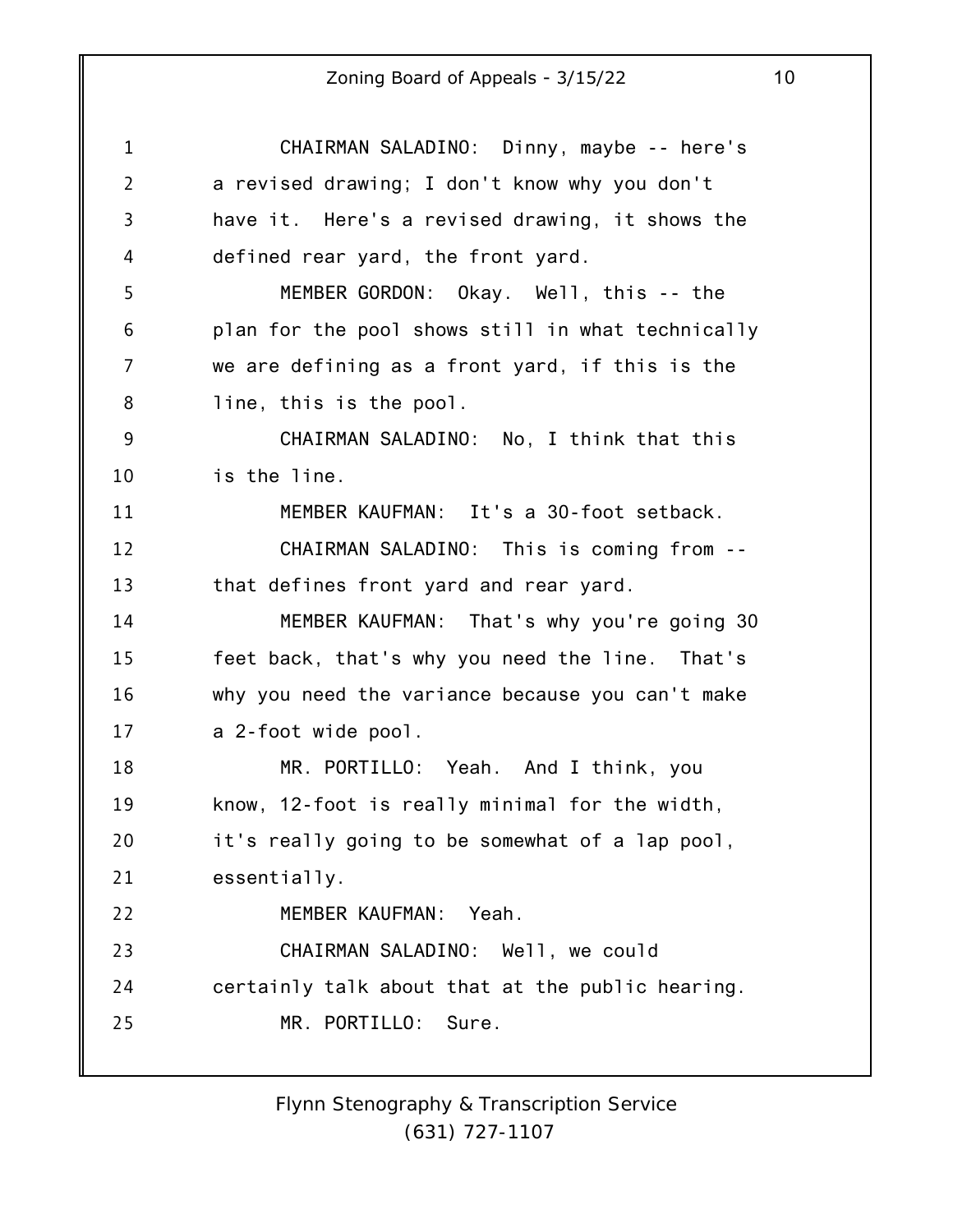1 2 3 4 5 6 7 8 9 10 11 12 13 14 15 16 17 18 19 20 21 22 23 24 25 MEMBER GORDON: Okay. I just wanted to be sure that I understood and that you understood that, you know, the Code does give us this provision which is a -- which is awkward in your situation -- MR. PORTILLO: Sure. MEMBER GORDON: -- where you have such a lengthy lot there. Okay. MR. PORTILLO: One thing I mentioned, when you go to do the site visit you'll notice already they have a pretty hedge blocking, just as a visual, that portion of the yard. Because, in a sense, it's the rear yard of the home. From my understanding, it's the front yard that -- MEMBER GORDON: Yeah. CHAIRMAN SALADINO: Is it higher than four feet? MR. PORTILLO: No, I think it's a little less than that. I mean, they keep it groomed. It's not like -- CHAIRMAN SALADINO: Well, only because you can't have the hedge height be -- MR. PORTILLO: Yeah. There's also fencing. CHAIRMAN SALADINO: But we're not the Zoning police, you know *(laughter).*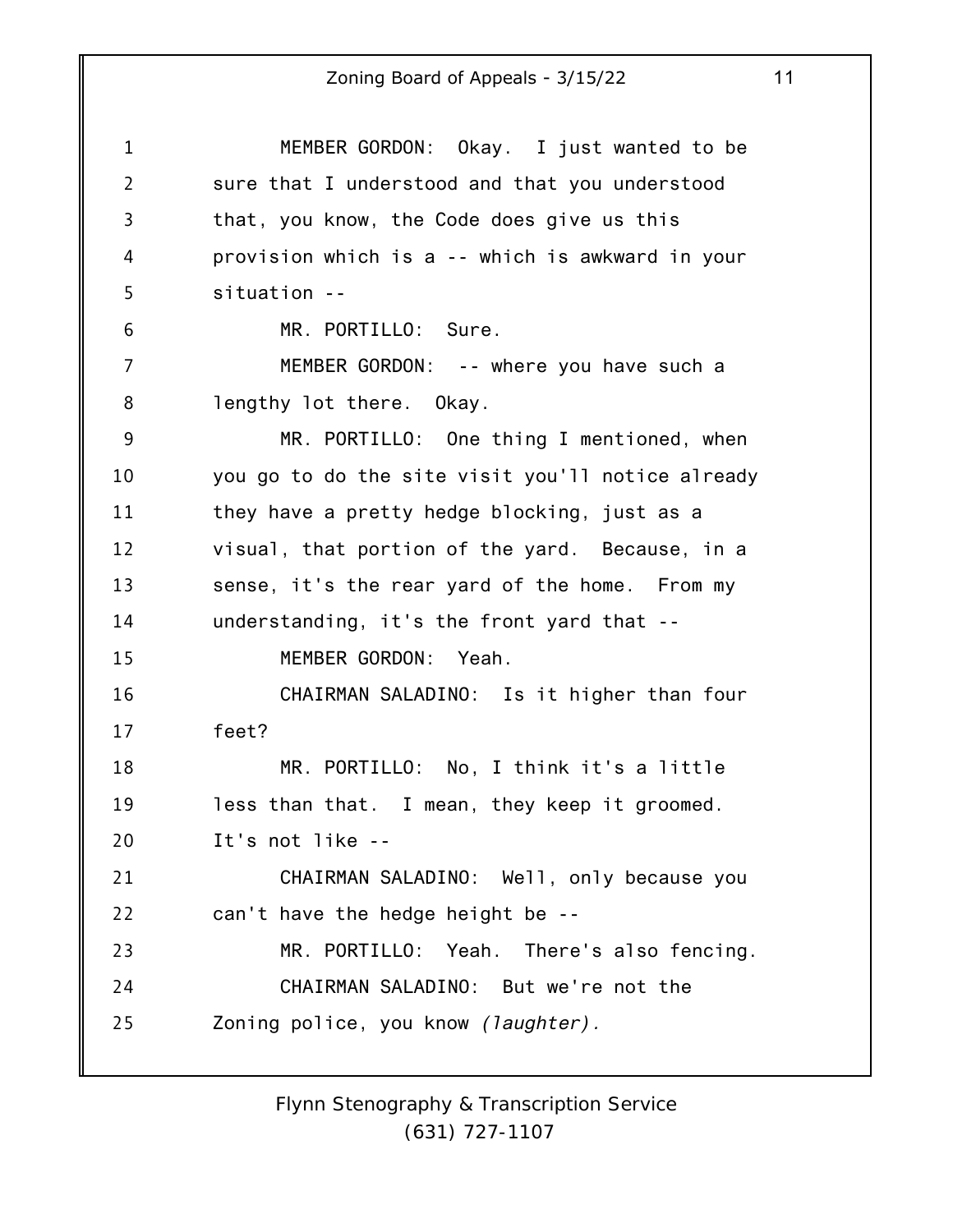1 2 3 4 5 6 7 8 9 10 11 12 13 14 15 16 17 18 19 20 21 22 23 24 25 Zoning Board of Appeals - 3/15/22 12 MR. PORTILLO: No, it's groomed and they're pretty up -- they keep up with their yard. CHAIRMAN SALADINO: Okay. MEMBER GORDON: Did you say there's also a fence? MR. PORTILLO: Yes, ma'am. MEMBER GORDON: Behind the -- CHAIRMAN SALADINO: Hedges. MR. PORTILLO: Yeah. CHAIRMAN SALADINO: I think that's - that's all we have. Right now it's just about the application. I'll ask members of the public if they have a question about the application? Back there? No? *(\*Laughter\*)* Okay. MR. PORTILLO: Thank you, Board. CHAIRMAN SALADINO: Thank you. All right, I'm going to make a motion that we -- that we accept this application. So moved. MEMBER GORDON: Second. CHAIRMAN SALADINO: All in favor? MEMBER KAUFMAN: Aye. CHAIRMAN SALADINO: And I'll vote aye. *(Approved - VOTE: 3-0-0-2 - Not Present: Member*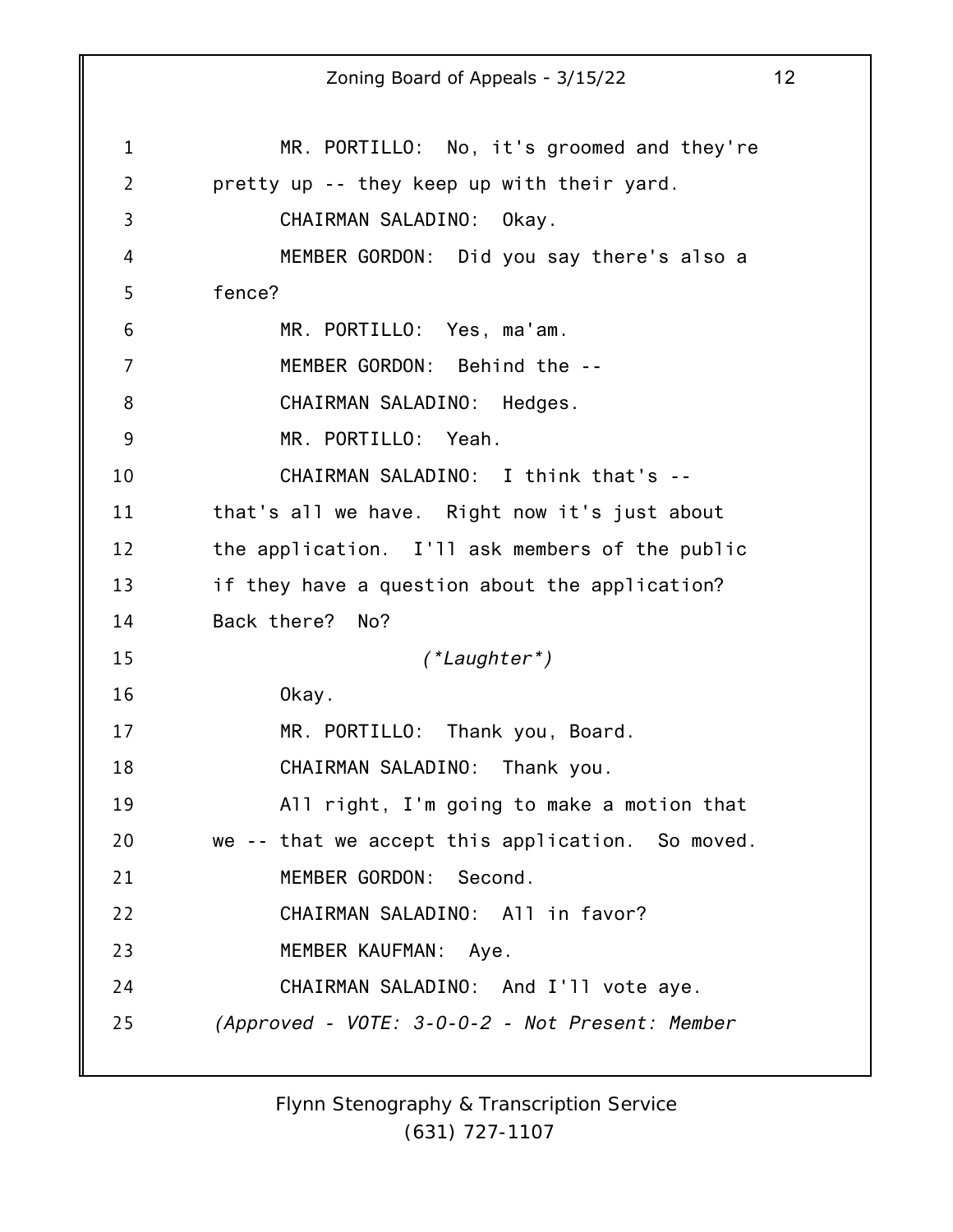1 2 3 4 5 6 7 8 9 10 11 12 13 14 15 16 17 18 19 20 21 22 23 24 25 *Reardon & Member Soloman).* We'll schedule a public hearing for -- I have it here, for April 19th. We'll set it for six o'clock; we set them all at six o'clock. We would ask you, as we do everyone, to stake out whatever you want us to see, the pool house, the pool. You know, perhaps you could just indicate front yard, rear yard with some stakes. MR. PORTILLO: Sure. MEMBER KAUFMAN: It seems like it should be at five. You said six for the meeting, but five would be for the site visit? CHAIRMAN SALADINO: Did we decide what time the site visit would be? MEMBER KAUFMAN: Well, that's what I'm asking, yeah. CHAIRMAN SALADINO: I was going to -- MEMBER GORDON: Five thirty would be okay because it's now light at 5:30. MEMBER KAUFMAN: Yeah, sure. You just started to talk about stakes, so I wanted to get a time. CHAIRMAN SALADINO: I'm getting beat up here *(laughter).* Whatever's convenient; five o'clock, 5:30?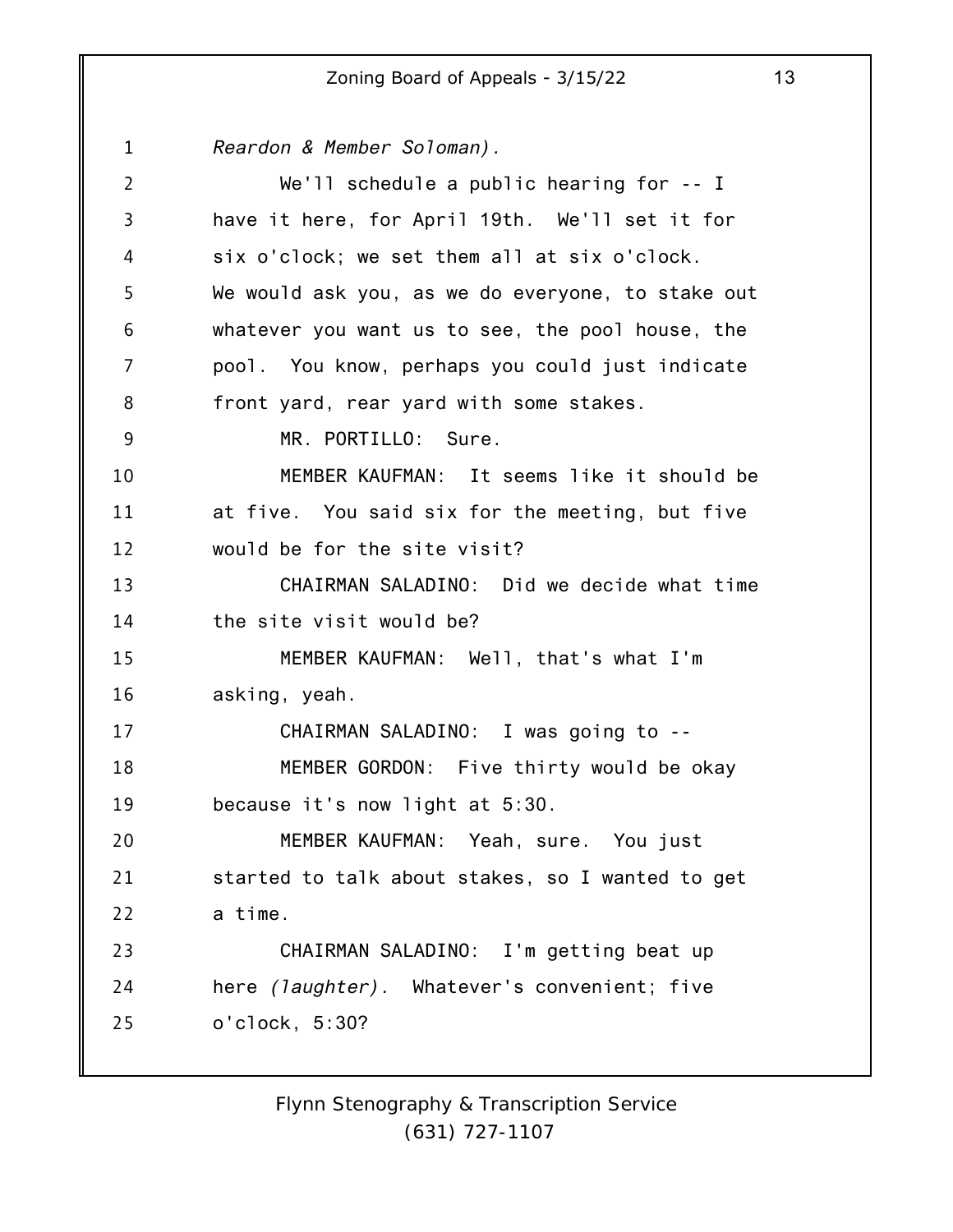| $\mathbf{1}$   | MEMBER KAUFMAN: Five thirty is fine.              |
|----------------|---------------------------------------------------|
| $\overline{2}$ | CHAIRMAN SALADINO: Five thirty. We're             |
| $\overline{3}$ | going to set the site inspection for 5:30, the    |
| 4              | public hearing is at six o'clock. I'll say it     |
| 5              | again about staking out the property, whoever     |
| 6              | wants to be there.                                |
| 7              | MR. PORTILLO: Sure. I'll meet you there.          |
| 8              | CHAIRMAN SALADINO: And we'll see you at --        |
| 9              | on April 19th.                                    |
| 10             | MR. PORTILLO: Great. Appreciate it.               |
| 11             | CHAIRMAN SALADINO: My colleagues hold me          |
| 12             | to task here.                                     |
| 13             | MEMBER KAUFMAN: Were you really getting           |
| 14             | beat up?                                          |
| 15             | CHAIRMAN SALADINO: I was.                         |
| 16             | Item No. 5 is 440 First Street. This is a         |
| 17             | motion to accept the application, schedule a      |
| 18             | public hearing and arrange a site visit regarding |
| 19             | the application of Eric Urban for the property    |
| 20             | located at 440 First Street, New York --          |
| 21             | Greenport, New York, 11944. This property is      |
| 22             | located in the R-2 (One and Two Family) District, |
| 23             | is located in the Historic District, and this     |
| 24             | property requires a use variance. The Suffolk     |
| 25             | County Tax Map No. Is 1001-4-7-1. Is the          |
|                |                                                   |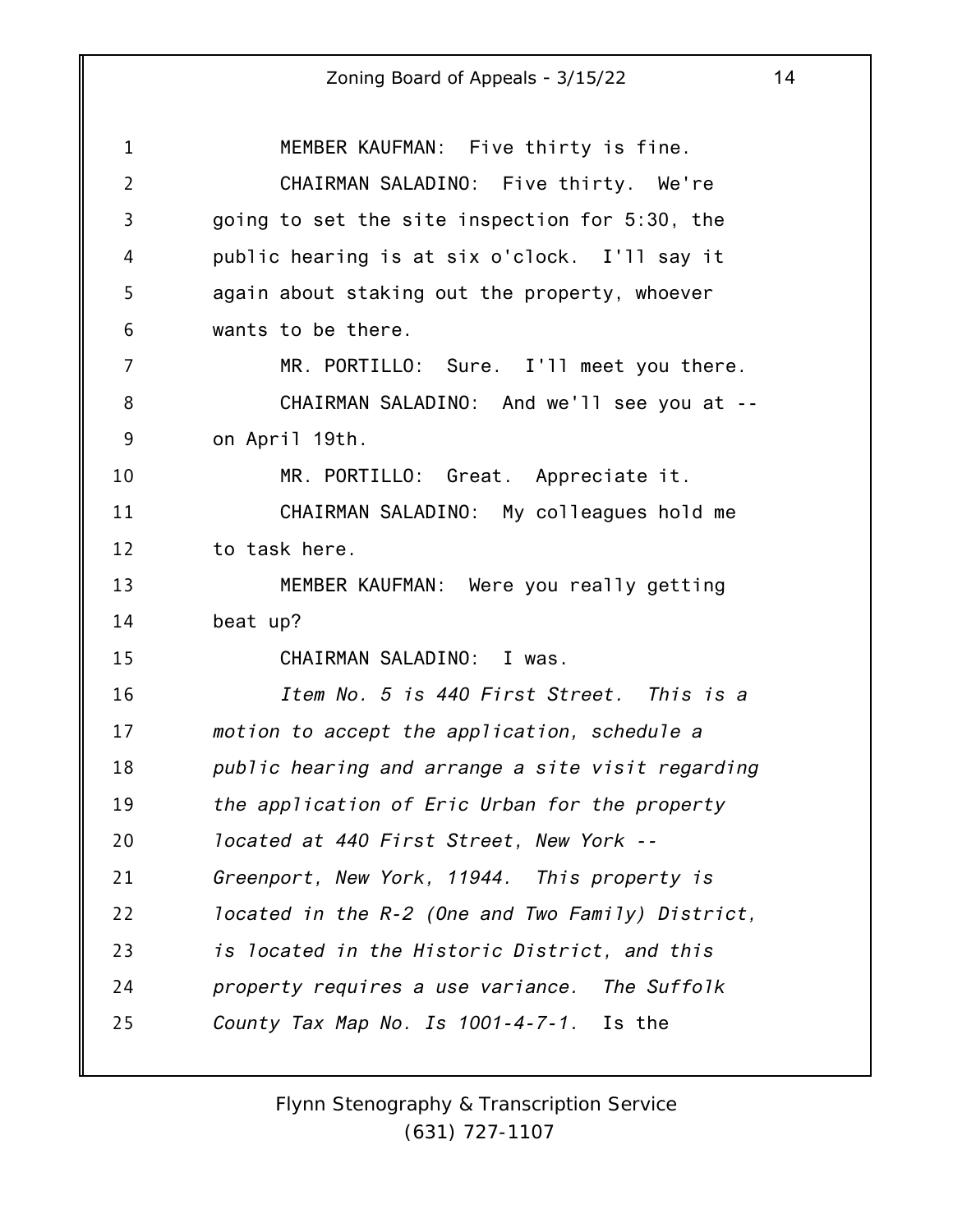1 2 3 4 5 6 7 8 9 10 11 12 13 14 15 16 17 18 19 20 21 22 23 24 25 applicant here? Name and address for the stenographer, please. MR. BRESSLER: Mr. Chairman, members of the board, my name is Eric Bressler, the firm of Wickham, Bressler & Geasa, and I'm here tonight on behalf of the applicants. I understand that this matter, according to the agenda, is on for a motion to accept the application, set a date for inspection and, thereafter, set a date for the public hearing. I would urge the Board to grant that motion, accept the application and we can arrange for a time for inspection and respectfully suggest that the date that the Board gave to the last applicant be set for the date of our public hearing as well. By way of -- by way of background, if you -- Mr. Chairman, if you'd like me to go into this a little bit? CHAIRMAN SALADINO: Sure. MR. BRESSLER: Unless, of course, the Board wants to make a motion and vote on it and grant it, then I won't waste the Board's time. CHAIRMAN SALADINO: Well, as luck would have it, the Board has an extra few minutes, so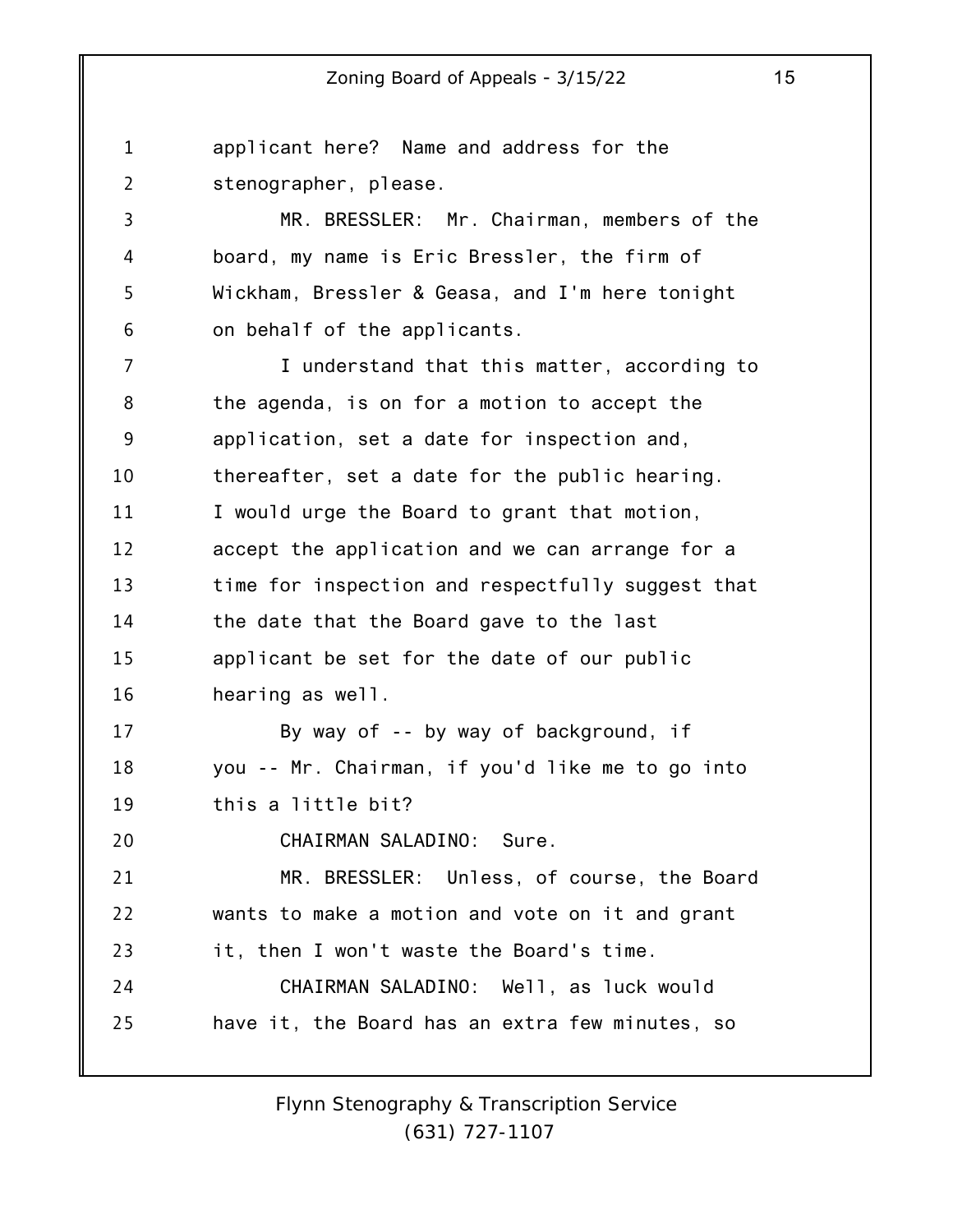1 2 3 4 5 6 7 8 9 10 11 12 13 14 15 16 17 18 19 20 21 22 23 24 25 you're more than welcome to describe the project, if you'd like. MR. BRESSLER: Most people don't take advantage of their extra time that want to hear from me, but I'm happy to address the Board *(laughter)*. CHAIRMAN SALADINO: Well, the more we know the better off it is for everybody. MR. BRESSLER: Yeah, let me first -- let me first address the last portion of the notice. The -- I think the Board dealt with a similar issue in number four when it was pointed out that the statement and the notice that a use variance was required for a swimming pool was not quite right and they were seeking an area variance. CHAIRMAN SALADINO: It wasn't for the swimming pool. MR. BRESSLER: Yes. CHAIRMAN SALADINO: Just to correct the record. MR. BRESSLER: Yes. CHAIRMAN SALADINO: It was for a second dwelling unit that was proposed for the property. MR. BRESSLER: Oh, okay.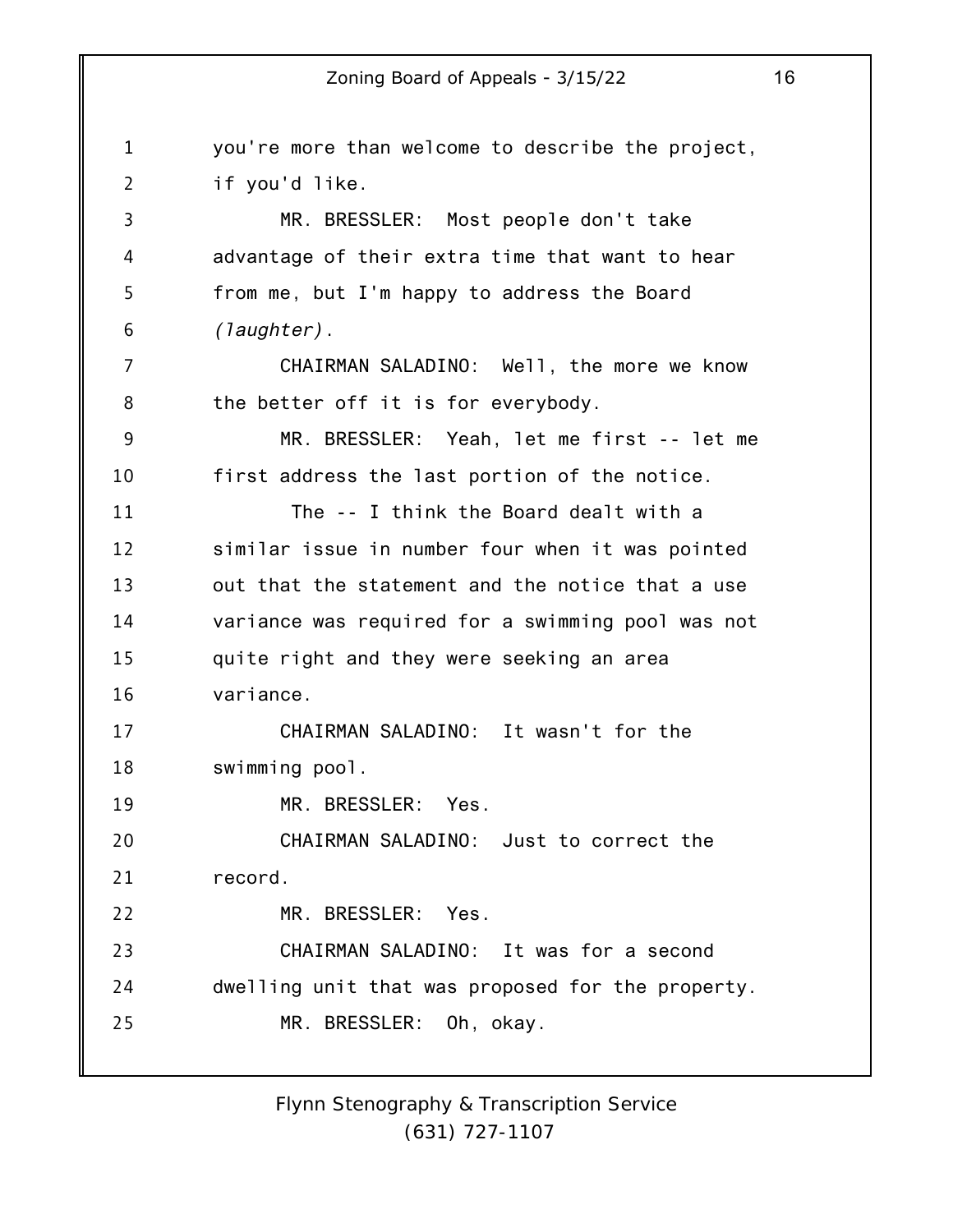1 2 3 4 5 6 7 8 9 10 11 12 13 14 15 16 17 18 19 20 21 22 23 24 25 CHAIRMAN SALADINO: So they withdrew that, but the agenda wasn't updated. Sorry MR. BRESSLER: Here, what's before the Board is not a use variance and we submit that we don't need a use variance. And I'm hoping that the Board, in printing up the notice for this particular hearing, just took the language off the building inspector's Notice of Disapproval. And it's not deemed to be a determination at this point that the building inspector was right because we don't think that the building inspector was right. What is before this Board is an application for reversal. It's not a variance with respect to area, it's not a use variance. It's a reversal and it's based upon the fact that the building inspector was in error when he issued this. That's what's currently before the Board. We have submitted our application and we have submitted the documents in support of the application. We have responded to staff by submitting additional documentation and we think that everything that the Board, at least in terms of setting it down for a hearing, the Board has what it needs.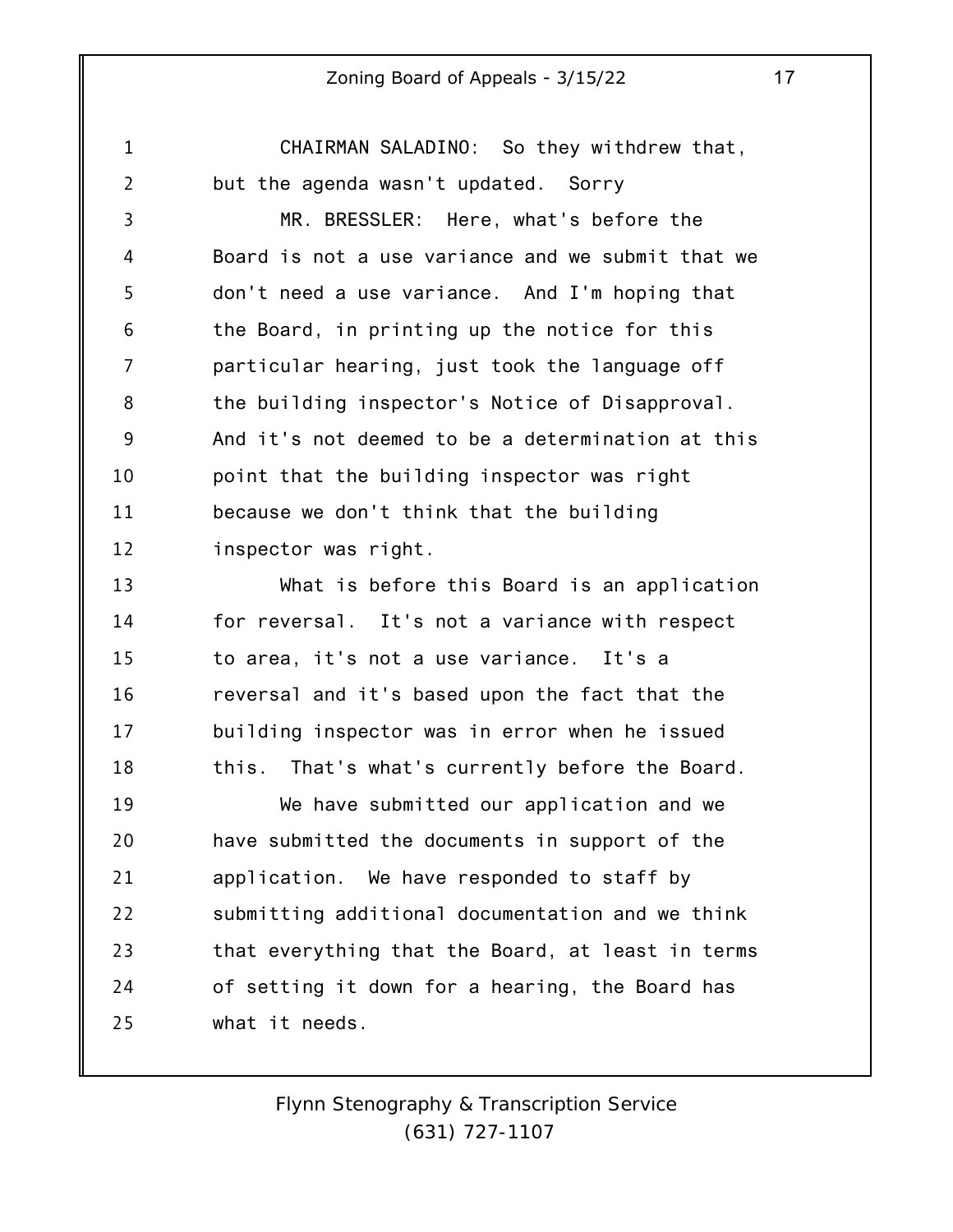The basis for this particular application and why we've come to the Board and why we think the building inspector is wrong is because the building inspector determined that there's one lot here, but there's really -- there's really two lots here.

1

2

3

4

5

6

7 8 9 10 11 12 13 14 15 So I'm sure this Board is aware, having dealt with many similar applications, whether it be for reversal, use or area variances, and that particular area is aware of the filed map that governs the lots in that area. And there are two lots on the filed map that are an issue in this case. They have separate tax map numbers, they have separate deeds, they're in separate ownership.

16 17 18 19 20 21 22 So the issue that's presented to the Board by our appeal is whether or not there's one lot or whether there's two lots. The building inspector apparently determined that there's one, he used a tax map number and it no longer exists and he did not recognize the fact that the lots are in separate ownership off that filed map.

23 24 25 So, we urge the Board to go out and look at this. We think that the nature of the neighborhood, the character of the neighborhood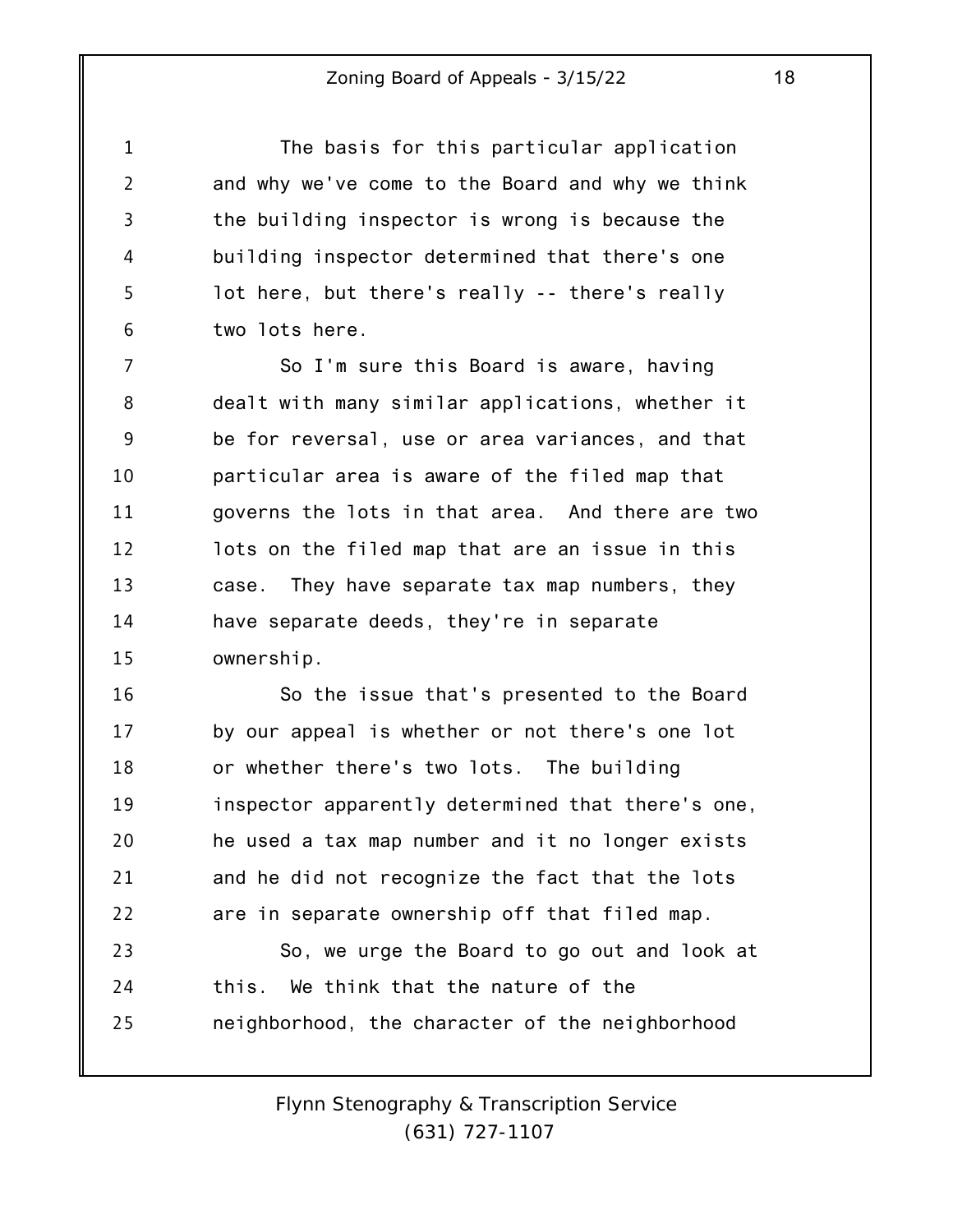1 2 3 supports the conclusion that they're two lots. There are many, many dwellings there that are on the lots that are off the filed map.

4 5 6 7 8 9 10 So, that having been said, we urge the Board to grant the motion, put it down for public hearing and I'd be glad to come back before the Board and make a more formal presentation and address any sort of issues that may come up in the context of the public hearing. That, Mr. Chairman, is what this application is about.

11 12 13 CHAIRMAN SALADINO: Okay. Just -- MR. BRESSLER: Let me just add one other thing.

CHAIRMAN SALADINO: Sure.

14

15 16 17 18 19 20 21 MR. BRESSLER: Obviously, and I think it can go without saying, certainly I didn't say it, but the reason that this becomes important is there is house in front of the lot and there is another structure, the carriage house, on the other one that wants to be converted to residential, that's why this matters.

22 23 24 25 CHAIRMAN SALADINO: Okay. As much as we would like to accommodate you, we're going to give the building inspector at least the benefit of the doubt and just ask a couple of questions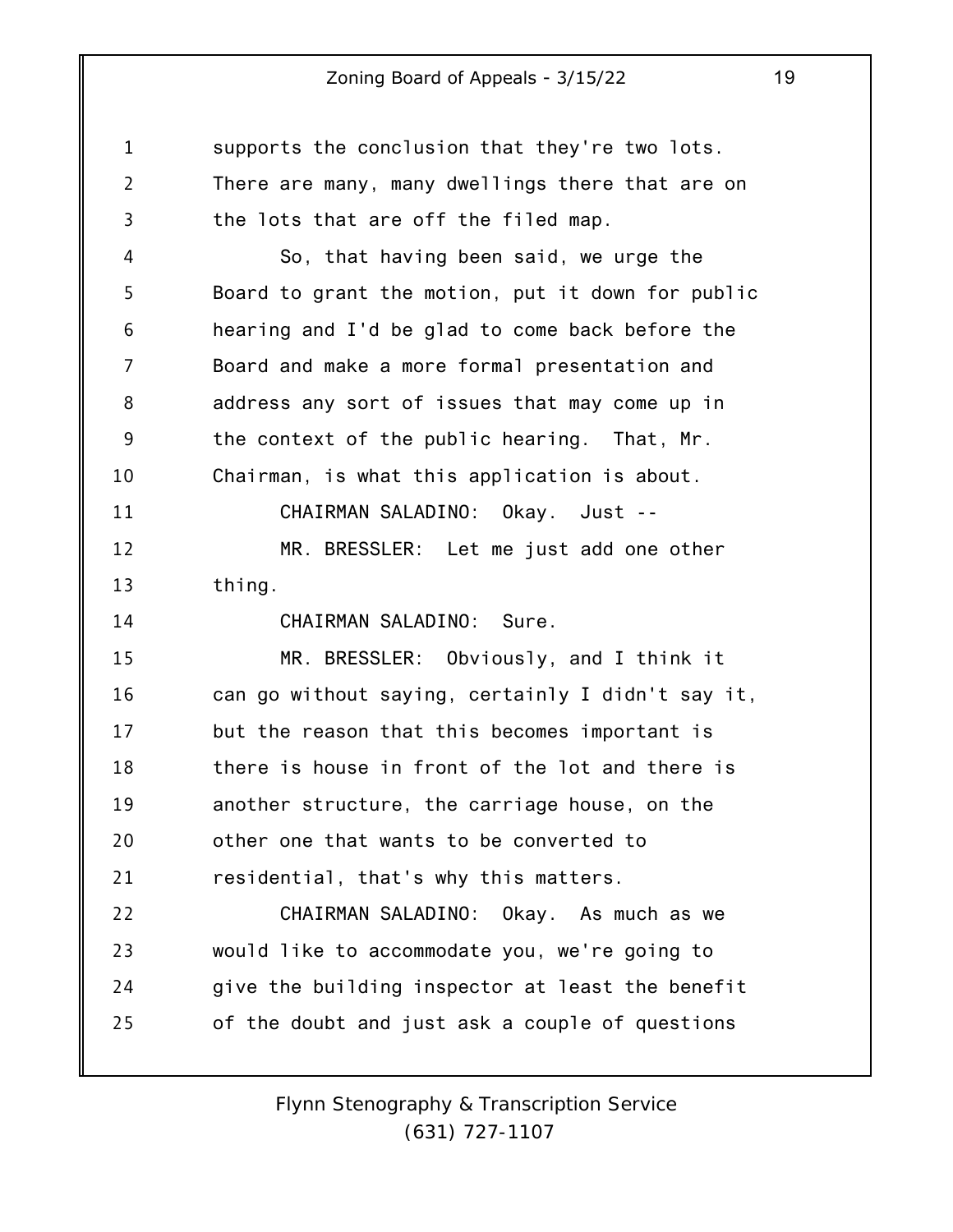1 2 3 4 5 6 7 8 9 10 11 12 13 14 15 16 17 18 19 20 21 22 23 24 25 here. We're not going to -- MR. BRESSLER: Yeah, I'm sure the Board - right. CHAIRMAN SALADINO: Just throw the Notice of Disapproval out because that would be -- MR. BRESSLER: I'd like -- if I may, Mr. Chairman? I'd like to bring up one other thing. CHAIRMAN SALADINO: You said one other thing before, but okay. MR. BRESSLER: I would like to bring up one other thing because I would like to preemptively address this issue. And that is we made our application, we filed it and paid the fees, we addressed the issue that the building inspector addressed in his Notice of Disapproval. About a month ago we got a piece of - another piece of paper from the building inspector that purported to deny this application, a power that obviously rests with this Board rather than the building inspector. And he said it's -- we're denying it because I told you before, you need a use variance and there's several other things. I don't believe that's properly before this Board. But before we move forward with this, I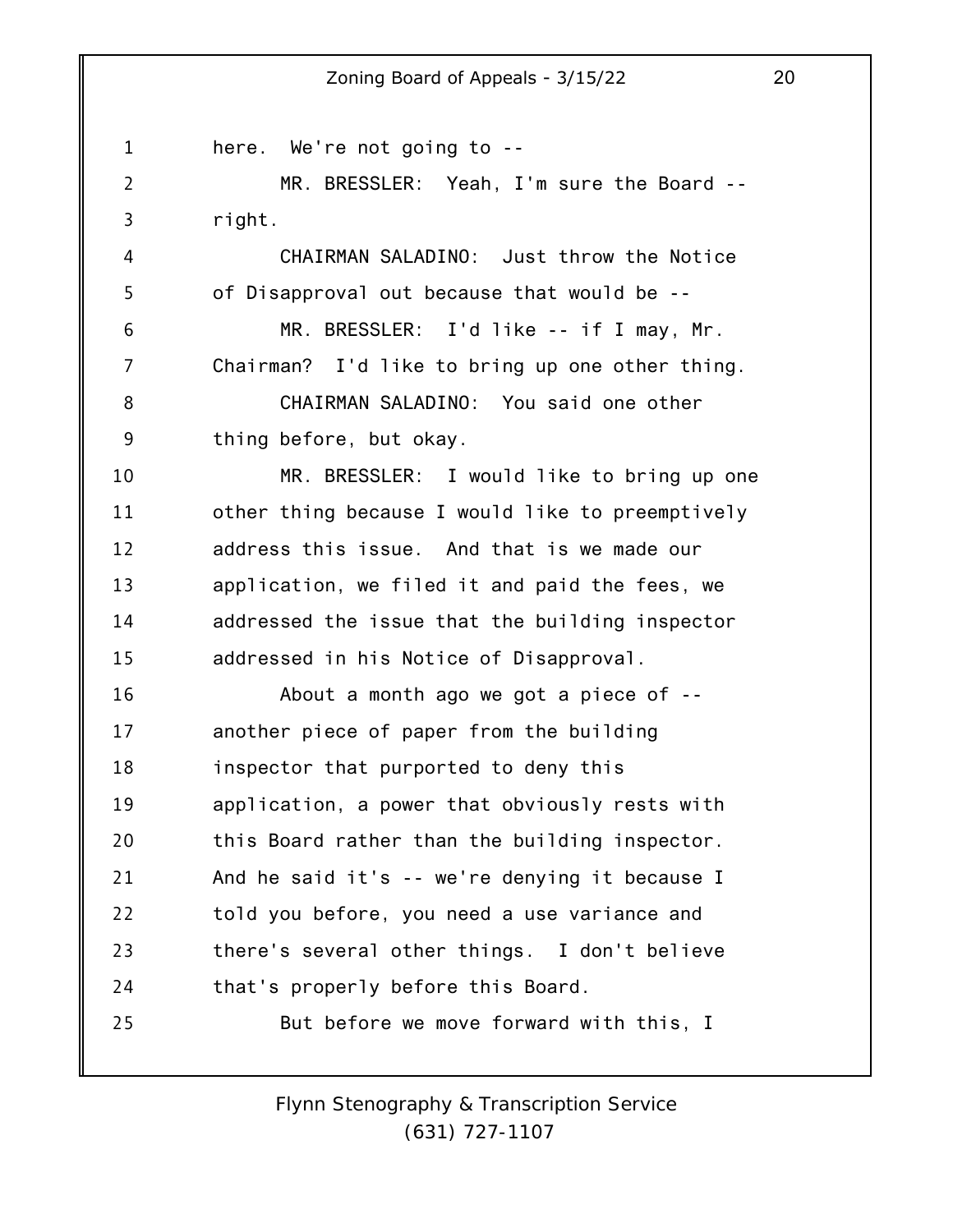| $\mathbf 1$    | wanted to direct the Board's attention so that we |
|----------------|---------------------------------------------------|
| $\overline{2}$ | don't waste additional time should this matter    |
| 3              | come up at the public hearing. I don't know       |
| 4              | whether the Board has been provided with this,    |
| 5              | it's our position that it is not a disapproval in |
| 6              | the first instance, that the building inspector   |
| 7              | had no power to disapprove this application       |
| 8              | before the Zoning Board of Appeals. That's the    |
| 9              | procedural issue I bring before you.              |
| 10             | CHAIRMAN SALADINO: So you -- just so it's         |
| 11             | clear in my mind. I have two Notices of           |
| 12             | Disapproval, one issued November 15th, 2021 and   |
| 13             | another one issued February 11th, 2022.           |
| 14             | MR. BRESSLER: That's what you're referring        |
| 15             | $to -$                                            |
| 16             | CHAIRMAN SALADINO: Which one is --                |
| 17             | MR. BRESSLER: I don't believe what you've         |
| 18             | characterized as a Notice of Disapproval is, in   |
| 19             | fact, a Notice of Disapproval. The language --    |
| 20             | MS. WICKHAM: <i>(Inaudible)</i>                   |
| 21             | MR. BRESSLER: The language of that                |
| 22             | document says they are disapproving the           |
| 23             | application that was made to this Board in        |
| 24             | January; that's what it says. That is without     |
| 25             | the power of the building inspector. Only this    |
|                |                                                   |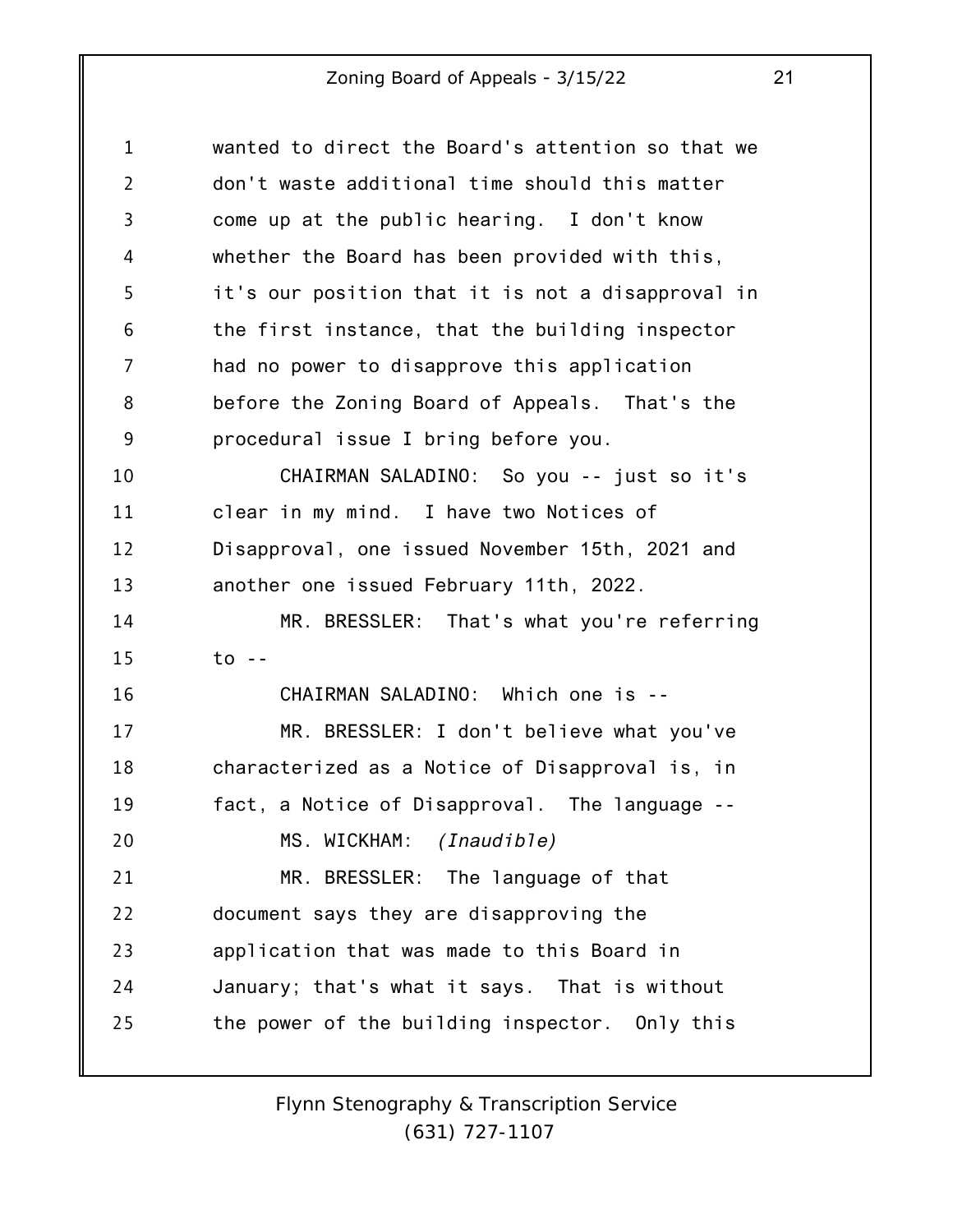1 2 3 4 Board can determine whether a grant and appeal -- CHAIRMAN SALADINO: Well, mine says -- mine says that this is an amended Notice of Disapproval.

5 6 7 8 9 10 11 12 13 MR. BRESSLER: But it relates to something that he has no jurisdiction over. I'm saying that that is a nullity. If the building inspector wants to issue an amended Notice of Disapproval with respect to our application to the Building Department, he should do so. But he can't issue an amended Notice of Disapproval of an application before your Board, that's a no force and effect, only you have that power.

14 15 16 17 CHAIRMAN SALADINO: Where -- I don't understand why this can't be why this -- and I'm going to ask our attorney why this can't be an extension of the original Notice of Disapproval.

18 19 MR. BRESSLER: Because it doesn't say that it is, Mr. Chairman.

20 21 22 CHAIRMAN SALADINO: Well, it says amended, Notice of Disapproval that the application dated January 14th for the renovations.

23 24 25 MR. BRESSLER: But the application of the Building Department was not made in January. He cannot effect the application before you. If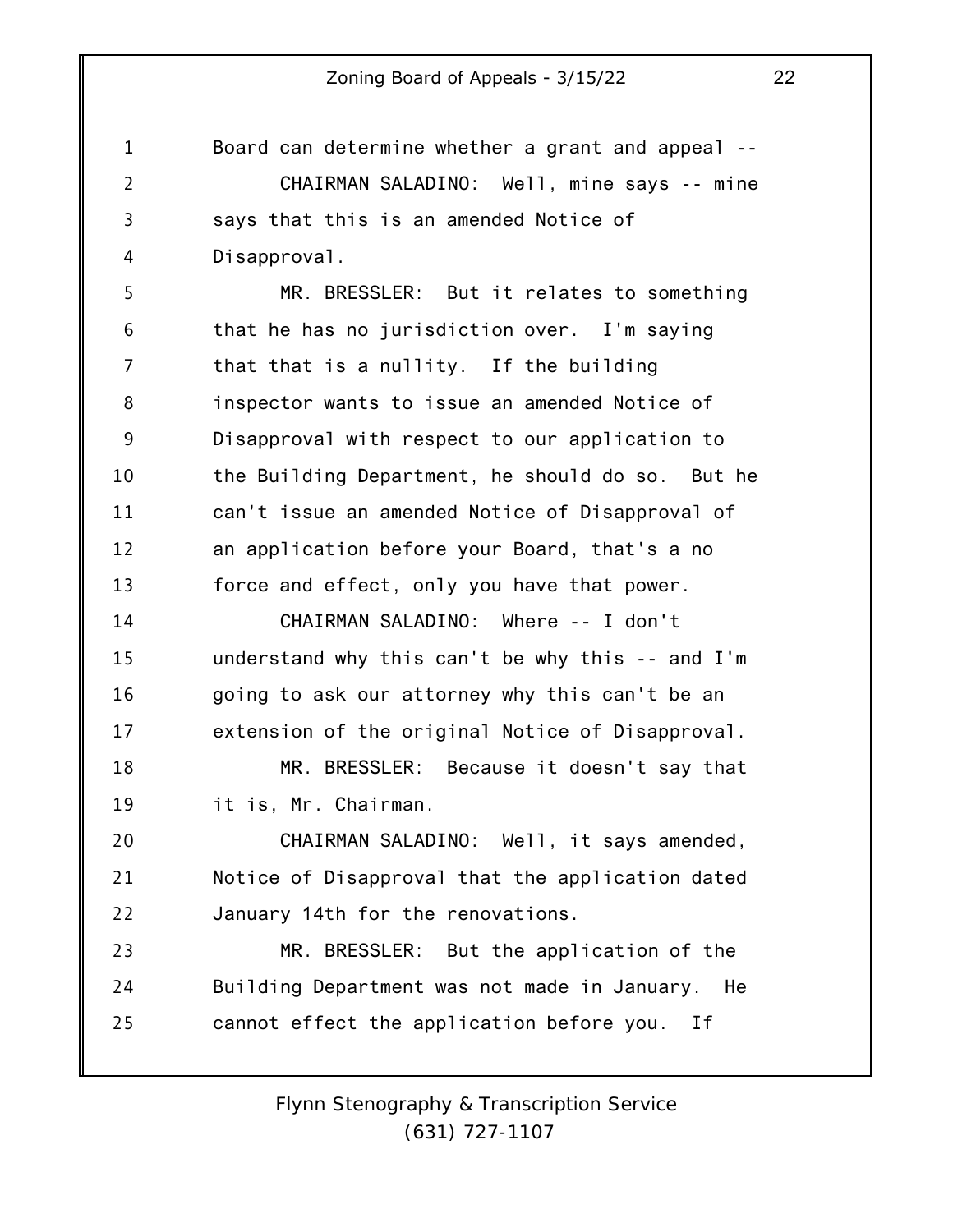1 2 3 4 5 6 7 8 9 10 11 12 13 14 15 16 17 18 19 20 21 22 23 24 25 that purported to amend something, he should refer to it. That does not relate -- CHAIRMAN SALADINO: So -- so are you suggesting that we should grant the approval just because the building inspector didn't word the Notice of Disapproval to -- MR. BRESSLER: What I'm saying is that is not an amended Notice of Disapproval. CHAIRMAN SALADINO: Well, how about this? How about this, to satisfy your concern we'll postpone this till next month, we'll let the building inspector issue a new Notice of Disapproval to your satisfaction and we'll take it up again next month. MR. BRESSLER: Well, if determined to do that, then what is this Board's procedure with respect to my application that was filed on his original notice? Is the Board going to require me to go back and pay additional fees and address the additional arguments? CHAIRMAN SALADINO: I don't think so. MR. BRESSLER: You don't think so? Okay. CHAIRMAN SALADINO: Well, I'm going to ask my attorney, number one. But in my mind, if it's agreeable to the Board and it's agreeable to you,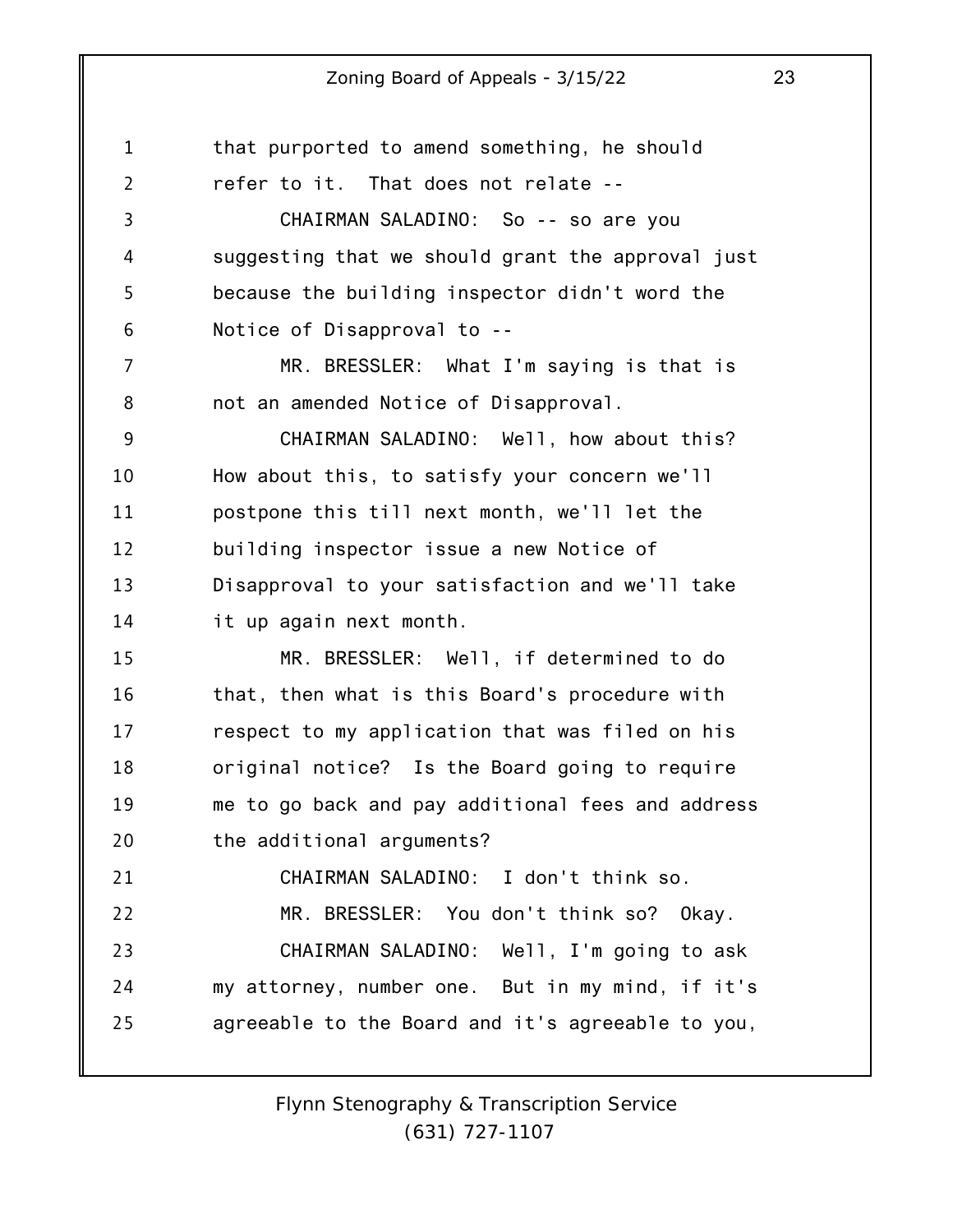1 2 3 4 5 6 we'll just put a pin in this. We'll let him issue a new Notice of Disapproval, one that addresses the dates that you have concerns about, add that amended Notice of Disapproval to the original one and we'll take it up again next month. Or --

7 8 9 10 11 12 13 14 15 MR. BRESSLER: Well, my -- my fear is this. That I have not filed with you an application that addresses all the grounds that are set forth in that piece of paper, whether the Board deems it an amended notice or not. We have not submitted an application that addresses those grounds and I don't want the record before the Board to be devoid of that application and those arguments.

16 17 CHAIRMAN SALADINO: Well, you have 30 days to make those arguments.

18 19 MR. BRESSLER: Because that would present a jurisdictional problem.

20 21 22 23 24 CHAIRMAN SALADINO: I don't think -- I don't think there would be an additional -- well, I'll ask the Building Department if there's a fee you're concerned about, I don't think there'll be an additional fee.

MR. BRESSLER: Okay.

25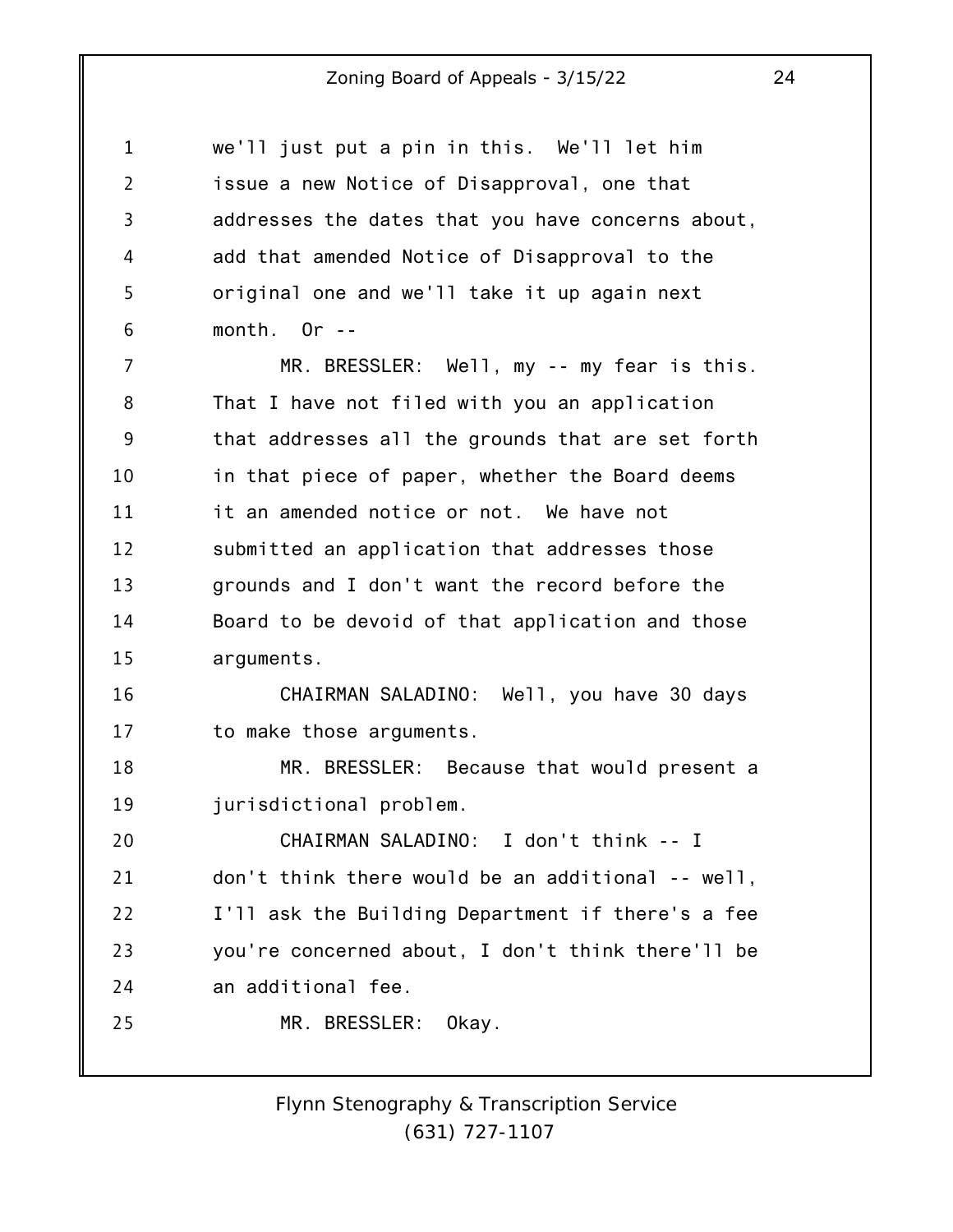1 2 3 4 5 6 7 8 9 10 11 12 13 14 15 16 17 18 19 20 21 22 23 24 25 Zoning Board of Appeals - 3/15/22 25 CHAIRMAN SALADINO: But if we don't get the money so we don't make the price. *(\*Laughter\*)* We'll ask the building inspector then we'll ask the attorney. COUNSEL CONNOLLY: I don't think that they would have to pay an additional fee. CHAIRMAN SALADINO: So, where -- but just so -- I don't even -- if we're going to table this until next month, I have concerns about - before we got this Notice of Disapproval, I have some concerns about the original application. You can choose to address them since we haven't accepted an application yet. It's about the application. I would ask you these questions or I could save my questions till next month. MR. BRESSLER: Well, if you're going to have questions about all of the aspects of the application -- CHAIRMAN SALADINO: No, only the application. In this -- I'm not sure if you know the process. In this municipality, the Building Department only collects the application, the Zoning Board accepts them. The Building Department, unlike other municipalities, they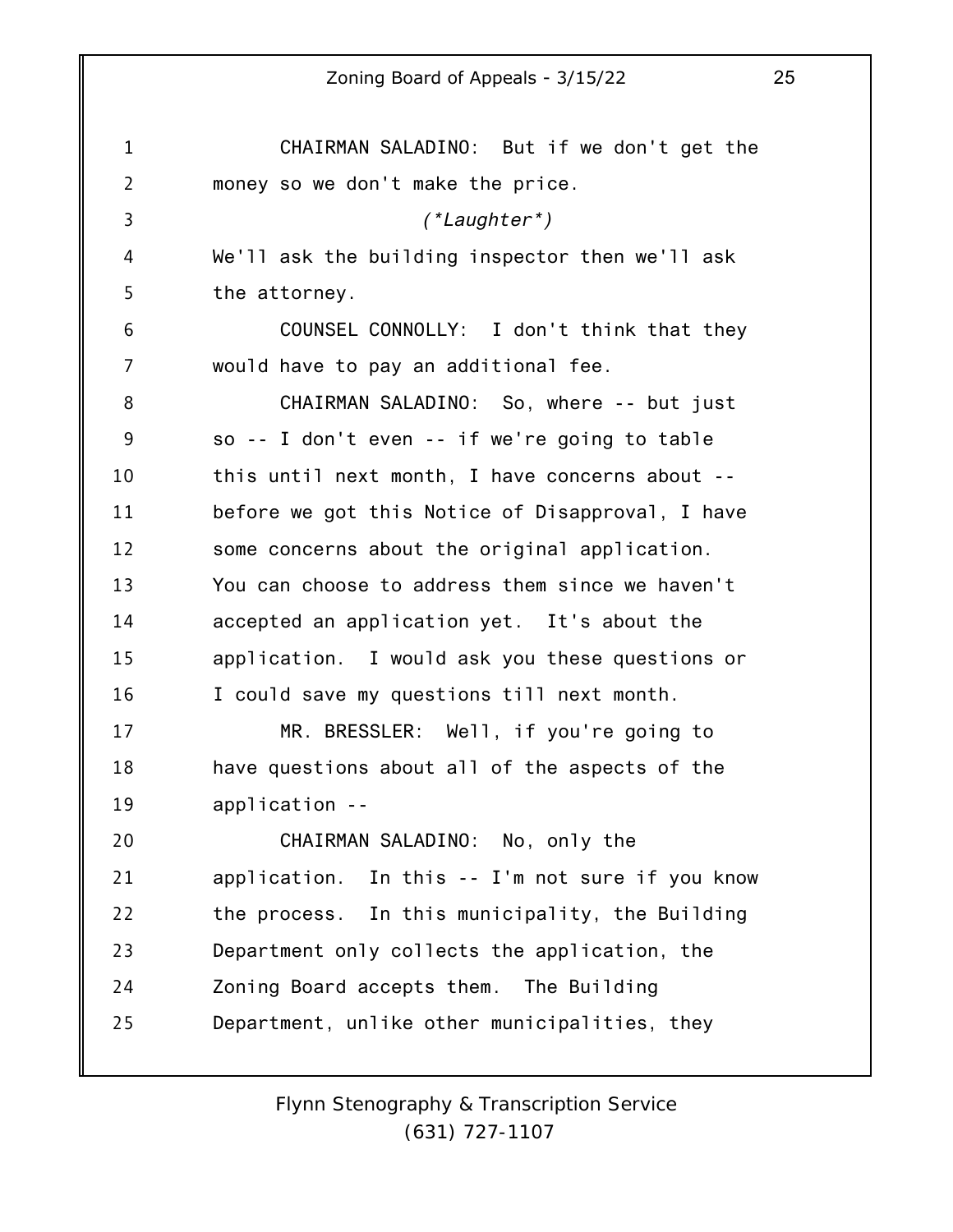| don't accept the application, all they do is      |
|---------------------------------------------------|
| collect the form. We accept the application.      |
| Whether that's a good thing, whether that's a bad |
| thing, we didn't make the rules. That's how it    |
| is here, that's the process we follow.            |
| So when we look at an application, the            |
| training seminars that we're forced to attend     |
| $t$ ells us $-$                                   |
| MR. BRESSLER: Welll, is there --                  |
| CHAIRMAN SALADINO: Tells us -- just let me        |
| finish.                                           |
| MR. BRESSLER: May I ask you then, Mr.             |
| Chairman, whether --                              |
| CHAIRMAN SALADINO: Sure.                          |
| MR. BRESSLER. -- on the Notice of                 |
| Disapproval, that you have received all of the    |
| documents that you need or you need something in  |
| addition? Since we did get a request from the     |
| Board to submit more things than we did; is there |
| anything else that you need on the original so    |
| that -- so that we can address that?              |
| CHAIRMAN SALADINO: As a matter of fact,           |
| there is.                                         |
| MR. BRESSLER: There is?                           |
| CHAIRMAN SALADINO: There is.                      |
|                                                   |
|                                                   |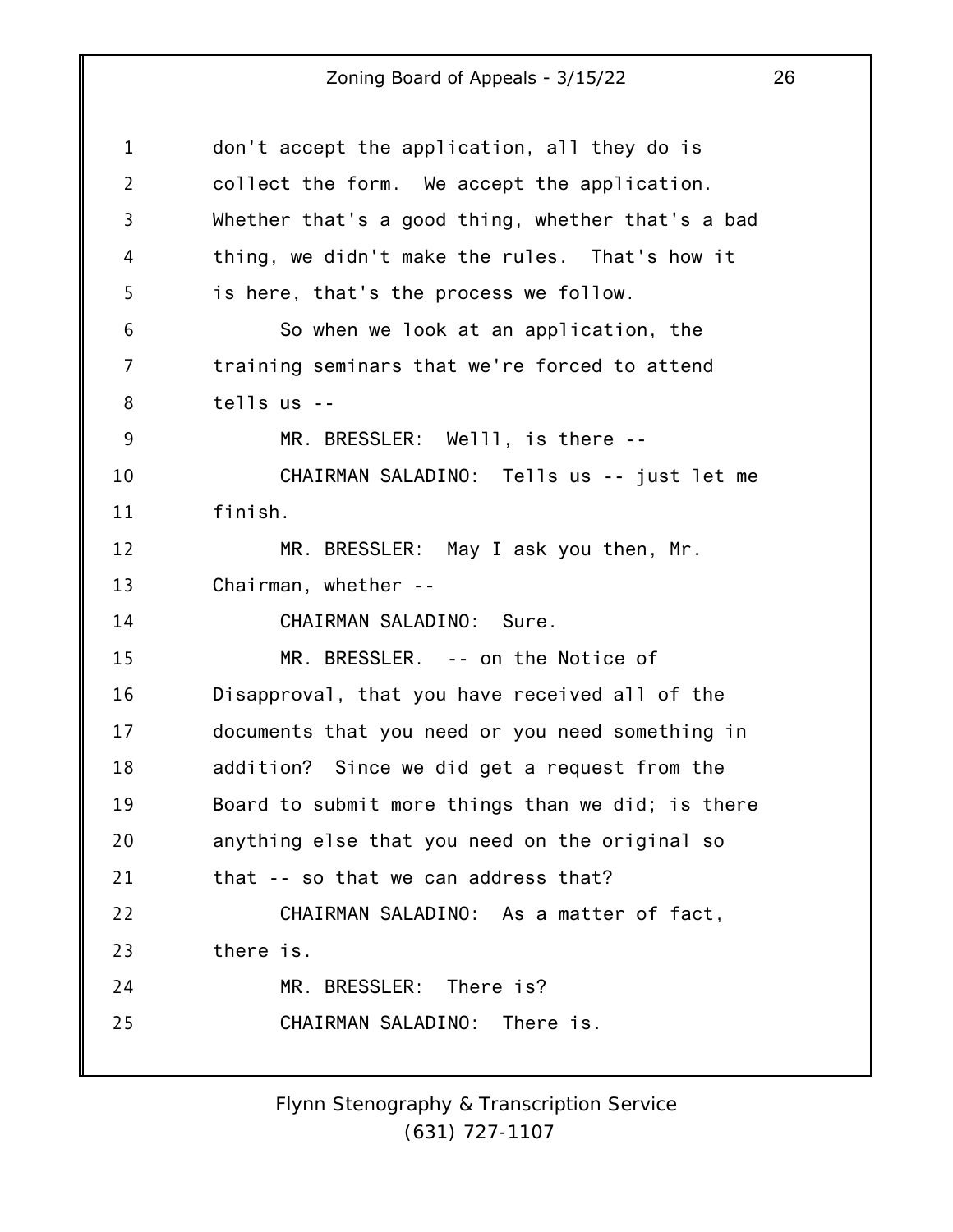1 2 3 4 5 6 7 8 9 10 11 12 13 14 15 16 17 18 19 20 21 22 23 24 25 MR. BRESSLER: Okay. CHAIRMAN SALADINO: I kind of made a couple of notes here; should I go through them? COUNSEL CONNOLLY: Yeah. CHAIRMAN SALADINO: One is -- well, we've asked from the previous -- I don't have, perhaps my colleagues have it. I don't have a signed -- MR. BRESSLER: Well, okay. CHAIRMAN SALADINO: That's not enough to hold the application up under normal circumstances, but we don't have that, a notarized form saying that you can act as Mr. Urban's agent; we don't have that. MR. BRESSLER: Well, may I make a suggestion then? CHAIRMAN SALADINO: If perhaps you can hold your suggestions until I read my concerns and then we can -- you could address them all at once. MR. BRESSLER: Then could we have the next meeting date by which time we may assume that there will be an attempt to provide a proper amended Notice of Disapproval and then we will take up all the Board's issues at the next meeting?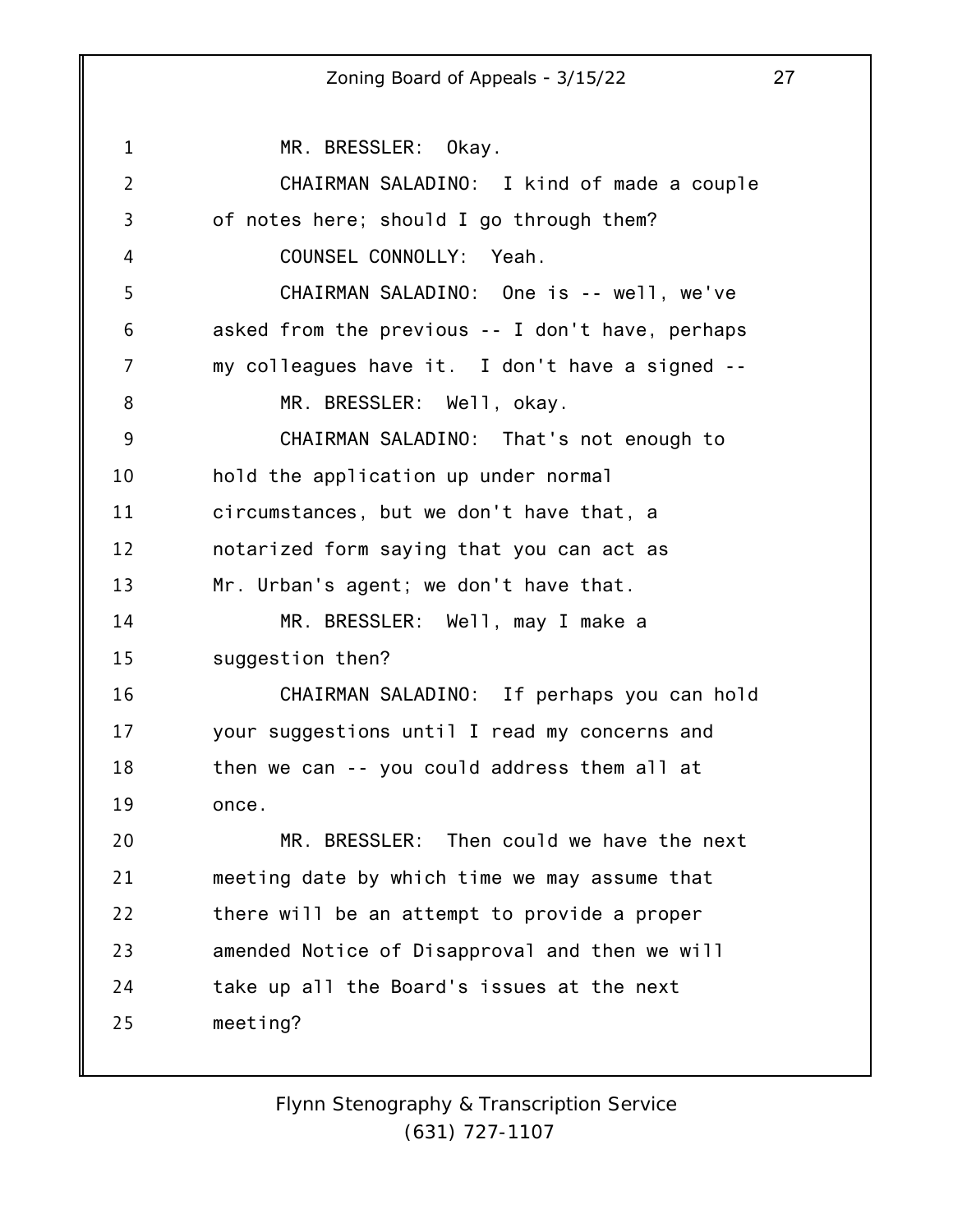| $\mathbf 1$    | CHAIRMAN SALADINO: Well, if what you're          |
|----------------|--------------------------------------------------|
| $\overline{2}$ | asking is when the next meeting is and would you |
| 3              | be on the agenda for that meeting, I would tell  |
| 4              | you the next meeting is April -- April 19th. And |
| 5              | if you're submitting your forms -- if you submit |
| 6              | your forms in time to get on that agenda, by all |
| 7              | means, we'll see you on April 19th at 6 p.m. at  |
| 8              | the School House.                                |
| 9              | MR. BRESSLER: So --                              |
| 10             | CHAIRMAN SALADINO: First and Front.              |
| 11             | MR. BRESSLER: So, when would -- when would       |
| 12             | this next appear?                                |
| 13             | CHAIRMAN SALADINO: I --                          |
| 14             | MS. WICKHAM: I have April 19th.                  |
| 15             | CHAIRMAN SALADINO: I thought I just said         |
| 16             | that.                                            |
| 17             | MS. WICKHAM: You did. I think he couldn't        |
| 18             | hear you.                                        |
| 19             | MR. BRESSLER: April 19th?                        |
| 20             | CHAIRMAN SALADINO: Should I speak up? I'm        |
| 21             | sorry.                                           |
| 22             | MR. BRESSLER: Yeah, it's a little echoey         |
| 23             | in here. April 19th?                             |
| 24             | CHAIRMAN SALADINO: April 19th --                 |
| 25             | MR. BRESSLER: Yeah, okay.                        |
|                |                                                  |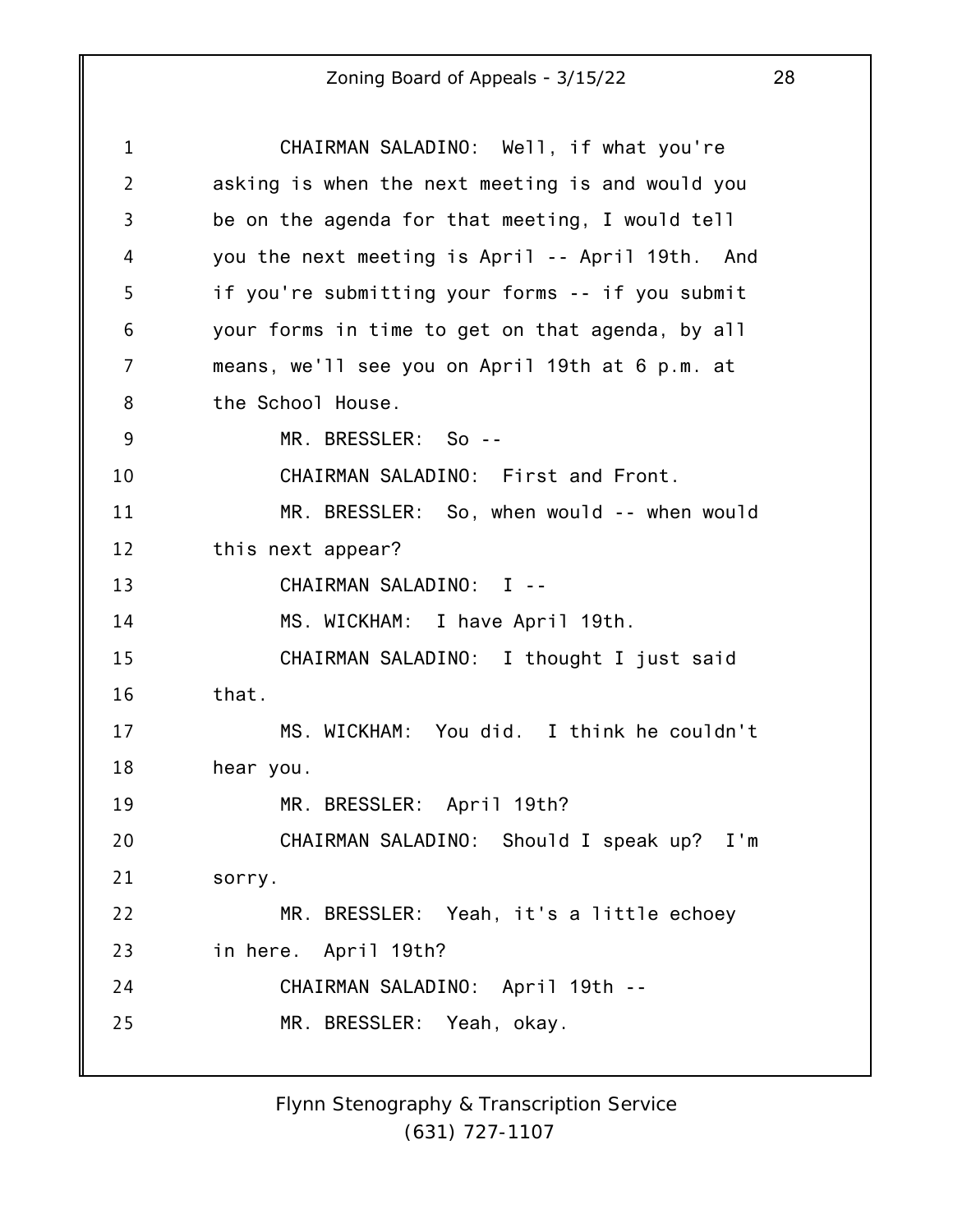| 1              | CHAIRMAN SALADINO: -- in Greenport, April         |
|----------------|---------------------------------------------------|
| $\overline{2}$ | 19th at the Old School House on First and Front   |
| 3              | Street. Our meeting starts at six o'clock. If     |
| 4              | you get the required information in -- I'll ask   |
| 5              | the Building Department Clerk; Amanda, 10 days    |
| 6              | before? To get on the agenda?                     |
| 7              | SECRETARY AURICHIO: Two weeks at least.           |
| 8              | CHAIRMAN SALADINO: Two weeks before?              |
| 9              | SECRETARY AURICHIO: Well, is the deadline.        |
| 10             | CHAIRMAN SALADINO: I'm sorry?                     |
| 11             | SECRETARY AURICHIO: Two weeks is the              |
| 12             | deadline to go onto the agenda.                   |
| 13             | CHAIRMAN SALADINO: Okay. So if you submit         |
| 14             | all the information that you think you would need |
| 15             | for this application to be accepted two weeks     |
| 16             | before the 19th, I'm guessing if we use the --    |
| 17             | MEMBER GORDON: April 5th.                         |
| 18             | CHAIRMAN SALADINO: If we use a                    |
| 19             | mathematical equation, that would be --           |
| 20             | MEMBER GORDON: April 5th.                         |
| 21             | CHAIRMAN SALADINO: -- April 5th.                  |
| 22             | MR. BRESSLER: Is there other documents            |
| 23             | that you need on this portion of the application? |
| 24             | If you could tell me what they are I could start  |
| 25             | looking for them.                                 |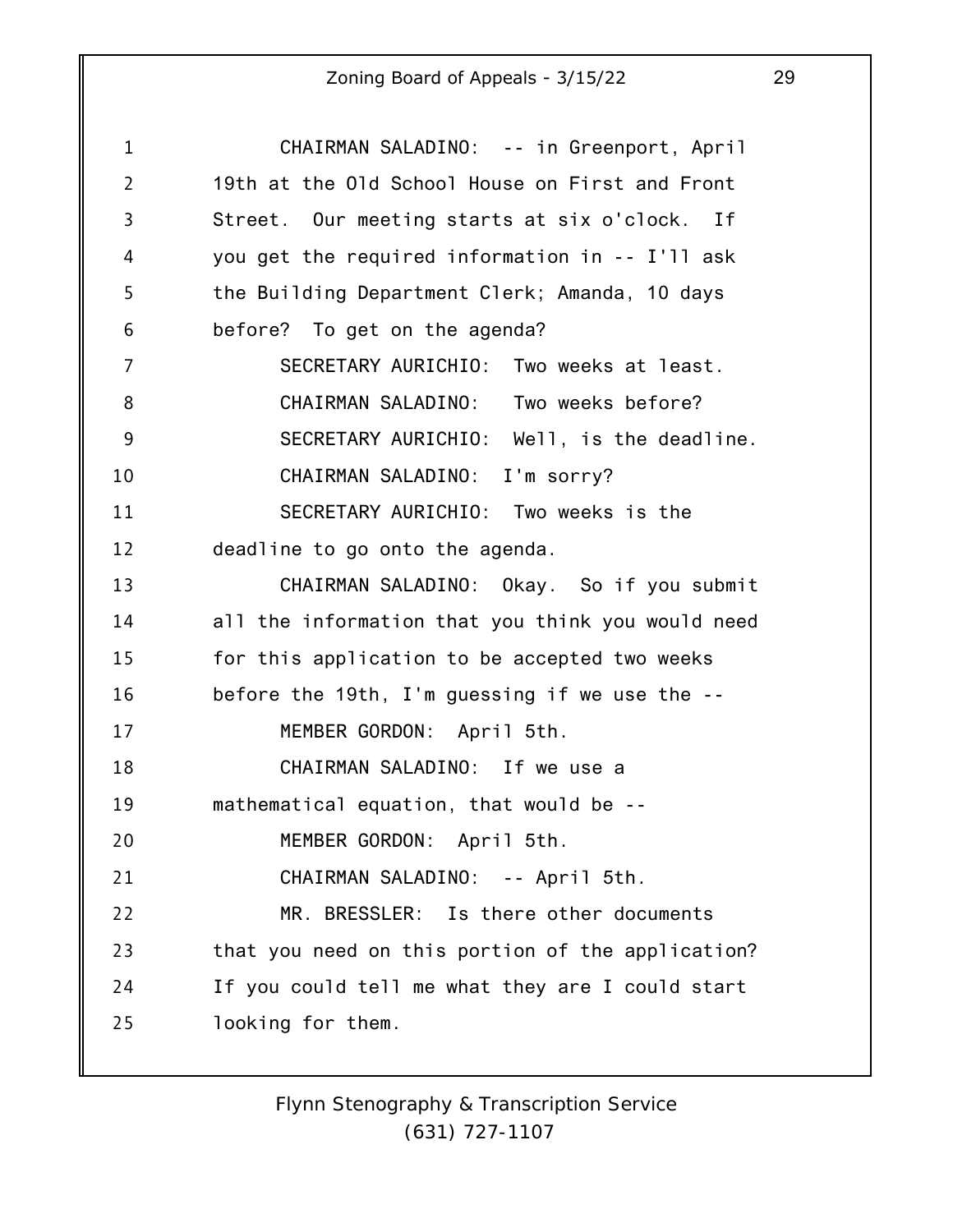1 2 3 4 5 6 7 8 9 10 11 12 13 14 15 16 17 18 19 20 21 22 23 24 25 Zoning Board of Appeals - 3/15/22 30 CHAIRMAN SALADINO: I was going to do that but you -- okay. The other thing that I have a concern about is I have a big problem with your EAF, and I could go through it for you. So, I mentioned the notarized written consent from the owner for you to act as his representative. SECRETARY AURICHIO: Mr. Chair, we have that. CHAIRMAN SALADINO: Oh, you do? I don't have it, but I believe you guys if you have it. On your application, I have to ask, where did you get this form? We -- the Village of Greenport doesn't have this form. MR. BRESSLER: Where did I get the form. That's a good question. When I went -- CHAIRMAN SALADINO: And I'm dying to hear the answer. MR. BRESSLER: Okay. When I went to the appropriate sites and I looked and I talked to my other sources, I got -- I found two forms; I found a form for an area variance and I found a form for a use variance. I don't want either of those.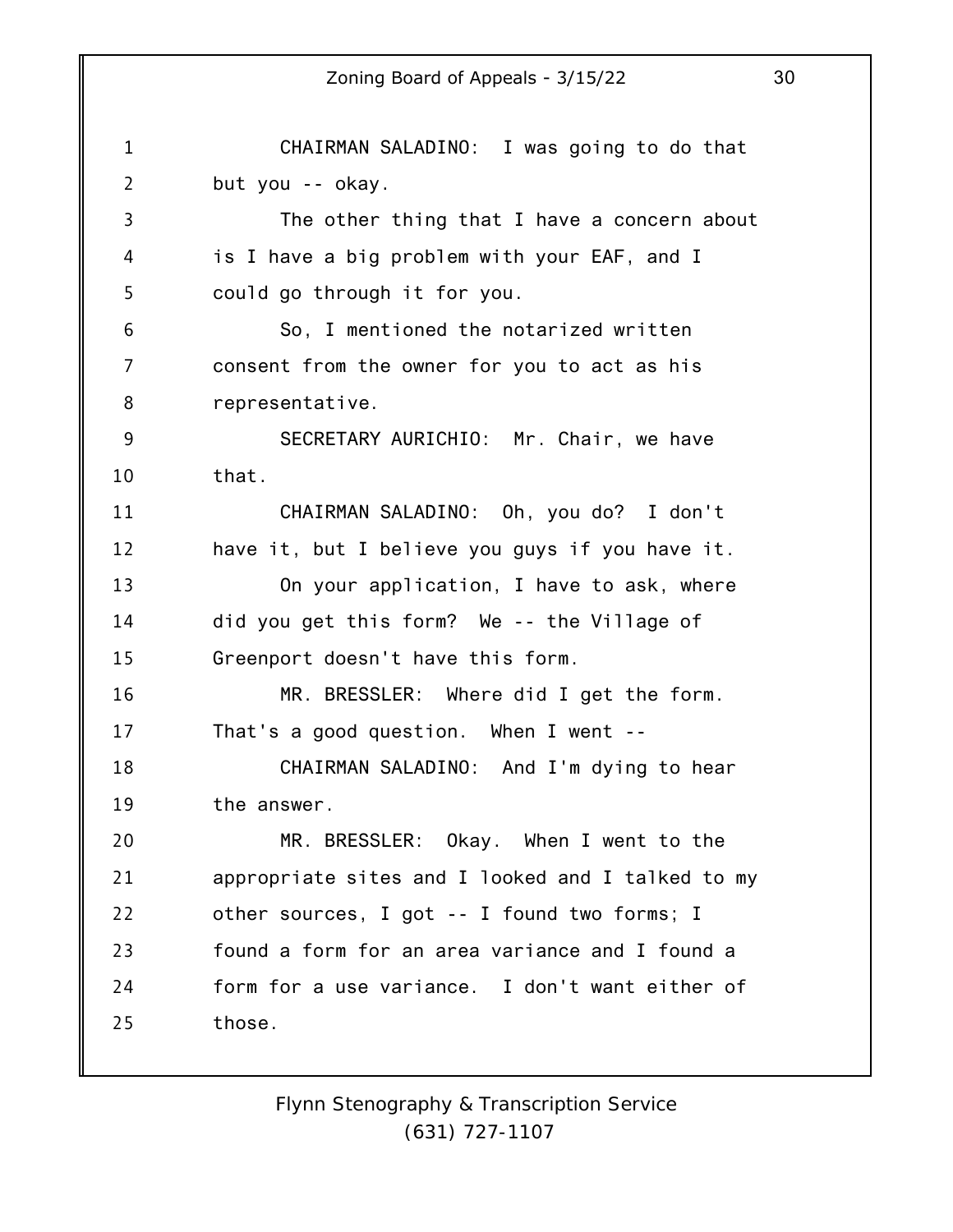1 2 3 4 5 6 7 8 9 10 11 12 13 14 15 16 17 18 19 20 21 22 23 24 25 MS. WICKHAM: He's talking about the EAF. Are you talking about the EAF? CHAIRMAN SALADINO: No. Right now -- MR. BRESSLER: No. CHAIRMAN SALADINO: The EAF -- I could address the things on the EAF that you want that I find efficient, but right now I think we're talking about the Zoning Board of Appeals application. MS. WICKHAM: I'm sorry. MR. BRESSLER: Okay. So the answer to your question is there was no form for this specific type of application. Indeed, there's nothing in your fee schedule for this particular application. CHAIRMAN SALADINO: So you made up a form? MR. BRESSLER: So I took your form and I did what I've done in other jurisdictions, like the one right down the road in Southold,; they have no form for this and their fee schedule does not have anything for a reversal. So I made a form that reflects the legal relief that I'm looking for and we made a phone call to determine what the appropriate fee should be. Since it was unlisted, we paid that fee and we coddled up the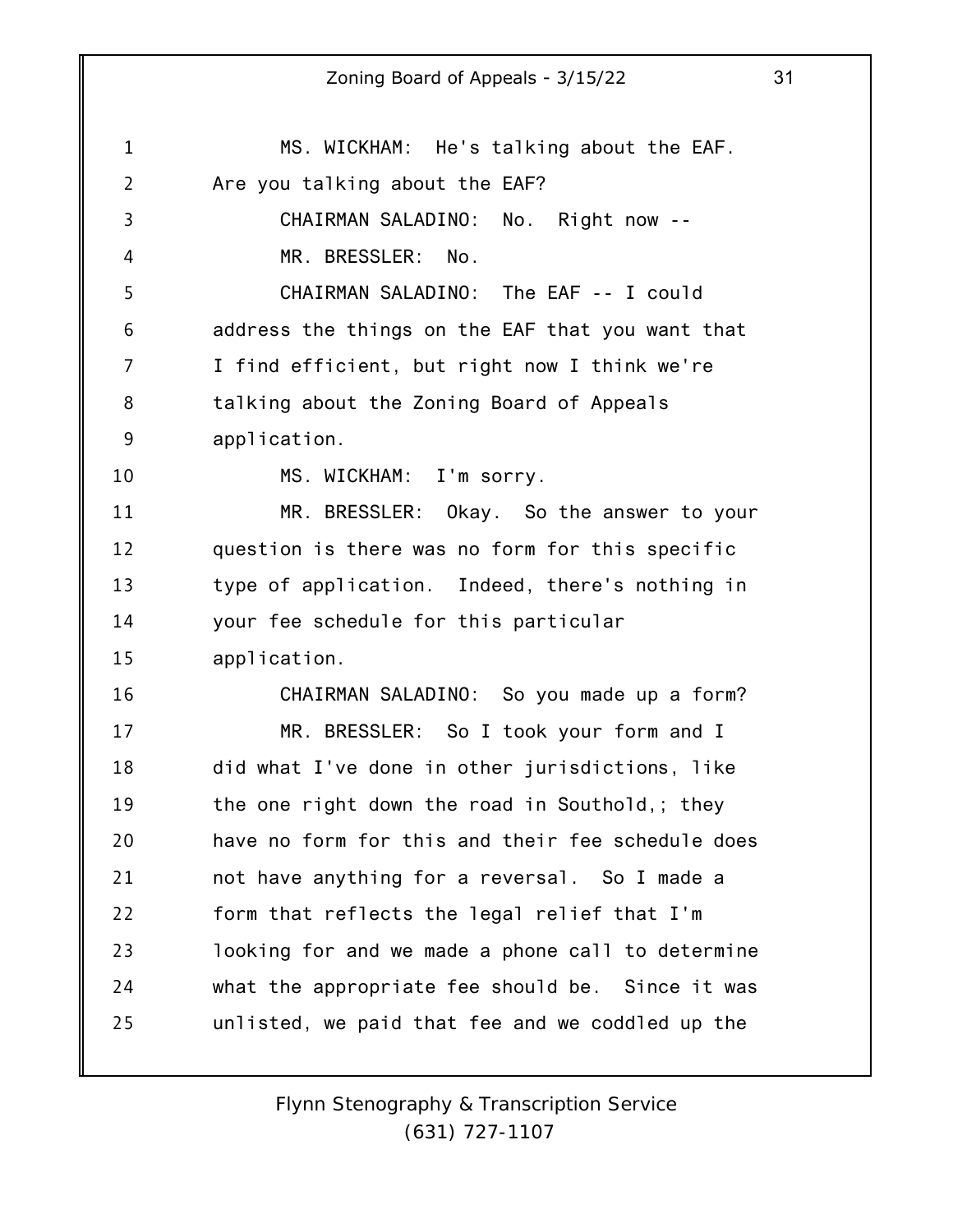1 2 3 4 5 6 7 8 9 10 11 12 13 14 15 16 17 18 19 20 21 22 23 24 25 form to address the issues raised by the application. CHAIRMAN SALADINO: Yes. And you realize -- I'm not sure how things work in Southold. You know, Southold may be a little more sophisticated than us; maybe not as sophisticated, I don't know. But in Greenport, the Zoning Code says for anything that you want you have to submit it on the form that's - that's provide -- that's provided by, prescribed by the Village. This form, I'm here -- MR. BRESSLER: If you would -- CHAIRMAN SALADINO: I heard your explanation. This form, I've never seen -- I've never seen -- I've never seen an applicant make up his own form. I just -- you know, maybe that's commonplace elsewhere. It's never happened here. MR. BRESSLER: If you have one -- CHAIRMAN SALADINO: The other thing -- the other thing I would add is I'm not sure why our forms wouldn't address your need. If you're asking for a reversal, you don't agree that the Building Department says you need a use variance. MR. BRESSLER: Well --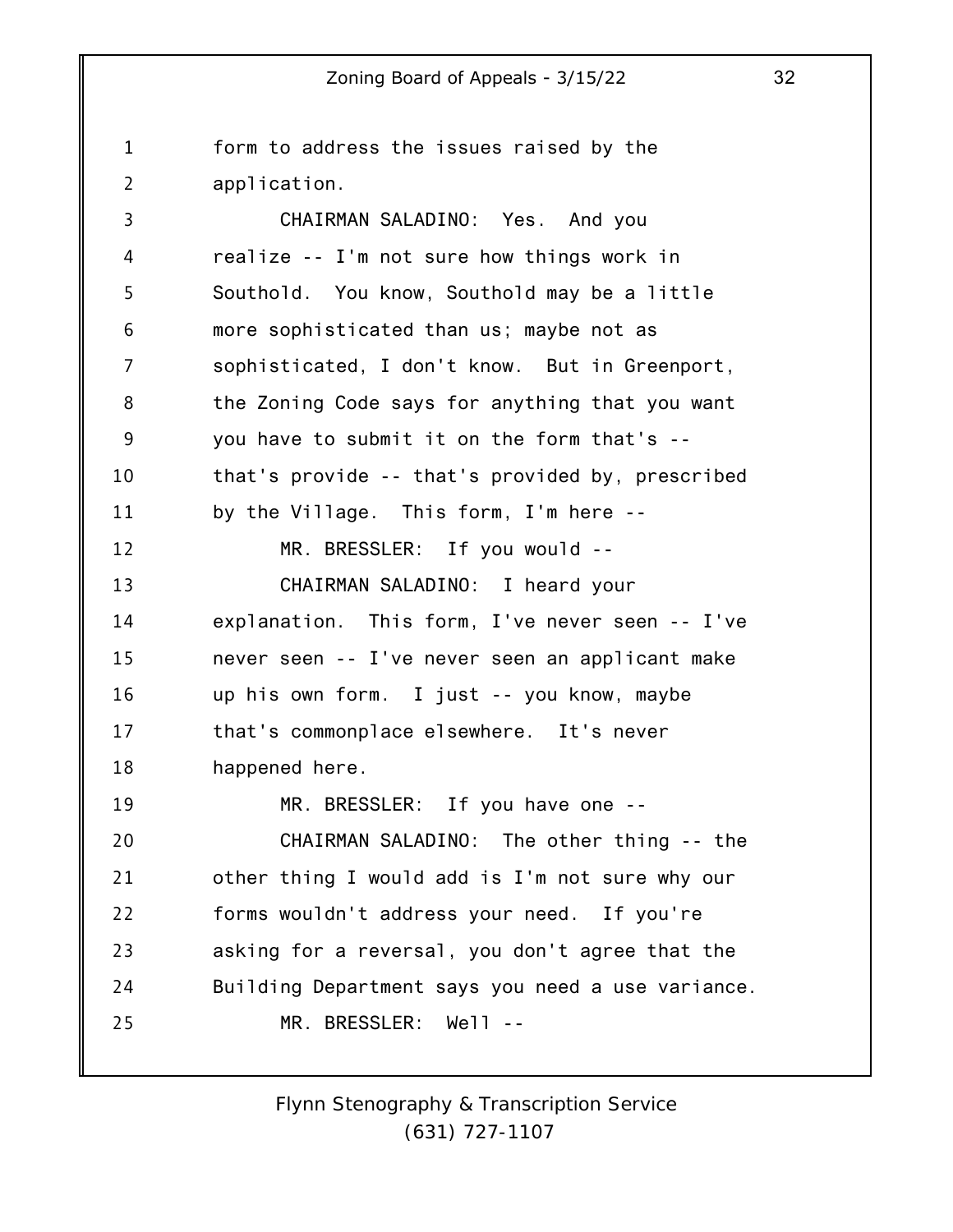1 2 3 4 5 6 7 8 9 10 11 12 13 14 15 16 17 18 19 20 21 22 23 24 25 Zoning Board of Appeals - 3/15/22 33 CHAIRMAN SALADINO: You would fill out a form, just in my mind -- MR. BRESSLER: Well -- CHAIRMAN SALADINO: You would fill -- MS. WICKHAM: Let him finish. CHAIRMAN SALADINO: You would fill out a form for a use variance, on the form it says you're asking for a variance or an interpretation. You would ask for an interpretation contesting that the building inspector made a mistake as per whatever portion of the Code, 150-AA, 150-7, and you would present your exhibits to the Zoning Board, but you would use the form that's prescribed by the Village. The training seminars that we go say that for us to accept an application it has to be complete and correct; this one is neither. So, I'm not sure -- I'm not sure how -- how the other members feel, but -- MR. BRESSLER: I would like to address that. If you look at the front page of the form, that is your form. The only thing that I changed was the line under Zoning Board of Appeals applications. And I can't remember which one I used, whether it was area or use, the front pages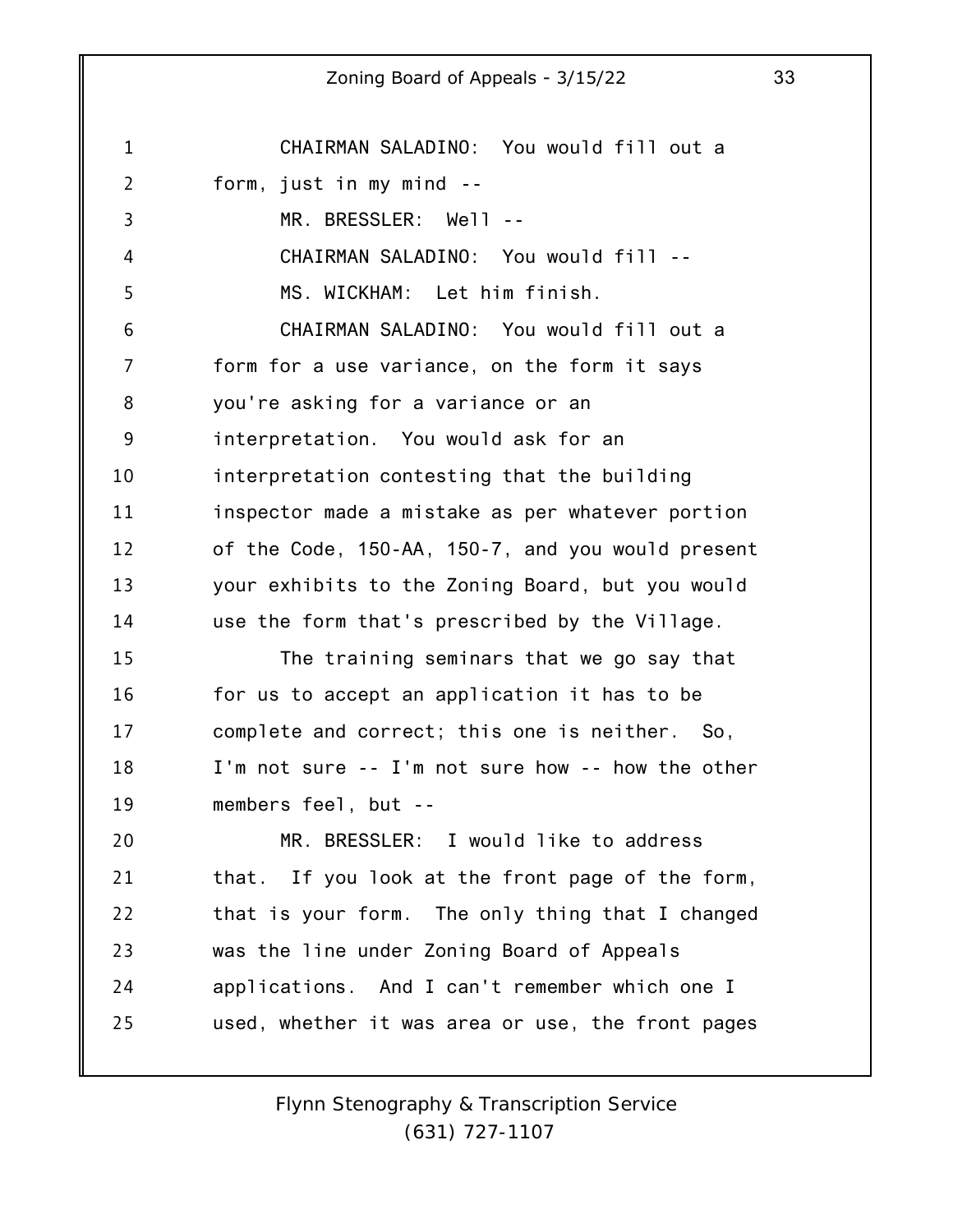| $\mathbf 1$    | are the same; I used your form. Then when I got  |
|----------------|--------------------------------------------------|
| $\overline{2}$ | to the second page, your form for an area        |
| 3              | variance has the factors for an area variance;   |
| 4              | none of them apply because I'm not looking for   |
| 5              | one.                                             |
| 6              | CHAIRMAN SALADINO: You could ask for an          |
| 7              | interpretation.                                  |
| 8              | MR. BRESSLER: No, I'm not asking for an          |
| 9              | interpretation.                                  |
| 10             | CHAIRMAN SALADINO: Well, perhaps you             |
| 11             | should.                                          |
| 12             | MR. BRESSLER: I'm asking for a reversal.         |
| 13             | Your form for the use variance has all the use   |
| 14             | variance factors, none of which apply to me.     |
| 15             | So, instead of giving you a page that said       |
| 16             | N/A, N/A, N/A and then adding my addenda, I took |
| 17             | your first page, I added my addenda and put the  |
| 18             | signature on it. If the Board feels that they    |
| 19             | would like a page from the use variance or the   |
| 20             | area variance that says N/A, N/A, N/A, this      |
| 21             | is not --                                        |
| 22             | CHAIRMAN SALADINO: All I'm asking you to         |
| 23             | do is respect our process.                       |
| 24             | MR. BRESSLER: I don't know what -- I don't       |
| 25             | know what to do. What are you asking me --       |
|                |                                                  |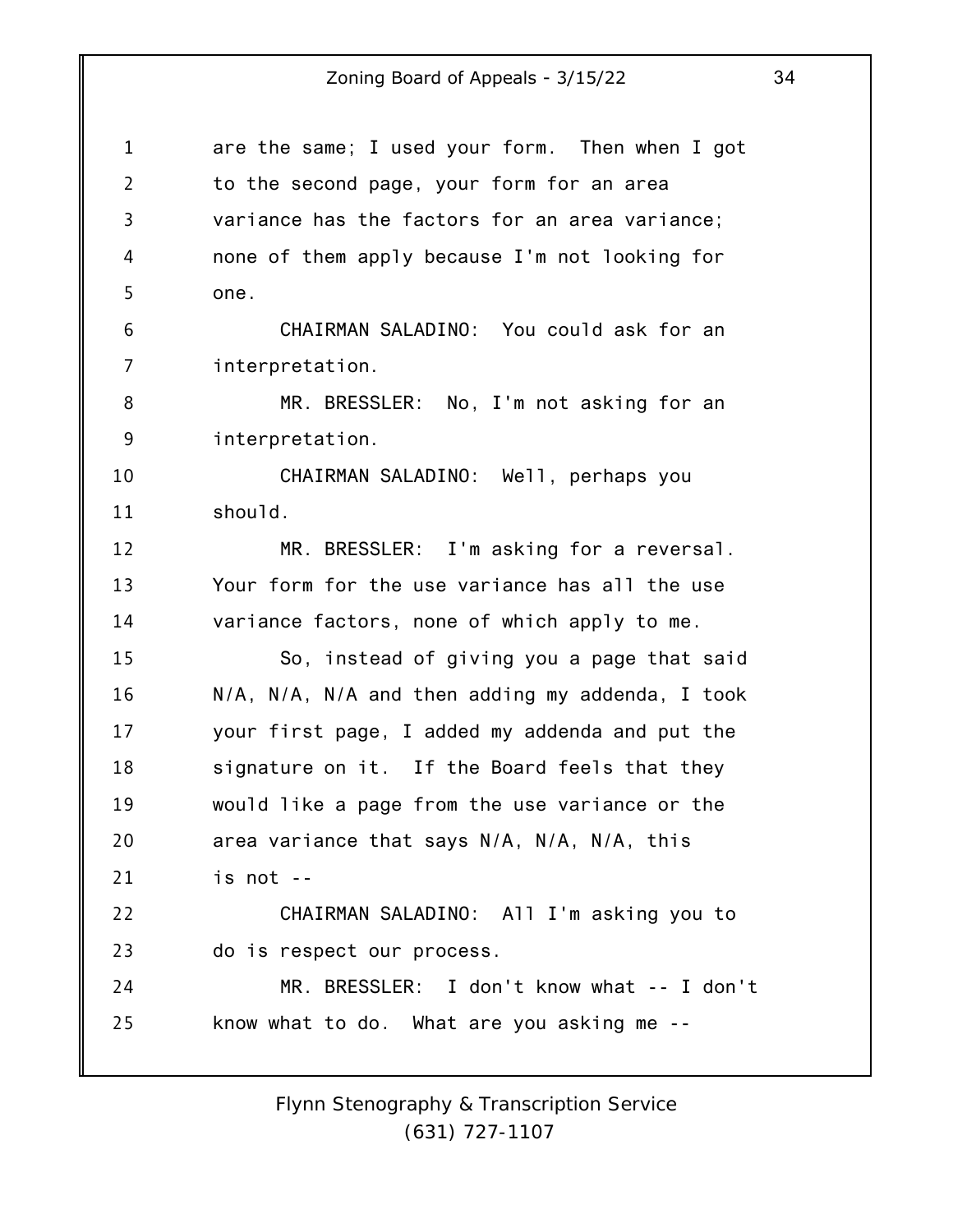1 2 3 4 5 6 7 8 9 10 11 12 13 14 15 16 17 18 19 20 21 22 23 24 25 Zoning Board of Appeals - 3/15/22 35 CHAIRMAN SALADINO: I just explained to you how to follow process. MR. BRESSLER: What are you asking me to do? COUNSEL CONNOLLY: Eric, aren't you really just asking for an interpretation from the Board for them to interpret what the building inspector -- aren't you challenging the building inspector's determination and asking the Board to interpret the section of the Code that the building inspector said you needed a variance for? MR. BRESSLER: No, I'm not asking him to interpret it. I am asking the Board to reverse it. That -- there's a distinct difference between -- I don't need to tell you that. There's a distinct difference between an interpretation and a reversal and the Board has the power to do both. So, in the absence of a form, I took as much of the form as I could possibly use and added the addenda from reversal. COUNSEL CONNOLLY: Right. MR. BRESSLER: If the Board has a form that is more appropriate to this type of application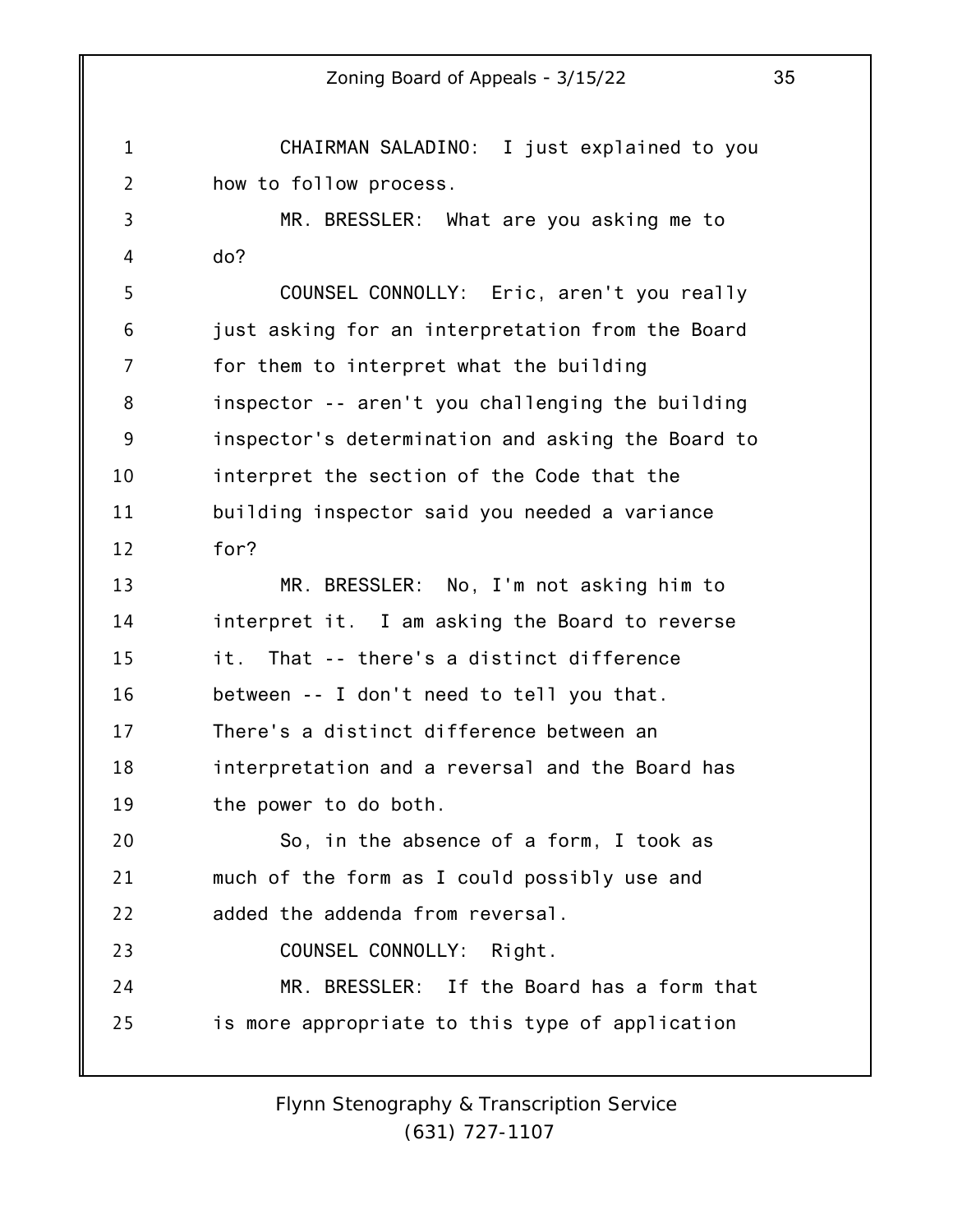1 2 3 4 5 6 7 8 9 10 11 12 13 14 15 16 17 18 19 20 21 22 23 24 25 that I didn't find, I'm happy to use it and I apologize for not finding it. Is there such a form? CHAIRMAN SALADINO: You obviously know there's not. MR. BRESSLER: Right. So I did -- I did the best I could. CHAIRMAN SALADINO: But we can't -- our opinion -- I won't speak for my colleagues, I always get in trouble when I do. My opinion is -- my opinion is that there is a form for you to use, and the form is a use variance form and you would ask for an interpretation. Exactly what the -- if this Board decides that the building inspector, after we review all the exhibits and photographs that you provided us, after we hear from the Village, therefore their opinion of what should be, their side of the story, we decide that that portion of the Code was incorrectly applied. Wouldn't the reversal come from that? MR. BRESSLER: I'm not asking the Board to interpret the section -- CHAIRMAN SALADINO: No, you're asking for a reversal of the Building Department.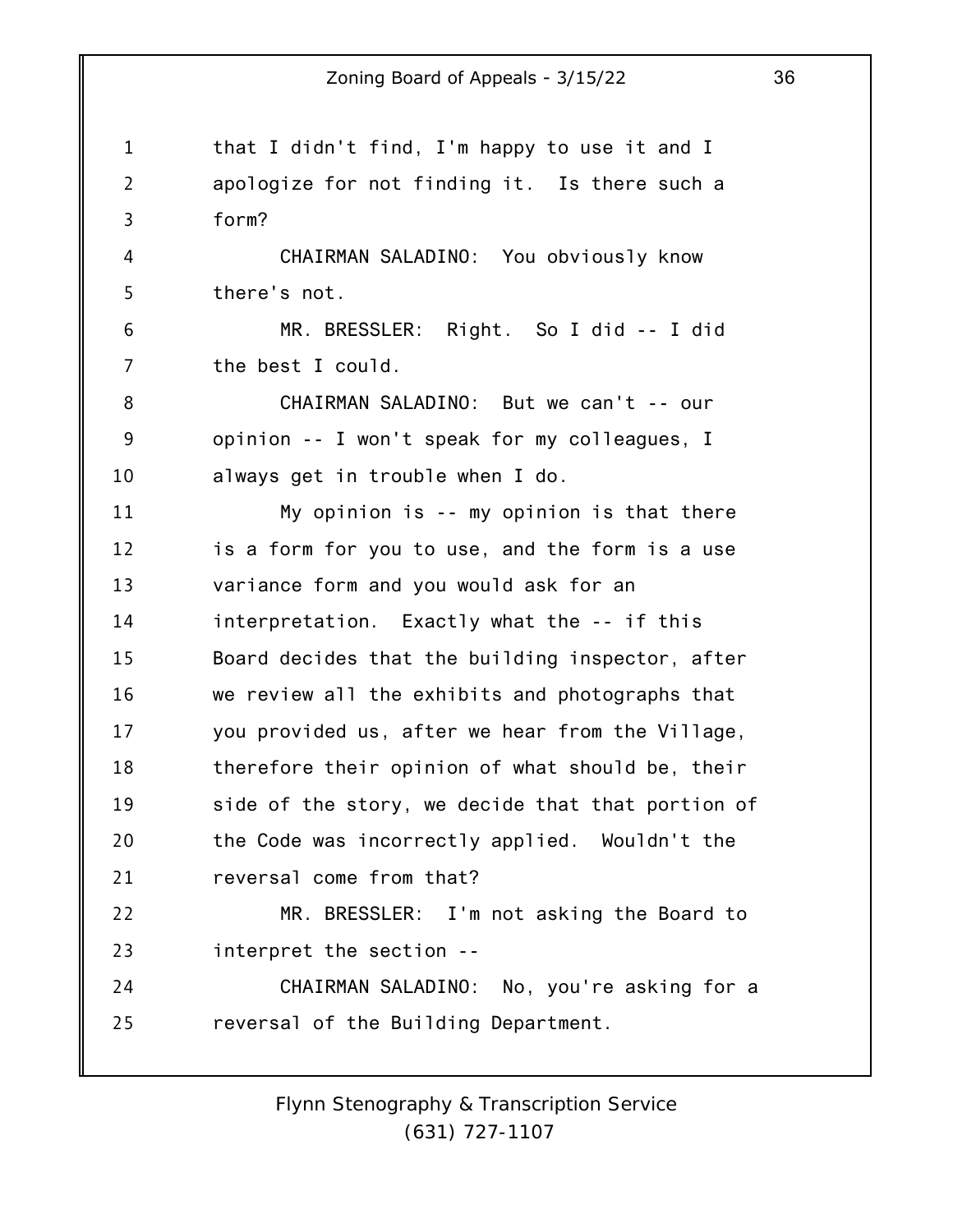1 2 3 MR. BRESSLER: I am asking for the -- CHAIRMAN SALADINO: The denial of it. MR. BRESSLER: Yes, I'm asking for the

4 reversal of the denial.

5 6 7 8 9 10 11 12 13 14 15 16 17 CHAIRMAN SALADINO: But I'm telling you the process that we think, that I think you have to go through to get that. If you keep insisting that this is the road you want to follow -- Mr. Bressler, all I'm going to tell you is we're not going to accept an application that you wrote on a cocktail napkin or a form that you made up. I mean, there is a process involved here. Whatever you think of that process, you can consult with the Village Attorney, you can consult with the Building Department. But me personally, I'm not prepared to accept this application the way it's presented to us.

18 19 MR. BRESSLER: But there is no form for a reversal which is not an interpretation.

20 21 22 23 24 25 CHAIRMAN SALADINO: This is getting circular. We're -- I'm trying to explain to you that -- how you proceed to get what you're looking for and you just -- you insist -- only because in my mind, only because you feel it makes your appeal more focused and more valid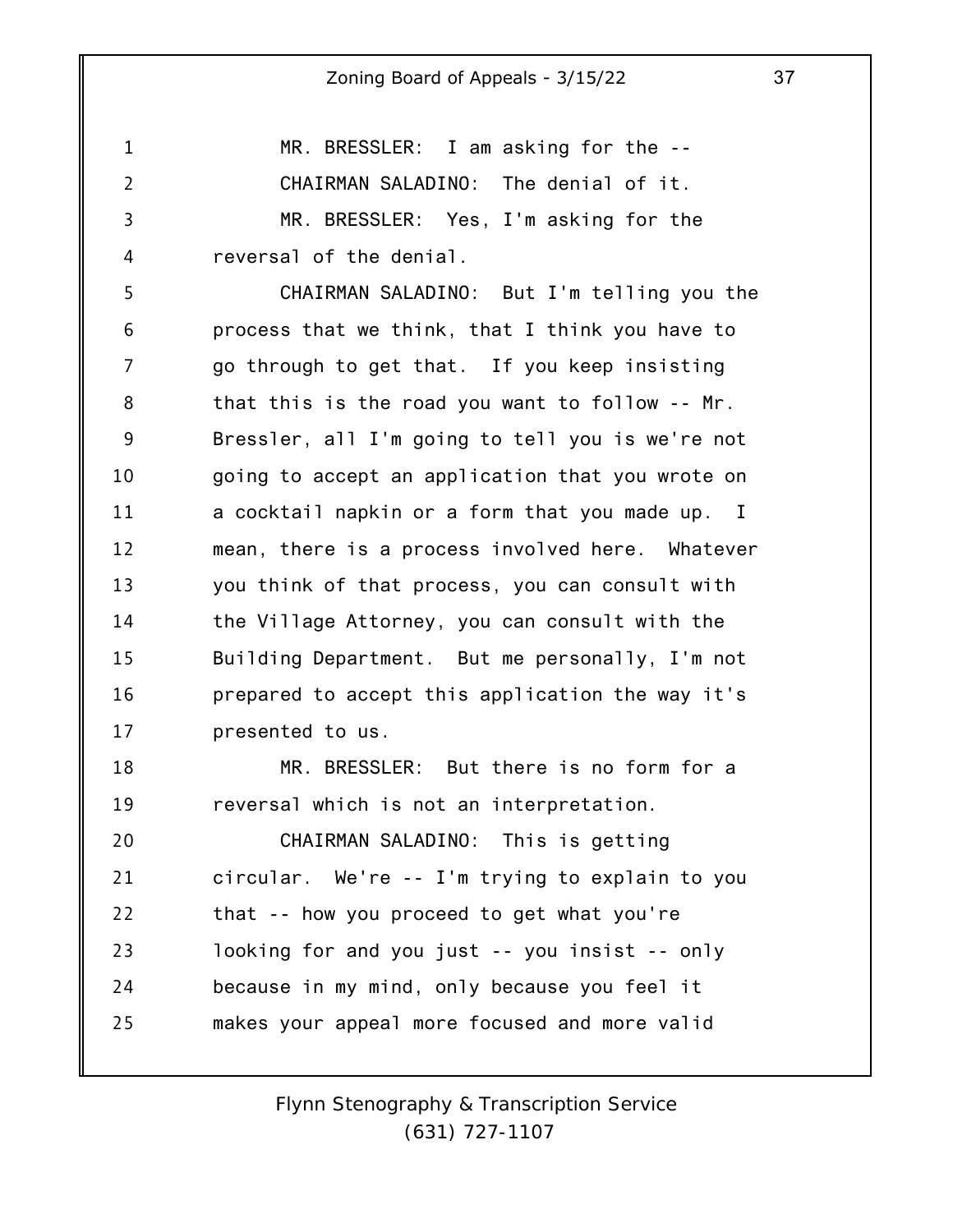1 2 3 4 5 6 7 8 9 10 11 12 13 14 15 16 17 18 19 20 21 22 23 24 than following the process that's here; and that's in your mind, not in my mind. MR. BRESSLER: No. CHAIRMAN SALADINO: So, so all I'm prepared to tell you right now is you can address my concerns. And unfortunately there's only three members here, but there is a quorum, and for one member to dissent means the application doesn't get accepted. We're willing to -- we listened to your concern, we're willing to, at your suggestion, put this off till next month to address what you feel is a deficient Notice of Disapproval; you can get that taken care of. You can listen to the rest of my concerns about the EAF and the site plan, or you can forward with what you have and next month perhaps hear the same argument from the Chairman of the Zoning Board. MR. BRESSLER: Mr. Chairman, the section that was cited by the building inspector is that you can't have -- CHAIRMAN SALADINO: We're not having the public hearing tonight. We're not going to discuss this tonight, this is not the public

25 hearing. This is about an application and how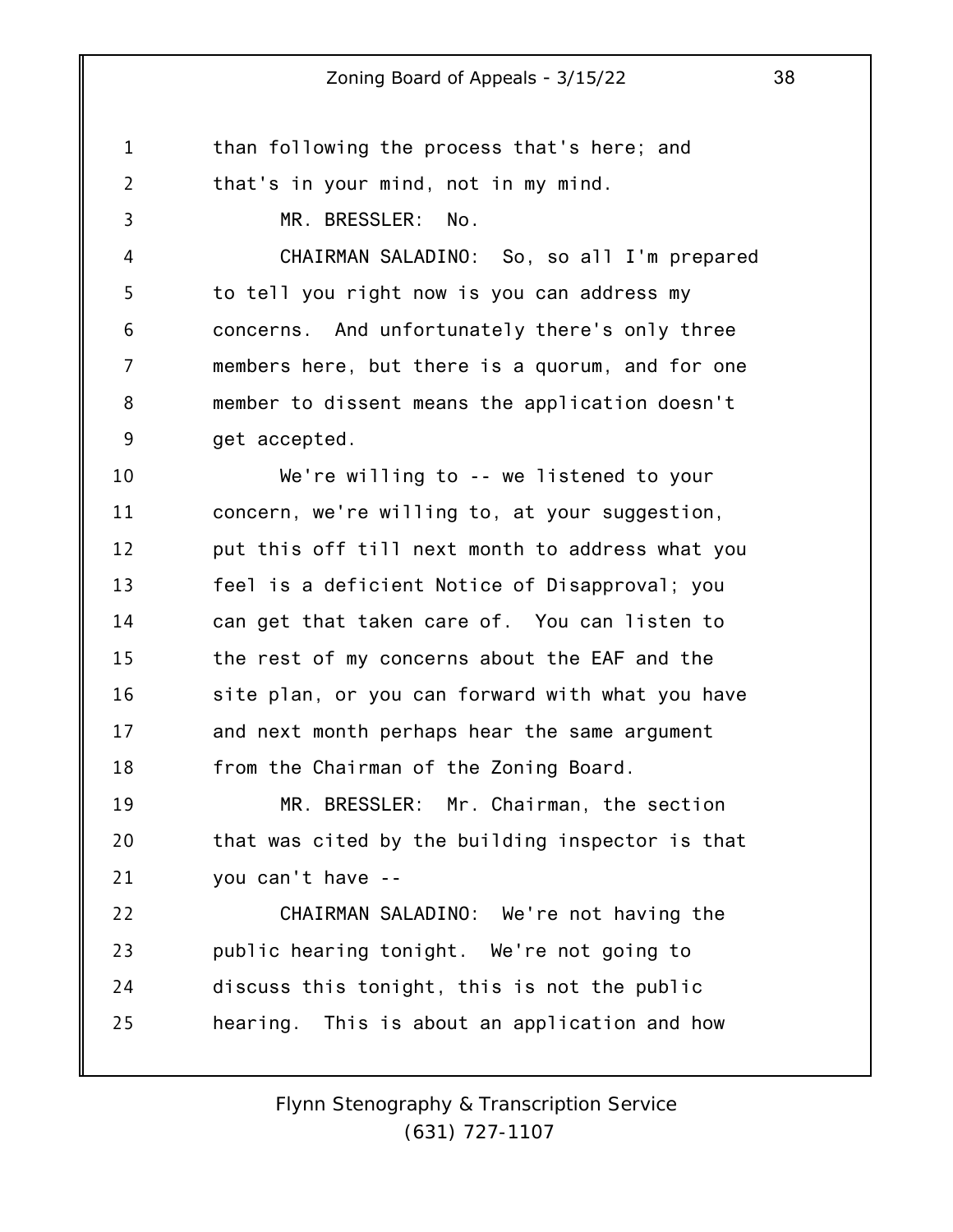| $\mathbf{1}$   | you should progress the application; that's what  |
|----------------|---------------------------------------------------|
| $\overline{2}$ | this is about. It's strictly about the            |
| 3              | application, not about the public hearing, not    |
| 4              | about the merits of your appeal.                  |
| 5              | MR. BRESSLER: In the absence of an                |
| 6              | application for the relief that I want, and which |
| 7              | is authorized by law and which is separate and    |
| 8              | distinct from an interpretation, I'm not sure     |
| 9              | what I'm going to do about that except to speak   |
| 10             | to your Village Attorney about it.                |
| 11             | CHAIRMAN SALADINO: That would be my               |
| 12             | suggestion. You know, work it out, work it out    |
| 13             | with the attorney. Other than that, I mean, you   |
| 14             | certainly -- I mean, if you're dissatisfied with  |
| 15             | what you hear tonight and our attorney can't      |
| 16             | satisfy you, then -- you know, then you have      |
| 17             | legal, then you have judicial review.             |
| 18             | MR. BRESSLER: I do.                               |
| 19             | CHAIRMAN SALADINO: That's fine, that's            |
| 20             | fine. And trust me when I say, it's not that we   |
| 21             | welcome it, but we're not afraid of it either.    |
| 22             | MEMBER GORDON: Could I say something?             |
| 23             | CHAIRMAN SALADINO: Could my colleague             |
| 24             | speak? (Laughter).                                |
| 25             | MEMBER GORDON: It seems to me that you're         |
|                |                                                   |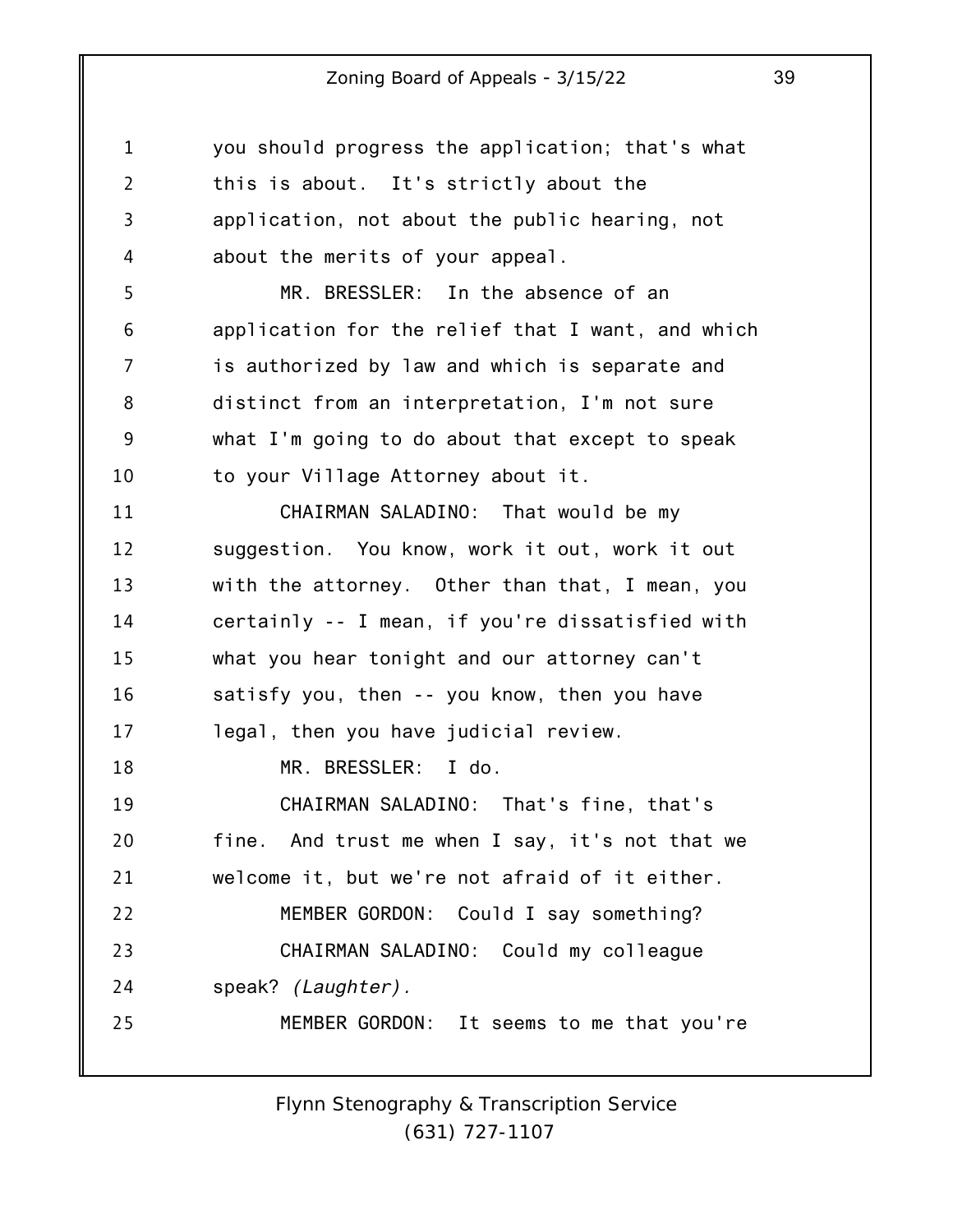| 1              | here prematurely. And I realize that's a little  |
|----------------|--------------------------------------------------|
| $\overline{2}$ | unfair because you were here last month, but it  |
| 3              | seems to me that --                              |
| 4              | CHAIRMAN SALADINO: No, they weren't here.        |
| 5              | COUNSEL CONNOLLY: They weren't here last         |
| 6              | month.                                           |
| 7              | MEMBER GORDON: Or two months ago.                |
| 8              | MEMBER KAUFMAN: No one showed up to              |
| 9              | represent them.                                  |
| 10             | MEMBER GORDON: Okay. The application was         |
| 11             | here $-$                                         |
| 12             | MEMBER KAUFMAN: The application was here         |
| 13             | but no one showed up.                            |
| 14             | MEMBER GORDON: -- not the human being,           |
| 15             | okay. But it seems to me that this is premature  |
| 16             | because there's an underlying dispute here about |
| 17             | the nature of the property and that that has to  |
| 18             | be -- that has to be settled between you and the |
| 19             | Village, you and the -- and the Building         |
| 20             | Department before we can make a decision about   |
| 21             | whether it's a use variance or an area variance  |
| 22             | or -- because there are some very nefarious      |
| 23             | questions here, too.                             |
| 24             | CHAIRMAN SALADINO: Well --                       |
| 25             | MEMBER GORDON: So I don't quite understand       |
|                |                                                  |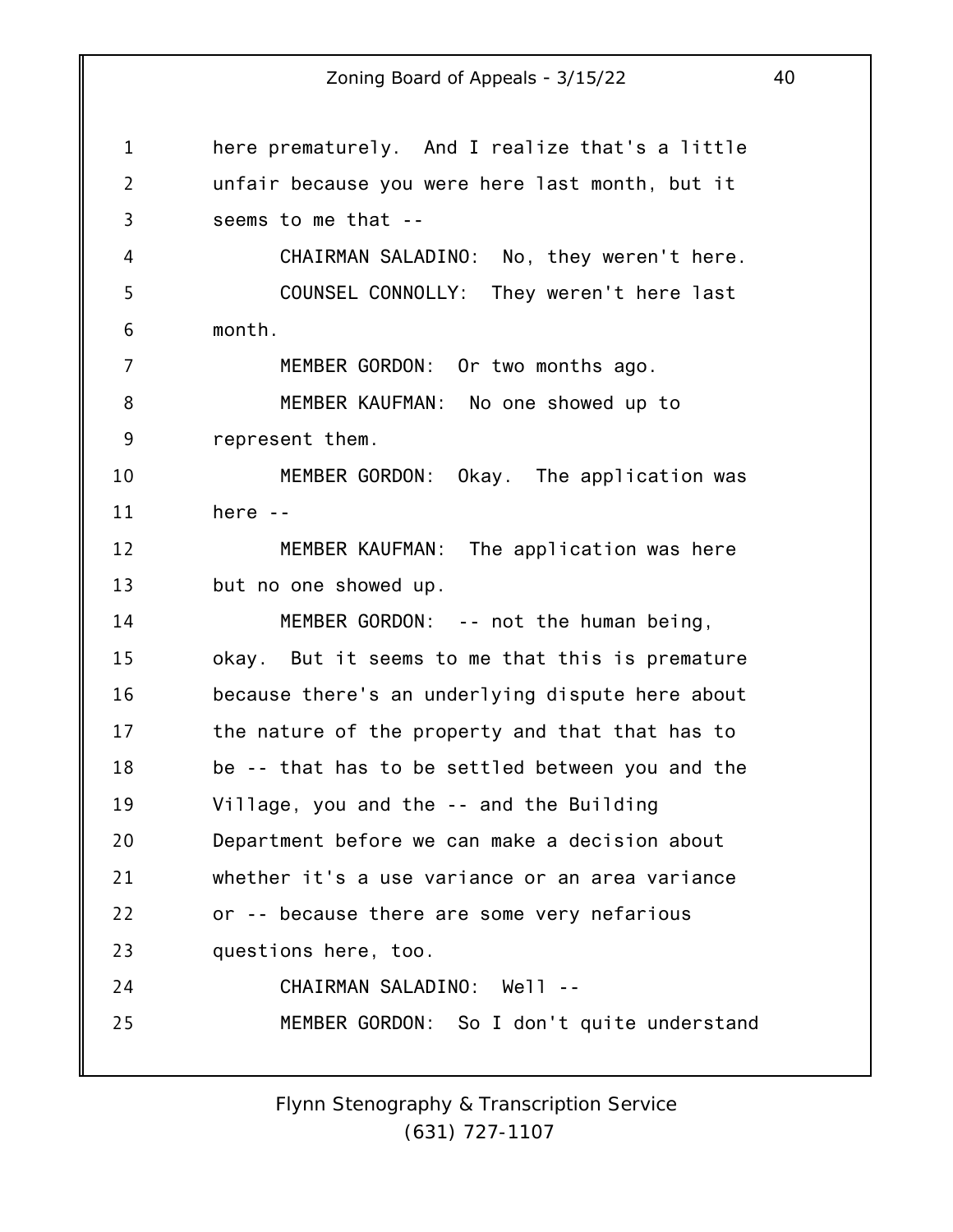why the question of whether it's one lot or two lots hasn't been definitively settled between you and the Village, whether it's you and Mr. Pallas or you and the lawyers.

1

2

3

4

5 6 7 8 9 10 11 12 13 14 15 16 17 MR. BRESSLER: Because the building inspector issued a Notice of Disapproval. When you don't like a Notice of Disapproval, you have to, within 60 days, go to the Zoning Board of Appeals. The Zoning Board of Appeals determines on all the evidence whether the building inspector was right or whether he was wrong. Whether this is one lot or two lots is in the first instance after the building inspector's issuance is a matter to this Board. It is not an interpretation of the section that says *one dwelling structure per lot*; there's nothing ambiguous about that.

18 19 20 21 22 23 24 25 The question is whether it's one lot or two lots and that calls for the expertise of this Board to be applied to the determination of the building inspector. I don't think I'm premature, I think I had to come here. I had no other remedy. I couldn't go to court, it's premature. You are the appellate body with respect to the decisions of the building inspector.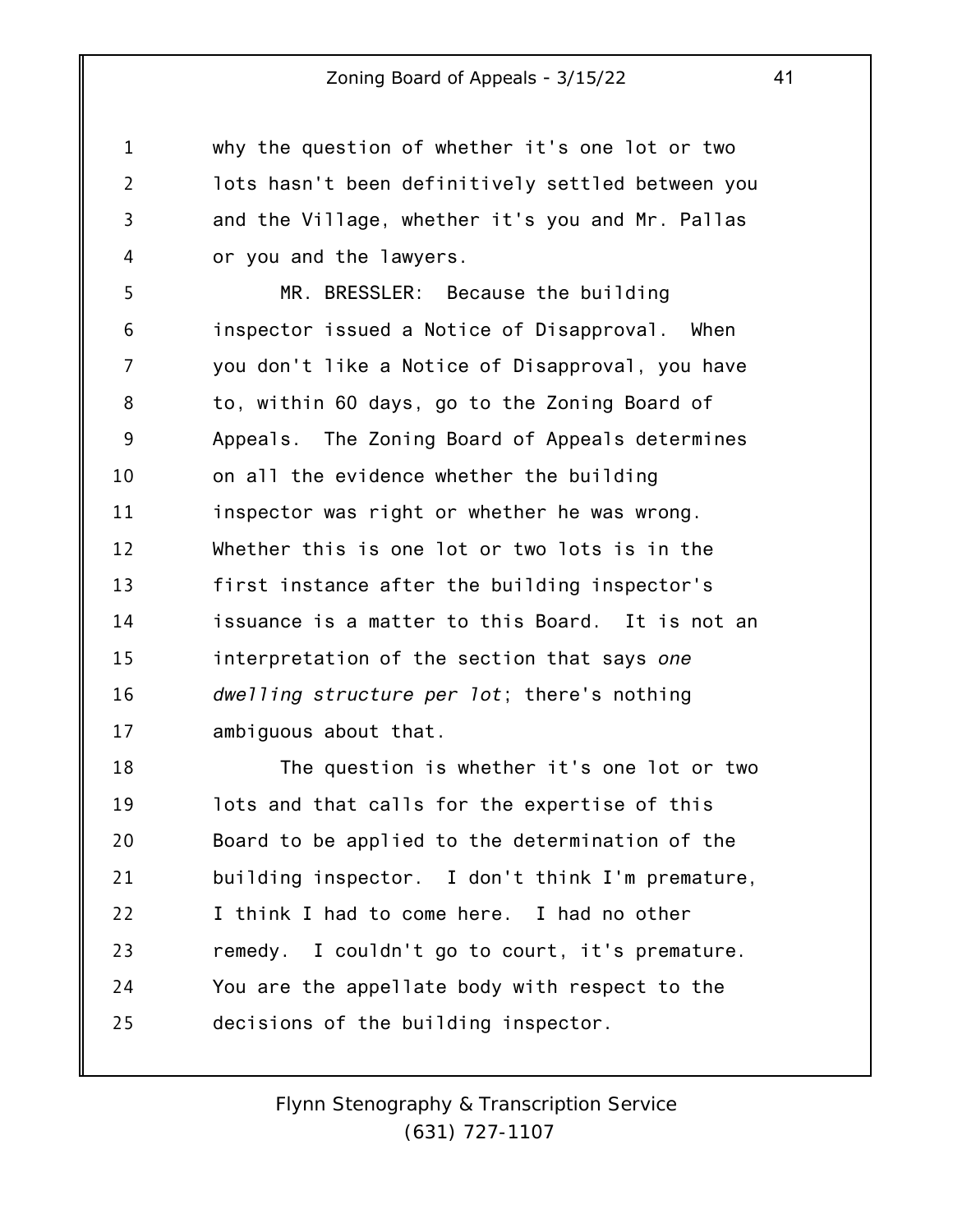1 2 3 4 5 6 7 8 9 10 11 12 13 14 MEMBER GORDON: That is certainly true. MR. BRESSLER: So I'm going to take the Chairman's suggestion and I'm going to talk to Counsel about this. Quite frankly, I don't understand, you know, having brought any number of these reversals in the past and where there's no form for it, it's provided by -- it's provided by law. That's one of the rights of an applicant to seek a reversal, not a variance and not an interpretation but a reversal. So I'm going to take that up with the town -- with the Village Attorney and see if we can't reach some sort of philosophical agreement on this. MEMBER GORDON: I think the whole thing

15 16 17 18 19 20 21 22 23 24 25 would be much easier if the question of whether it's one lot or two had been determined with all the parties agreeing before -- really before we have a Notice of Disapproval to deal with. Because that -- the Notice of Disapproval is what we're supposed to be working with. MR. BRESSLER: They've already said no. If you're suggesting that no doesn't mean no, I will take that up with the Village Attorney. CHAIRMAN SALADINO: *(Inaudible)* MR. BRESSLER: But if no means no, I have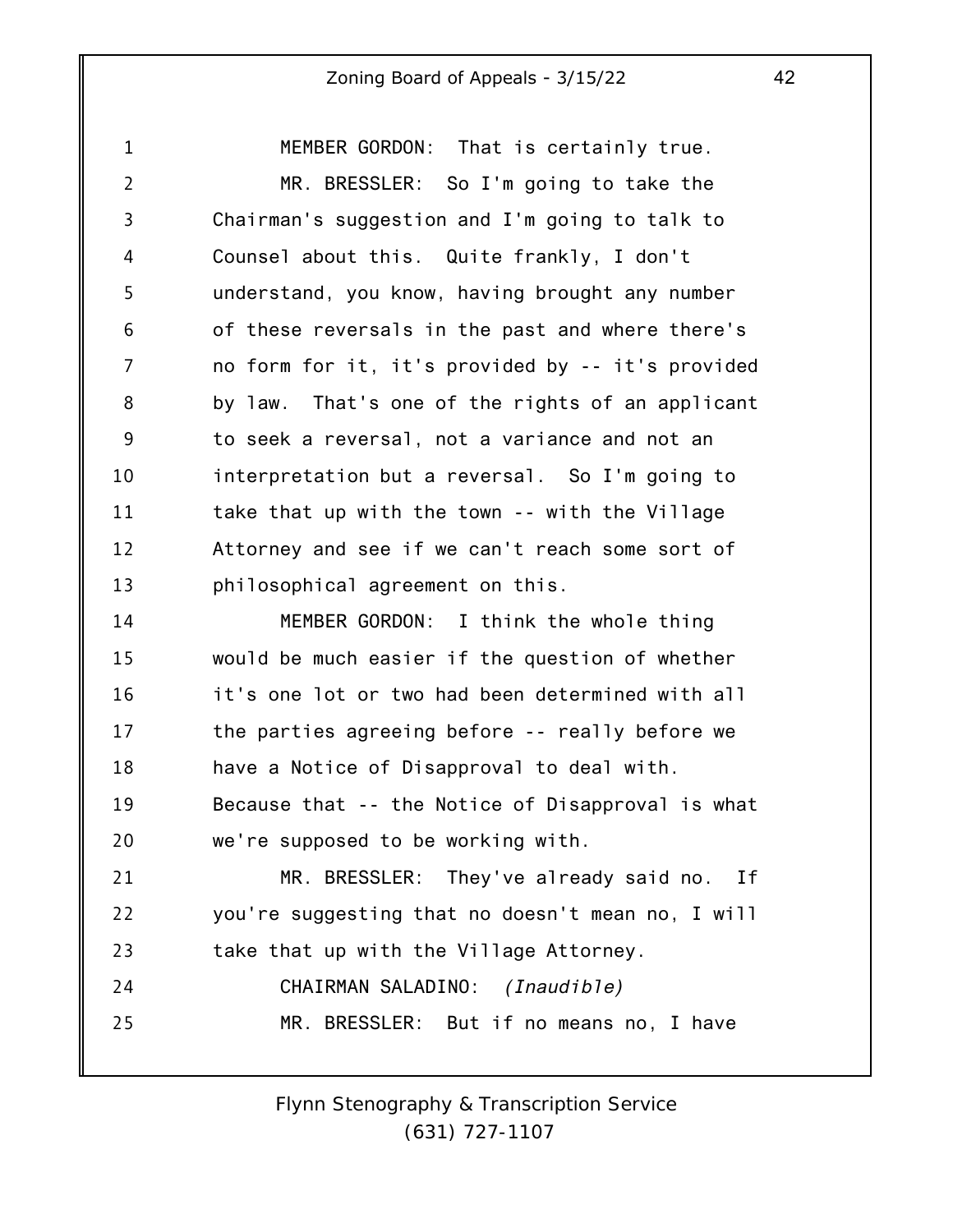to come to you, that's what the law says. That's why I'm here.

1

2

3 4 5 6 7 8 9 10 11 12 13 14 15 CHAIRMAN SALADINO: I think what Dinny's trying to say is that this is an issue. I mean, this is an issue that should have been squared away. I'm not -- and I'm not saying you don't have the right to be here. All I'm saying is in a perfect world, or even a semi-perfect world, this is deciding whether it's one lot or two lots, it could have been squared away between the applicant's attorney, the Village Attorney, the Zoning Board's attorney, the Building Department before it got to this. But since you're content to be here, since you feel this is your only recourse, then so be it.

16 17 18 19 20 MR. BRESSLER: I've got to know. I'll talk to the Village Attorney and see if we can resolve it. I have to tell you that I don't hold a lot of hope, but I am willing to try. And if the answer is no --

21 22 CHAIRMAN SALADINO: Hope springs eternal. MR. BRESSLER: Right.

23 24 CHAIRMAN SALADINO: Right? Hope springs eternal.

25 MR. BRESSLER: And if the answer is still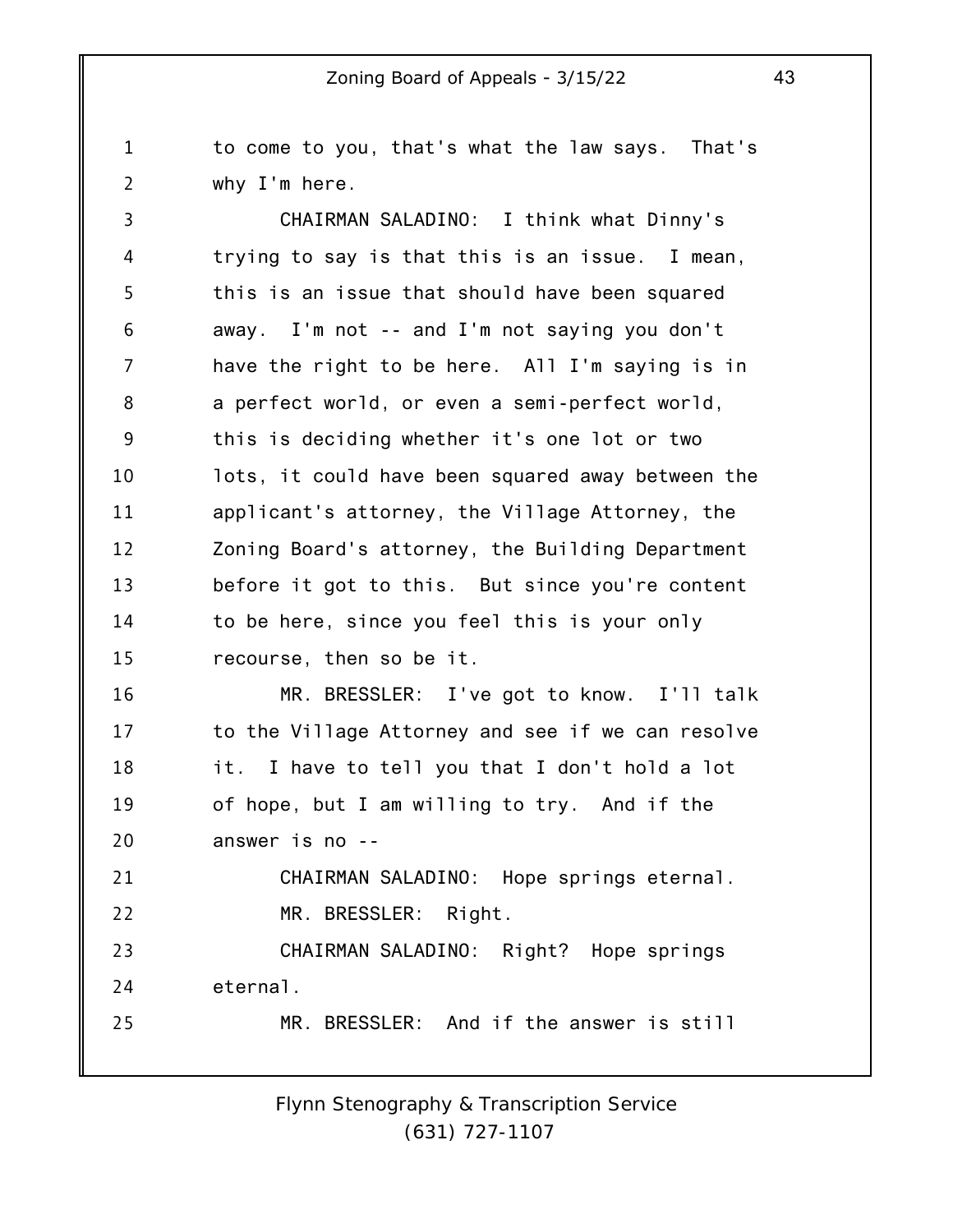1 2 3 4 5 6 7 8 9 10 11 12 13 14 15 16 17 18 19 20 21 22 23 24 25 no, we'll be -- you know, we will be in front of you as the appellate body. CHAIRMAN SALADINO: Okay. So I'm just not sure where -- where we've leaving this. Do we want to hear the rest of my concerns before next month or -- MS. WICKHAM: *(Nodded head yes)* MEMBER KAUFMAN: No. I think you're going to go, you're going to come back next month. So, you already said we're going to deal with it, I don't think you need to get into it. CHAIRMAN SALADINO: Well, only because if we let -- not to the case. Only because with the physical application, I had some problems with the EAF. If you'd rather hear them next month, that's fine. MS. WICKHAM: Eric, now; I want to hear them now. MEMBER GORDON: We have our own dilemma here which -- MR. BRESSLER: Yes, if there's something specific that you want on the EAF, we'd be happy to address it. CHAIRMAN SALADINO: Well, I think -- I think there's four or five questions that were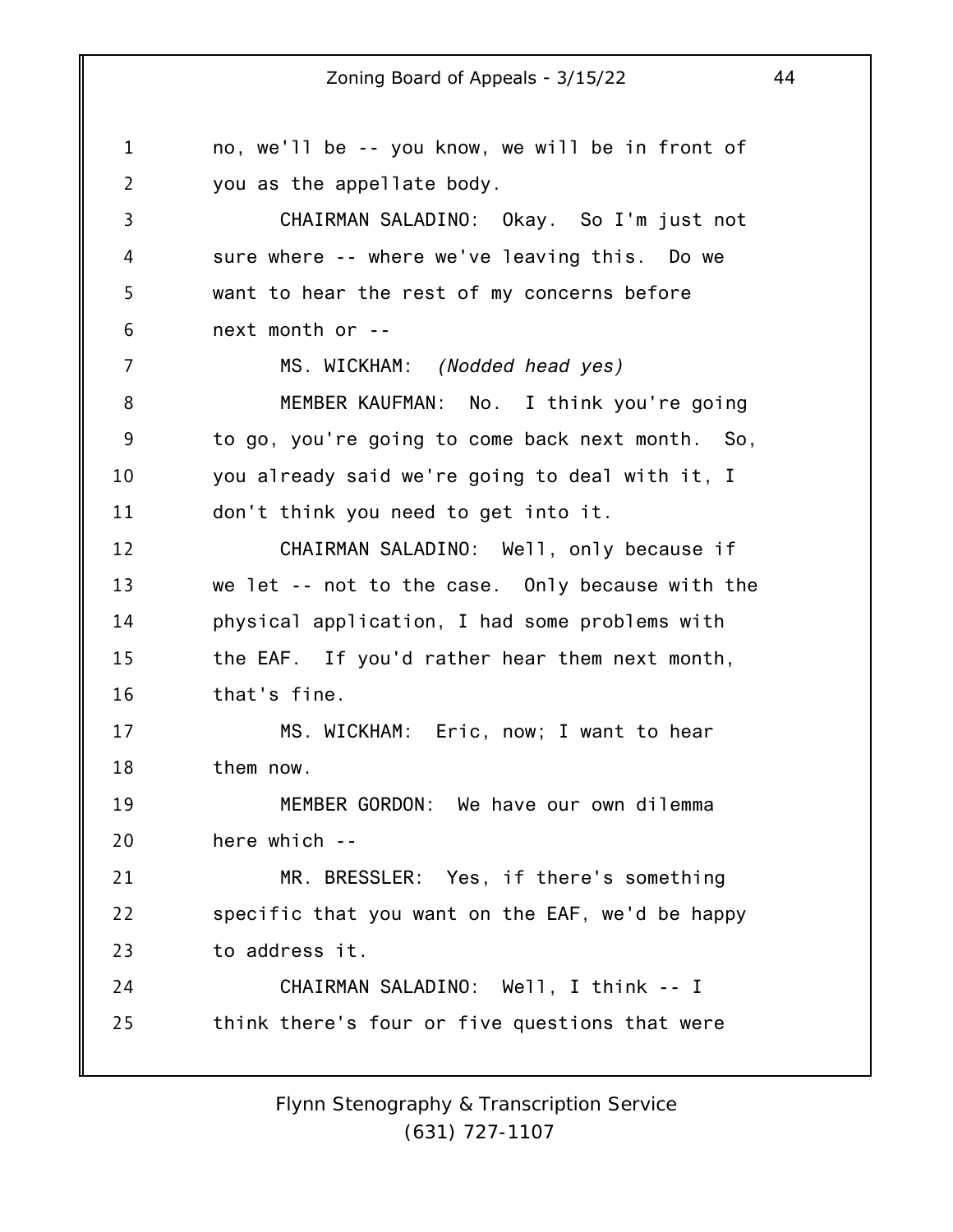1 2 3 4 5 6 7 8 9 10 11 12 13 14 15 16 17 18 19 20 21 22 23 24 25 answered wrong. I'll read them to you; if those are your answers and those are the ones you want to put forward, that's fine, too. But right now I kind of dispute some of these answers. Is the proposed action a permitted use under zoning regulation. The notice of disapproval is for the use variance; you said yes; it's not? MR. BRESSLER: Well, that has yet to be determined. We're taking the position that it is. We don't concede that the building inspector is right, that's why we're before you. CHAIRMAN SALADINO: Yeah, but the Notice of Disapproval is what we're looking at. The application -- the appeal, as far as we're concerned at this moment in time is for a use variance. ADMINISTRATOR PALLAS: We're taking the position that it is permitted. CHAIRMAN SALADINO: Okay. MR. BRESSLER: That's why we answered it that way. CHAIRMAN SALADINO: Okay. And question number 12, does the site contain a structure that's listed on either on the State Register of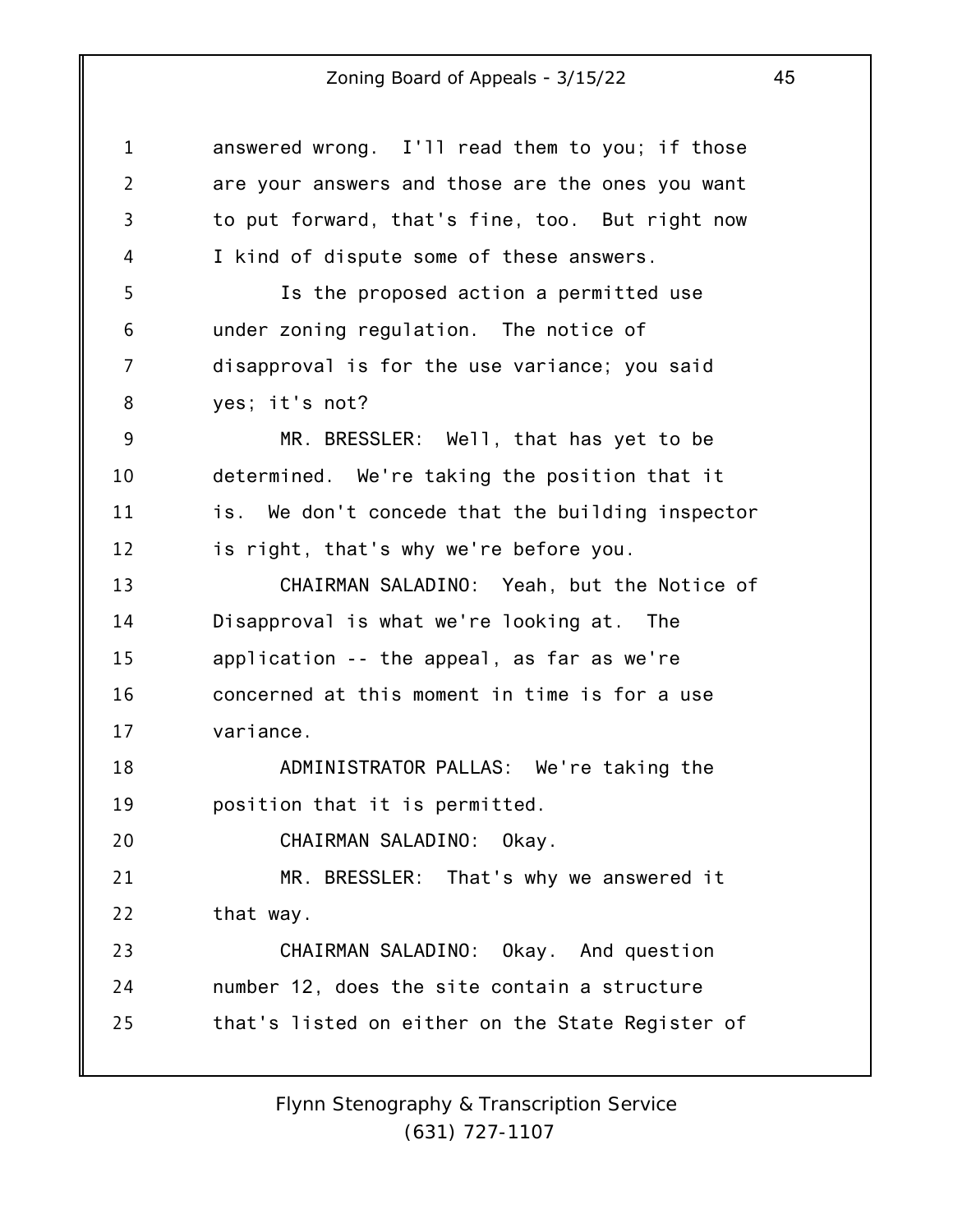| 1              | Historic Places. The site is in the Historic      |
|----------------|---------------------------------------------------|
| $\overline{2}$ | District, it is registered, so the answer to that |
| 3              | should have been yes, in my opinion.              |
| 4              | Another question is -- had to do with the         |
| 5              | non-point source of storm water. It doesn't --    |
| 6              | it doesn't give me any indication where that      |
| 7              | might happen.                                     |
| 8              | Also, about prior appeal, you answered no,        |
| 9              | there was no prior appeal. I think we were on     |
| 10             | the Zoning Board when the applicant came before   |
| 11             | us on prior appeal for the subdivision for this   |
| 12             | property in 2016.                                 |
| 13             | MR. BRESSLER: I wasn't aware that that            |
| 14             | went to determination.                            |
| 15             | MS. WICKHAM: Well, you'll look into it.           |
| 16             | MR. BRESSLER: Yeah, I'll look into it. I          |
| 17             | thought the purpose of the question was if there  |
| 18             | is a determination from the Zoning Board that     |
| 19             | affected the property --                          |
| 20             | CHAIRMAN SALADINO: No, it doesn't say             |
| 21             | that.                                             |
| 22             | MR. BRESSLER: -- you would want to know           |
| 23             | about it.                                         |
| 24             | CHAIRMAN SALADINO: What it says is was            |
| 25             | there a prior appeal.                             |
|                |                                                   |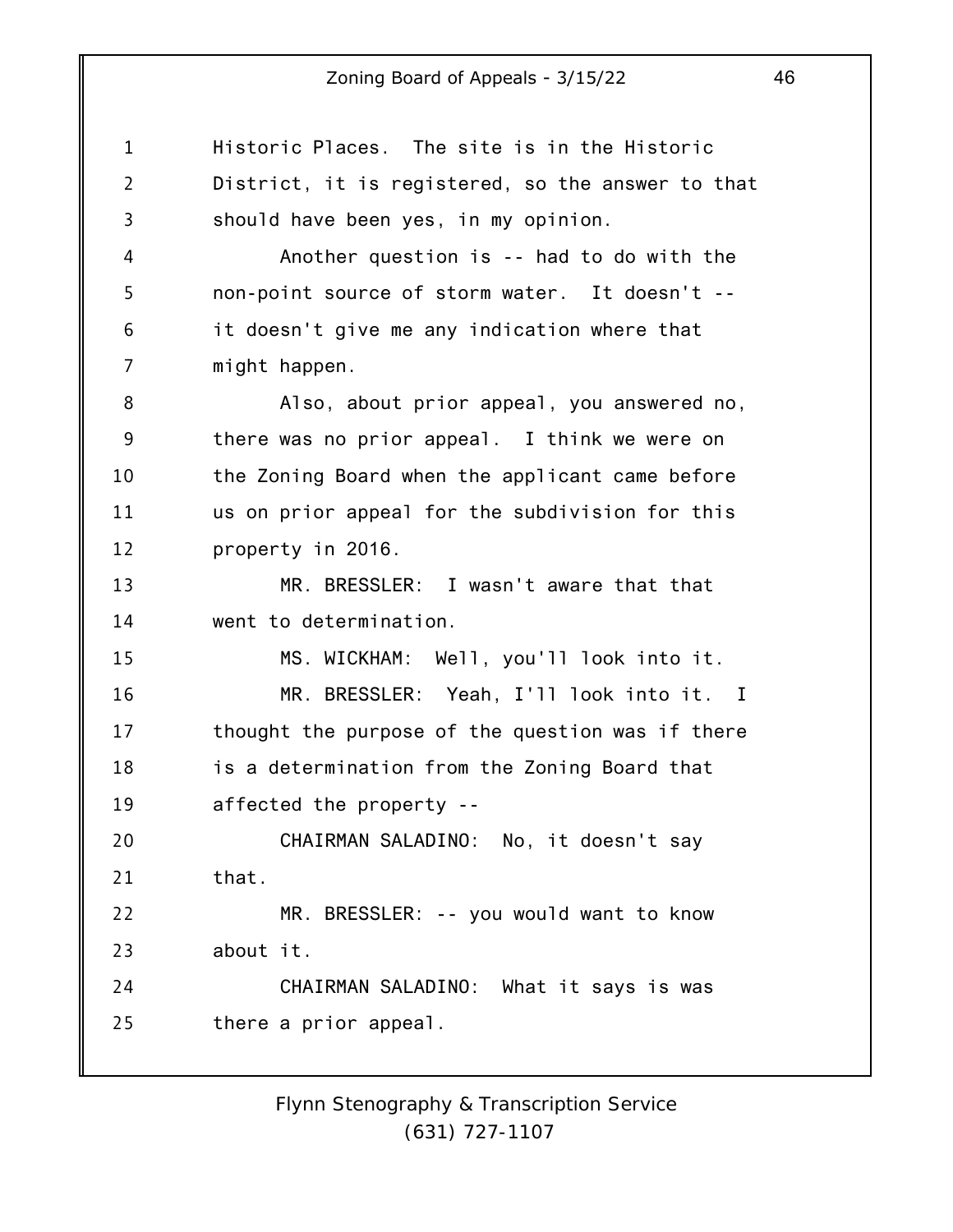1 2 3 4 5 6 7 8 9 10 11 12 13 14 15 16 17 18 19 20 21 22 23 24 25 MR. BRESSLER: The appeal never went through, so that's why we answered it. And let me make one other comment about what you said about is this permitted in the zoning. If we were to answer that question no, then would we not, by coming before the Board and arguing that it is, have put ourselves in an inconsistent position? CHAIRMAN SALADINO: Well, you could have clarified it. MR. BRESSLER: I can't put myself in an inconsistent position. CHAIRMAN SALADINO: Then -- MR. BRESSLER: That's why it was answered that way. CHAIRMAN SALADINO: And the other appeal was in front of -- was in front of the HPC, I believe, in 2000 and -- there was another appeal in front of the HPC about this property. It doesn't say what -- MR. BRESSLER: Was there a determination issued? CHAIRMAN SALADINO: Yes, there was. MR. BRESSLER: HPC? CHAIRMAN SALADINO: Historic Preservation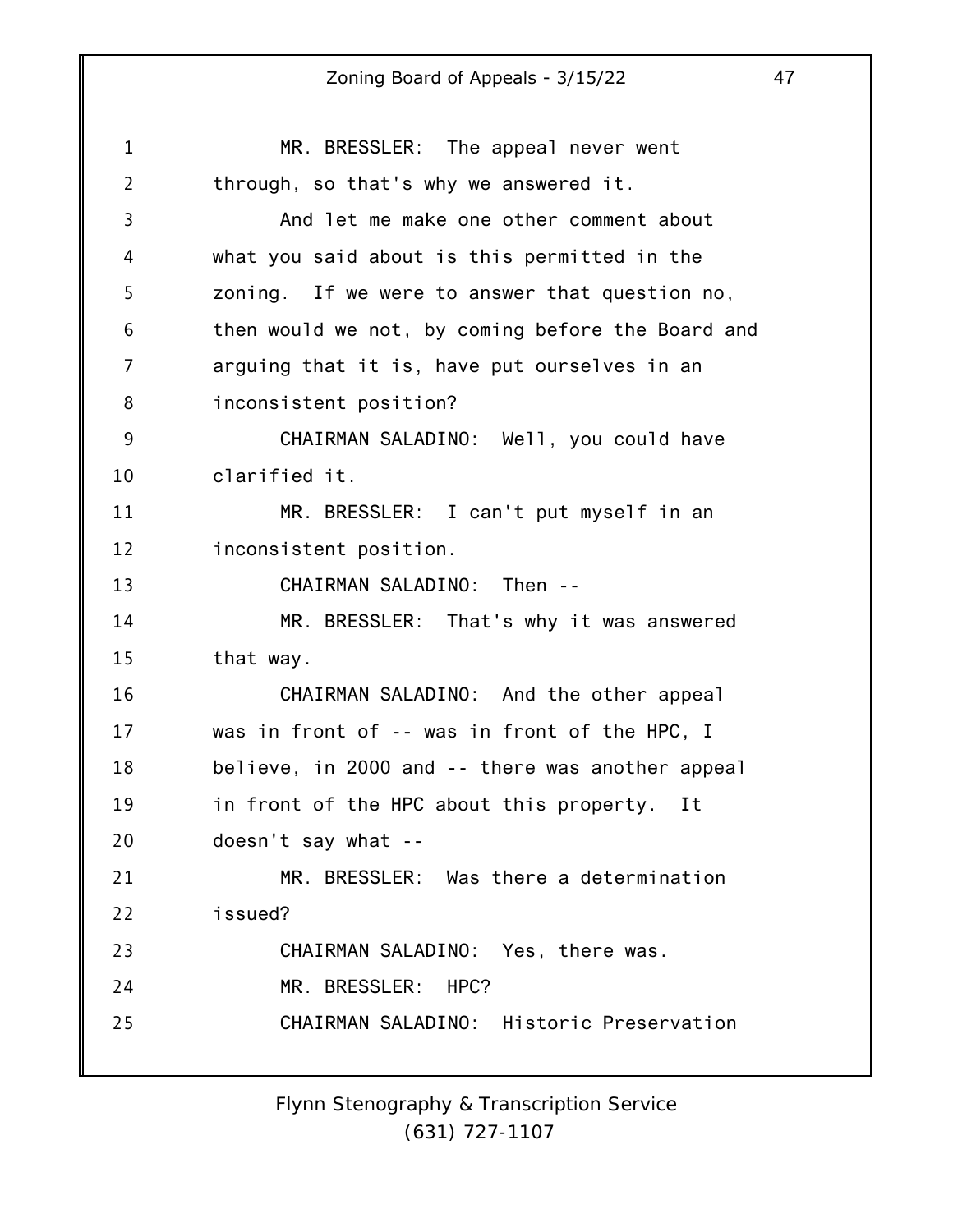1 Commission.

| $\overline{2}$ | MR. BRESSLER: I'll speak to my client, he         |
|----------------|---------------------------------------------------|
| 3              | was not aware of it.                              |
| 4              | CHAIRMAN SALADINO: I believe -- if the            |
| 5              | Zoning Board was 2016, I believe the HPC was 2017 |
| 6              | or '18, I believe. You know, so there's only 24   |
| 7              | meetings. I'm sure it would be easy enough to     |
| 8              | see that property on their agenda. I'm sorry I    |
| 9              | don't have the date, but I remember the --        |
| 10             | MR. BRESSLER: Well, I'm aware --                  |
| 11             | CHAIRMAN SALADINO: And it went to a               |
| 12             | determination.                                    |
| 13             | MR. BRESSLER: Right. I'm aware of what            |
| 14             | went on. Of course, as you say, it did not go to  |
| 15             | any sort of determination, so.                    |
| 16             | MS. WICKHAM: No, it did.                          |
| 17             | CHAIRMAN SALADINO: It did.                        |
| 18             | MR. BRESSLER: It did?                             |
| 19             | MS. WICKHAM: He said it did.                      |
| 20             | CHAIRMAN SALADINO: The HPC refused the            |
| 21             | request; they came to a decision and refused the  |
| 22             | request.                                          |
| 23             | MR. BRESSLER: The HPC?                            |
| 24             | CHAIRMAN SALADINO: Yes.                           |
| 25             | MR. BRESSLER: Oh, the HPC. I was talking          |
|                |                                                   |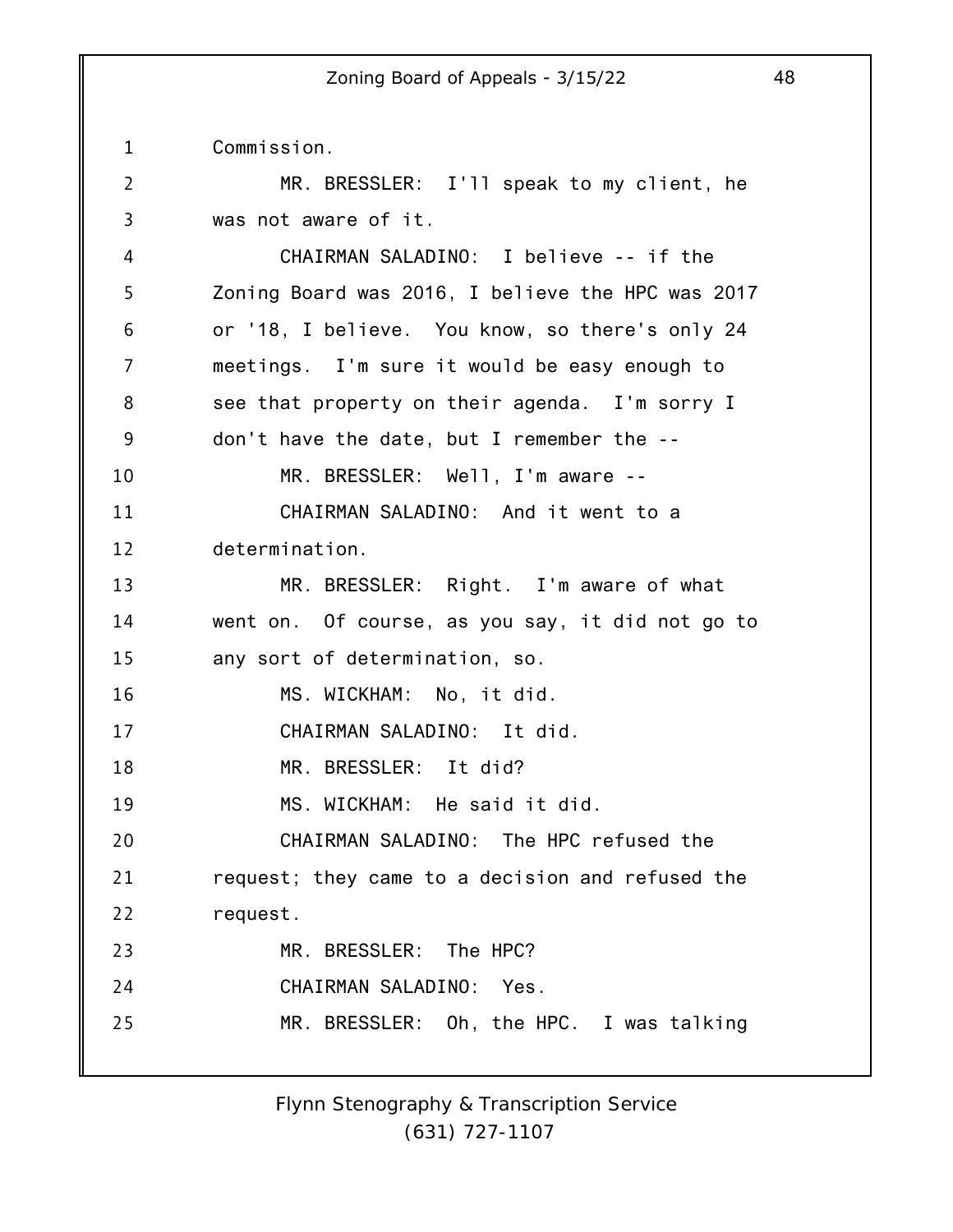1 2 3 4 5 6 7 8 9 10 11 12 13 14 15 16 17 18 19 20 21 22 23 24 25 about the Zoning Board. I'm not aware of the prior -- CHAIRMAN SALADINO: The Zoning Board -- the Zoning Board -- if -- I'm just responding to the way the question's been written. MR. BRESSLER: Okay. CHAIRMAN SALADINO: Was there a prior appeal. It doesn't say was there an appeal and a determination, just was there a prior appeal. MR. BRESSLER: My understanding was that the purpose of that question is to determine whether their Zoning Board of Appeals set a precedent with respect to this property. CHAIRMAN SALADINO: I can only read the words that are on the form. So -- and in zoning, you know for yourself as being a land use attorney, we can't add or subtract any words. MR. BRESSLER: Well -- CHAIRMAN SALADINO: -- so we go by the written word. MR. BRESSLER. Like I said, my understanding is since the appeal did not go anywhere that it's not precedent and it's not anything that the Board would be governed by. So, we will take a look at the EAF and I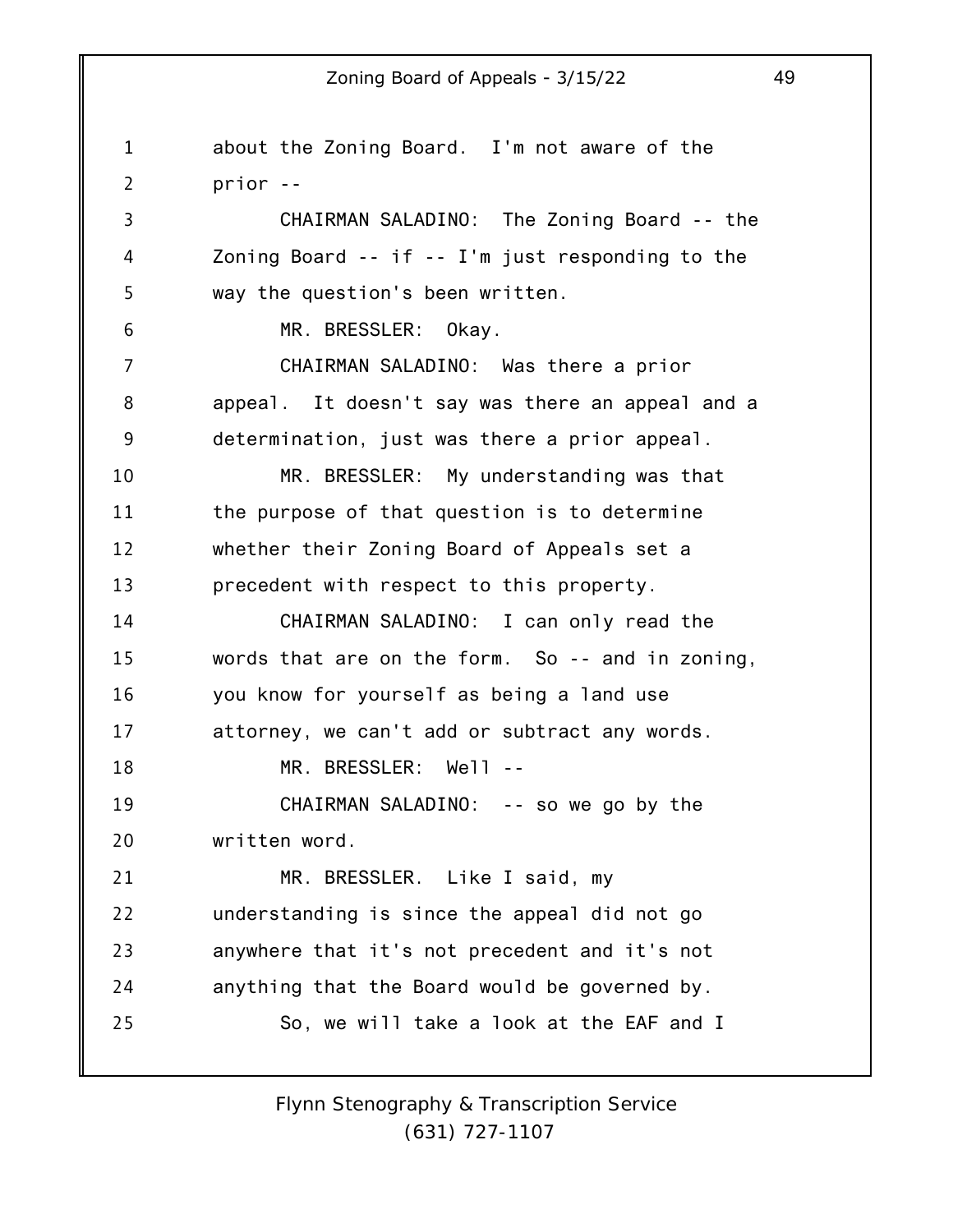will talk to the -- I will talk to the Village

1

2 3 4 5 6 7 8 9 10 11 12 13 14 15 16 17 18 19 20 21 22 23 24 25 Attorney and try to straighten this thing out. CHAIRMAN SALADINO: Okay. So -- MEMBER GORDON: I think you attribute a broader power to us than we have. And that, therefore, we really only have the authority to determine the correctness of that Notice of Disapproval. And yet you're asking us also to deal with the question of whether it's one lot or two lots. I was prepared. You know, I heard you say the various pieces of the evidence that support the two-lot position, but there are -- there are pieces of evidence on the other side. I have the zoning map in front of me and it shows a block that is one lot. It's a big lot, it's bigger than 12,000, I think something like 12,000 square feet which is bigger than an ordinary lot. So, I think that the -- that basic question has to be decided elsewhere and that our role is a pretty narrow one, narrower than you think. But I think it would be good to get -- MR. BRESSLER: May I inquire where you think elsewhere might be if not in this Board charged by law with reviewing the building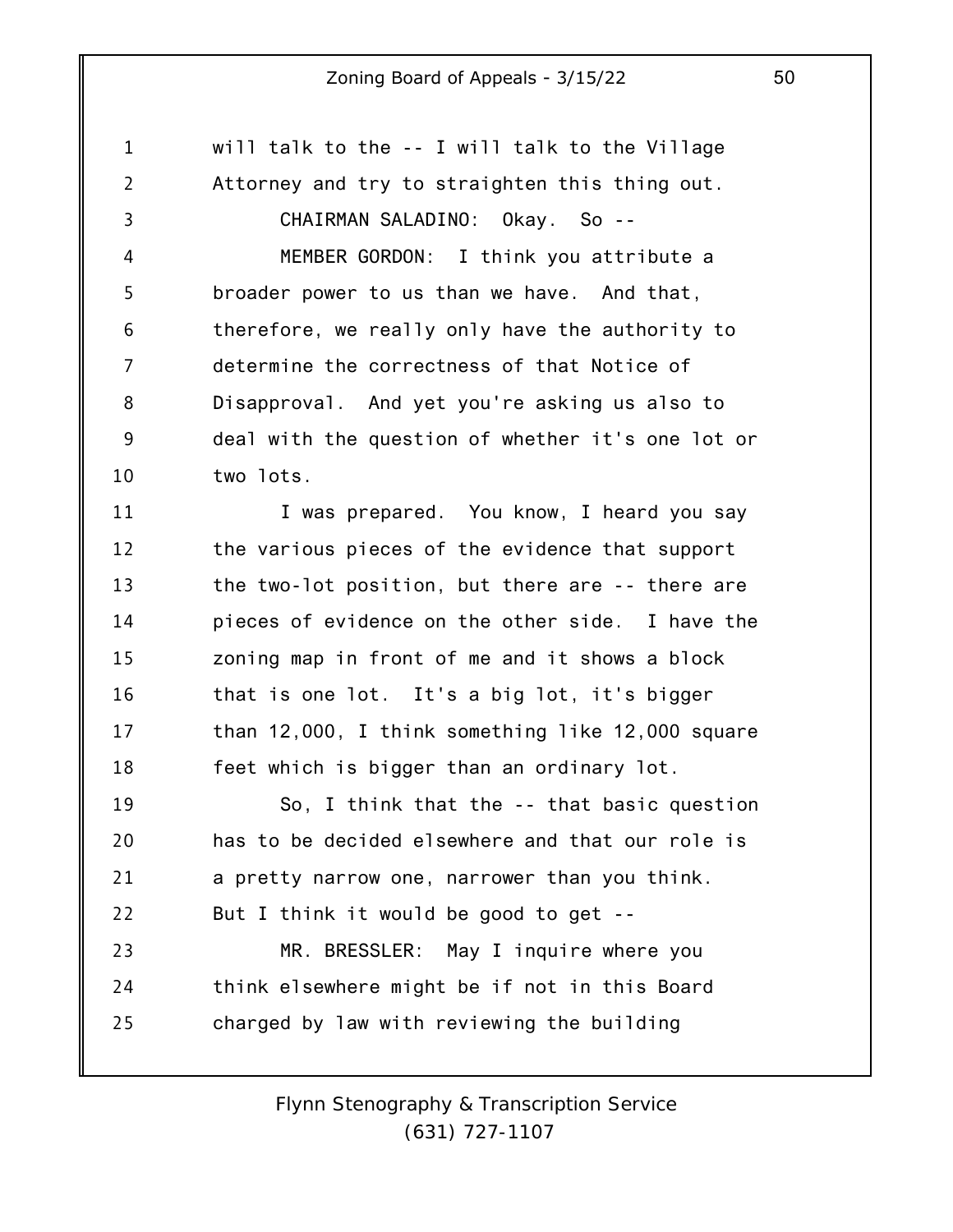1 2 inspector's determinations? Where would I go if not to you?

3 4 5 6 7 8 9 10 11 12 MEMBER GORDON: Well, I don't think we're supposed to be evaluating the buildings -- the building inspector's determination with respect to the dimensions of the lots, that's not our role. Our role is really quite narrow. It's - the applicant asks for a building permit and the building inspector says no and we say whether that's right or wrong. That does not, I don't think, include an evaluation of the property divisions that are here.

13 14 15 16 17 So, to get that settled with the lawyers, with the Building Department before you come to us, to me makes sense given what I understand to be our role. I think it's narrower than you think it is.

18 19 20 21 22 23 24 25 MR. BRESSLER: Well, with all due respect, I think that is an unduly narrow view of your jurisdiction. And it's not often that you will hear me say that about a municipal board, but I think you are in error. I think you have much more jurisdiction than you think you do because the Statute says any determination of the building inspector that you don't like comes to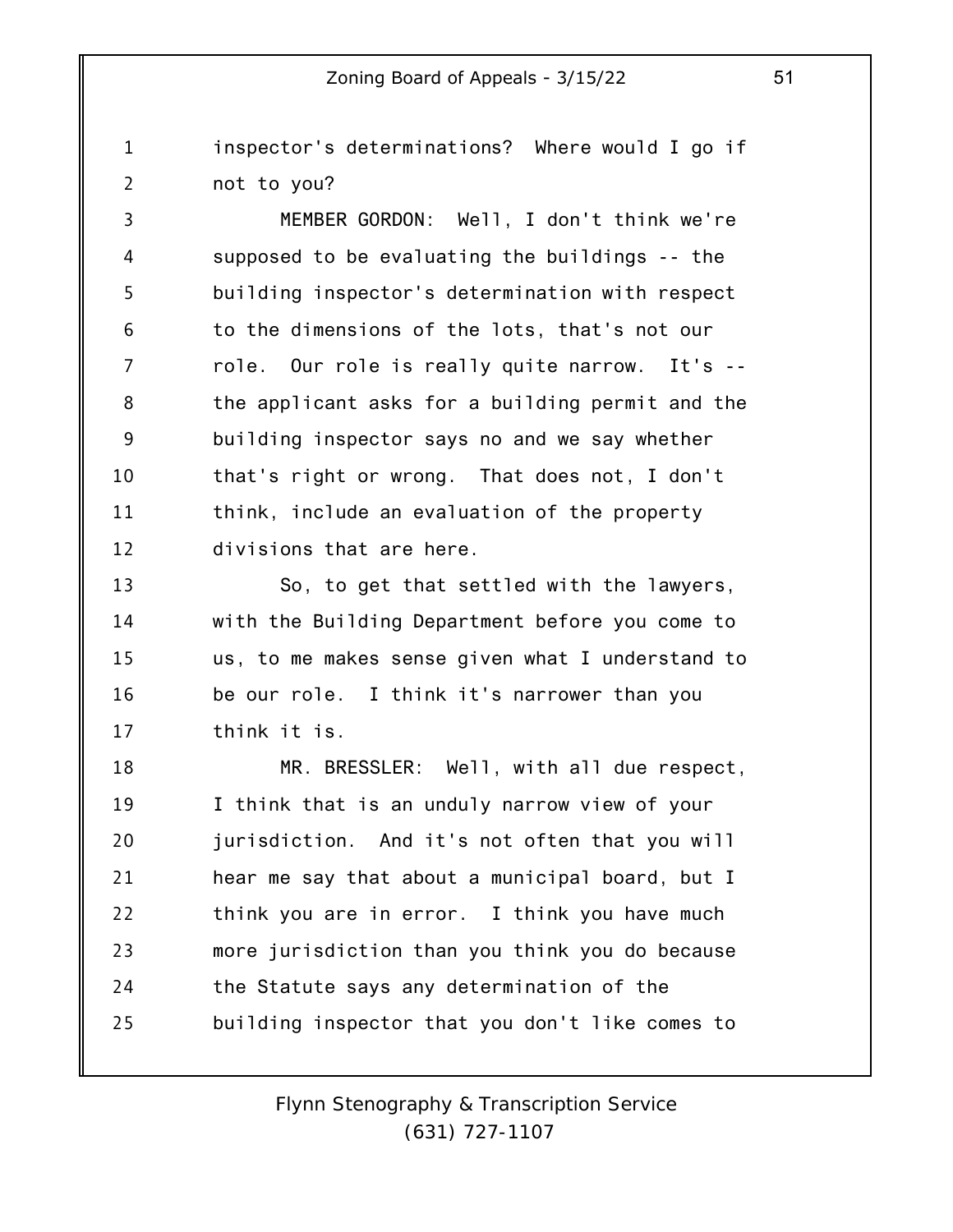| $\mathbf 1$    | you, and I can't go any place else in the first   |
|----------------|---------------------------------------------------|
| $\overline{2}$ | instance. I can't go to the Planning Board, I     |
| 3              | can't go to the Supreme Court. I can't go --      |
| 4              | CHAIRMAN SALADINO: But you can enter into         |
| 5              | a negotiated process to forward your opinion to   |
| 6              | the Zoning Board Attorney, to the Village         |
| $\overline{7}$ | Attorney, to the Building Department instead of   |
| 8              | -- instead -- and deal lawyer-to-lawyer-to-lawyer |
| 9              | as opposed to coming in front of a board of       |
| 10             | laymen and decide on a land use case that -- I    |
| 11             | agree with Dinny, that I don't really think we    |
| 12             | should be deciding about the validity of your     |
| 13             | claim that there's two lots as opposed to the     |
| 14             | Building Department's claim that it's only one    |
| 15             | lot.                                              |
| 16             | MEMBER KAUFMAN: And I have a question for         |
| 17             | our attorney which is -- what essentially is a    |
| 18             | tax map question, right; that's what this is?     |
| 19             | COUNSEL CONNOLLY: Yeah.                           |
| 20             | MEMBER KAUFMAN: In terms of whether it's          |
| 21             | one lot or two. Is that a zoning issue?           |
| 22             | COUNSEL CONNOLLY: Well, I mean, there's           |
| 23             | a -- there's two tax map numbers now, there was   |
| 24             | one that's not used anymore, correct? Or is       |
| 25             | that $-$                                          |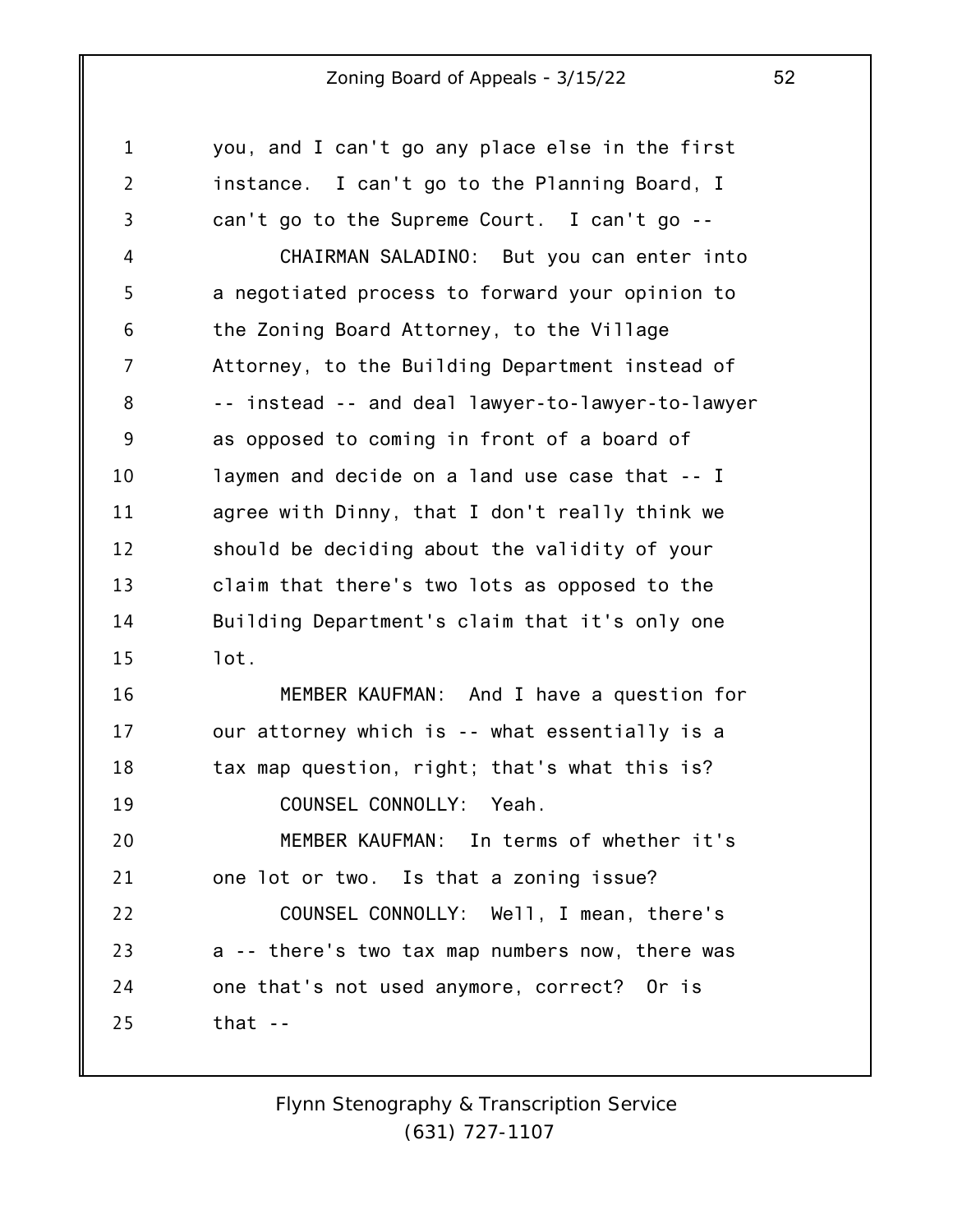1 2 3 4 5 6 7 8 9 10 11 12 13 14 15 16 17 18 19 20 21 22 23 24 25 MEMBER KAUFMAN: I'm not trying to get -- CHAIRMAN SALADINO: We would have to ask the Building Department that. COUNSEL CONNOLLY: Oh, yes. CHAIRMAN SALADINO: I have one tax map number. MEMBER KAUFMAN: I'm not trying to get to figuring this out. All I'm asking is is a tax map issue, which is what this sounds like to me, is that a zoning issue? COUNSEL CONNOLLY: Well, no, that's -- the tax map is assigned by the County. MEMBER KAUFMAN: But it's interpreting -- COUNSEL CONNOLLY: Right, so I don't think we can have -- the Zoning Board can't interpret whether or not the County issued the tax map. MEMBER KAUFMAN: But isn't that -- you know, ultimately that's at the root of this. MEMBER GORDON: That's what we're being asked to do. MEMBER KAUFMAN: And that doesn't seem to be covered by zoning laws, it's a complete - it's real estate law but it's not zoning. You know, just the Village -- you know, ultimately, we don't get to decide, you know, who owns a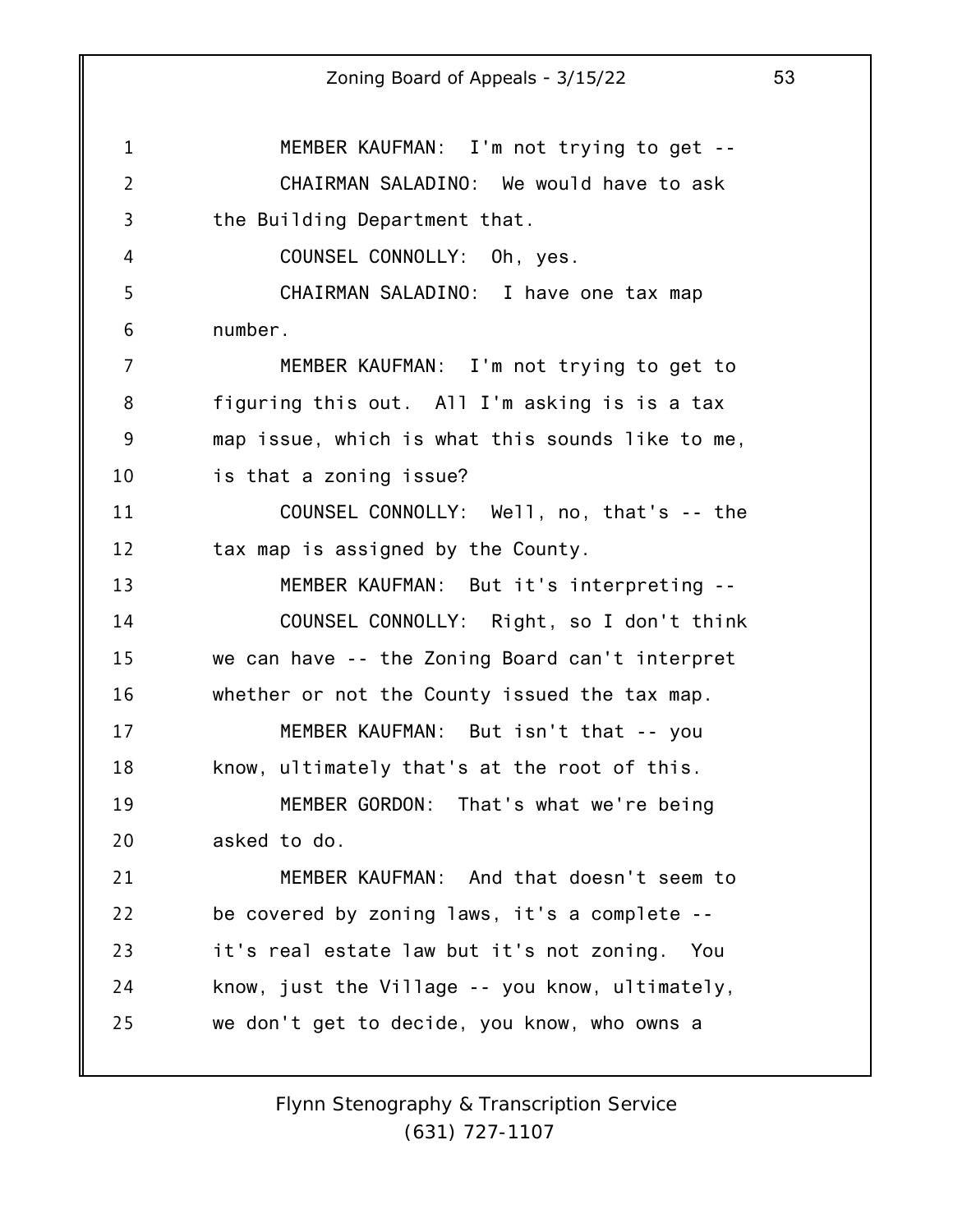1 2 3 4 5 6 7 8 9 10 11 12 13 14 15 16 17 18 19 20 21 22 23 24 25 property and where the boundaries are, correct? I mean -- COUNSEL CONNOLLY: No, that's not -- MEMBER KAUFMAN: I'm not a lawyer, that's why I'm asking. And that's -- ultimately that's -- I agree with you as well, I don't see how a Zoning Board of Appeals is supposed to adjudicate what amounts to a tax map question. CHAIRMAN SALADINO: Could I just ask, did you have these conversations with the -- this particular conversation? Not our conversation but the question of one lot, two lots, three lots, one lot, 1884 tax map. Did you have that conversation with the Village Attorney or the Zoning Board's attorney. Did you's try to reach a decision? MR. BRESSLER: I have not yet spoken to the Village Attorney. CHAIRMAN SALADINO: Okay. MR. BRESSLER: While I take your point that you would like a negotiated settlement, I will try to get a negotiated settlement. But if I don't, I'll just conclude by saying you're the Board that I must go to as a matter of law. So I will speak to the attorney, we'll see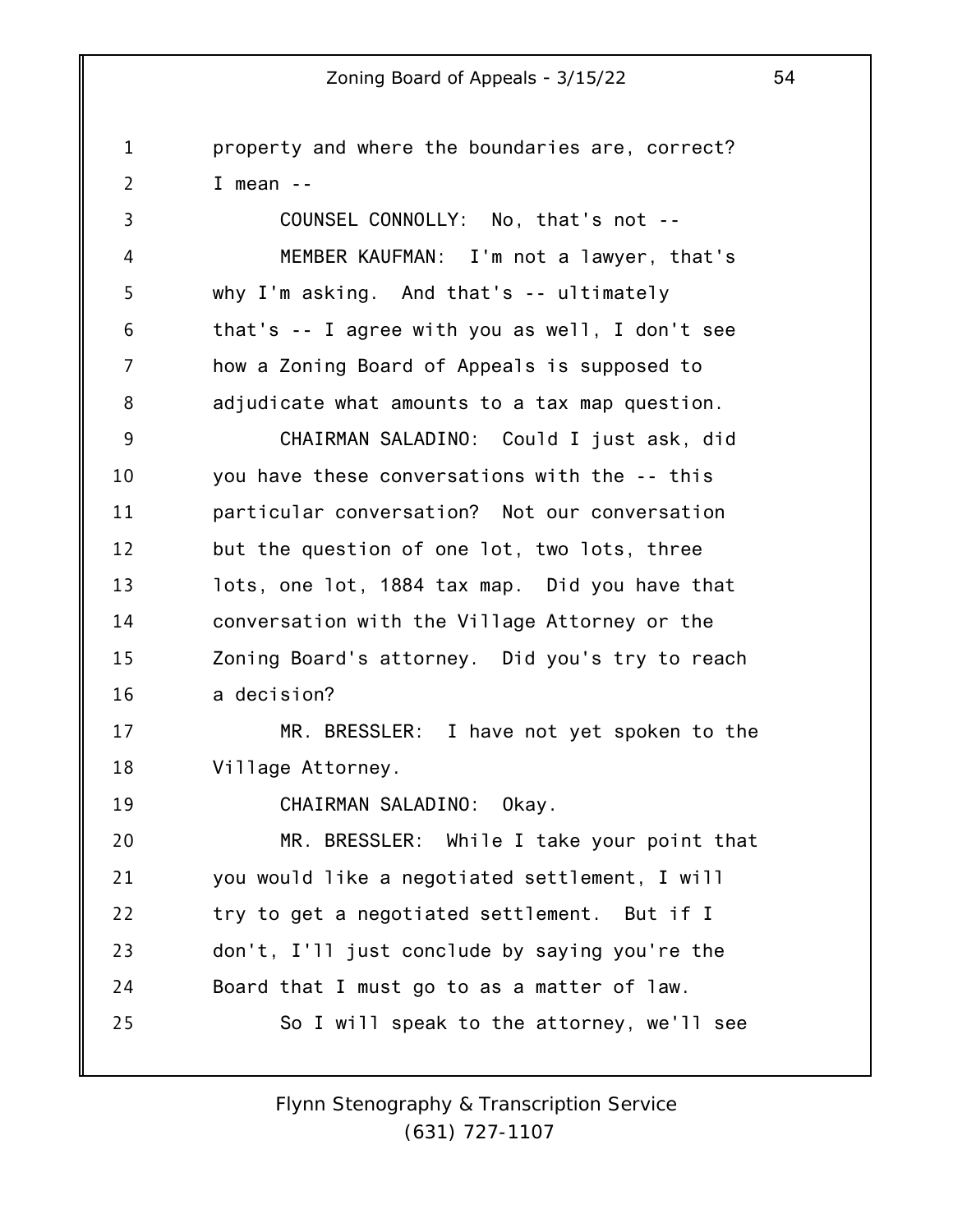| $\mathbf{1}$   | you on the 19th at a different location, maybe    |
|----------------|---------------------------------------------------|
| $\overline{2}$ | I'll get something more from the Building         |
| 3              | Department and we'll move forward.                |
| 4              | CHAIRMAN SALADINO: Just to remind you,            |
| 5              | she'll need the information to get on the agenda  |
| 6              | two weeks before, two weeks before the 19th to be |
| 7              | on schedule for that agenda. And if all that      |
| 8              | happens, we'll see you on the 19th. If not --     |
| 9              | MR. BRESSLER: Okay. Thank you, Mr.                |
| 10             | Chairman and the Board for your attention.        |
| 11             | CHAIRMAN SALADINO:<br>Okay.                       |
| 12             | Item No. 6, is any other Zoning Board of          |
| 13             | Appeals business that might properly come before  |
| 14             | this board? Anybody, question? This is the time   |
| 15             | to ask. Guys in the back over there? No? Okay.    |
| 16             | Item No. 7 is a motion to adjourn.                |
| 17             | So moved                                          |
| 18             | MEMBER KAUFMAN: Second.                           |
| 19             | CHAIRMAN SALADINO: All in favor?                  |
| 20             | MEMBER KAUFMAN: Aye.                              |
| 21             | MEMBER GORDON: Aye.                               |
| 22             | CHAIRMAN SALADINO: And I'll vote aye.             |
| 23             | Jay, roll the credits.                            |
| 24             | (*The meeting was adjourned at $7:01$ p.m.*)      |
| 25             |                                                   |
|                |                                                   |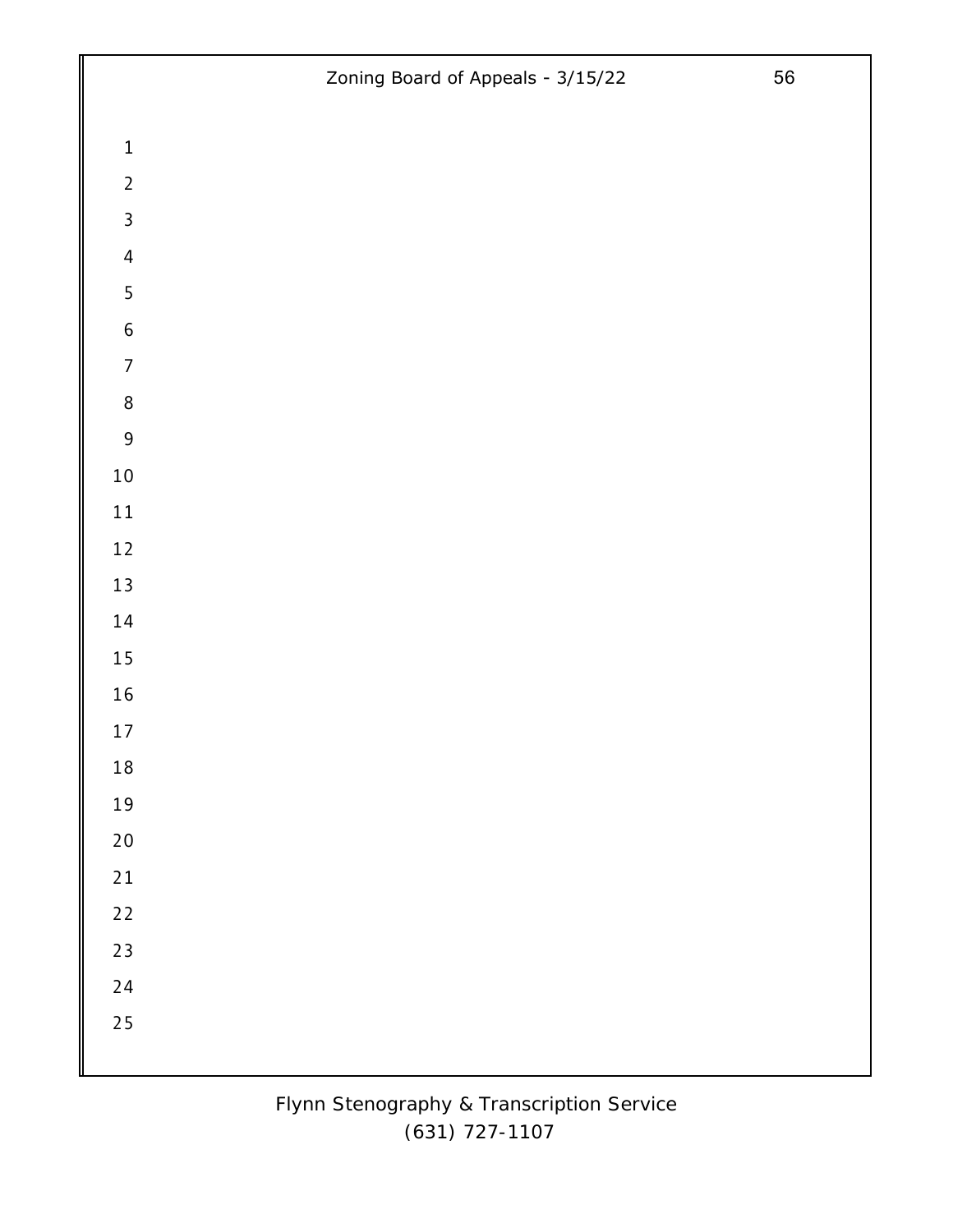|                | 57<br>Zoning Board of Appeals - 3/15/22           |  |
|----------------|---------------------------------------------------|--|
| $\mathbf{1}$   | CERTIFICATION                                     |  |
| $\overline{2}$ |                                                   |  |
| 3              | STATE OF NEW YORK )                               |  |
| 4              | $)$ SS:                                           |  |
| 5              | <b>COUNTY OF SUFFOLK</b>                          |  |
| 6              |                                                   |  |
| 7              | I, ALISON MAHONEY, a Court Reporter and           |  |
| 8              | Notary Public for and within the State of New     |  |
| 9              | York, do hereby certify:                          |  |
| 10             | THAT, the above and foregoing contains a          |  |
| 11             | true and correct transcription of the proceedings |  |
| 12             | taken on March 15, 2022, at Station One           |  |
| 13             | Firehouse, Third & South Streets, Greenport, NY   |  |
| 14             | 11944.                                            |  |
| 15             | I further certify that I am not related to        |  |
| 16             | any of the parties to this action by blood or     |  |
| 17             | marriage, and that I am in no way interested in   |  |
| 18             | the outcome of this matter.                       |  |
| 19             | IN WITNESS WHEREOF, I have hereunto set my        |  |
| 20             | hand this 29th day of March, 2022.                |  |
| 21             |                                                   |  |
| 22             |                                                   |  |
| 23             | <u>Alison Mahoney</u><br>Alison Mahoney           |  |
| 24             |                                                   |  |
| 25             |                                                   |  |
|                |                                                   |  |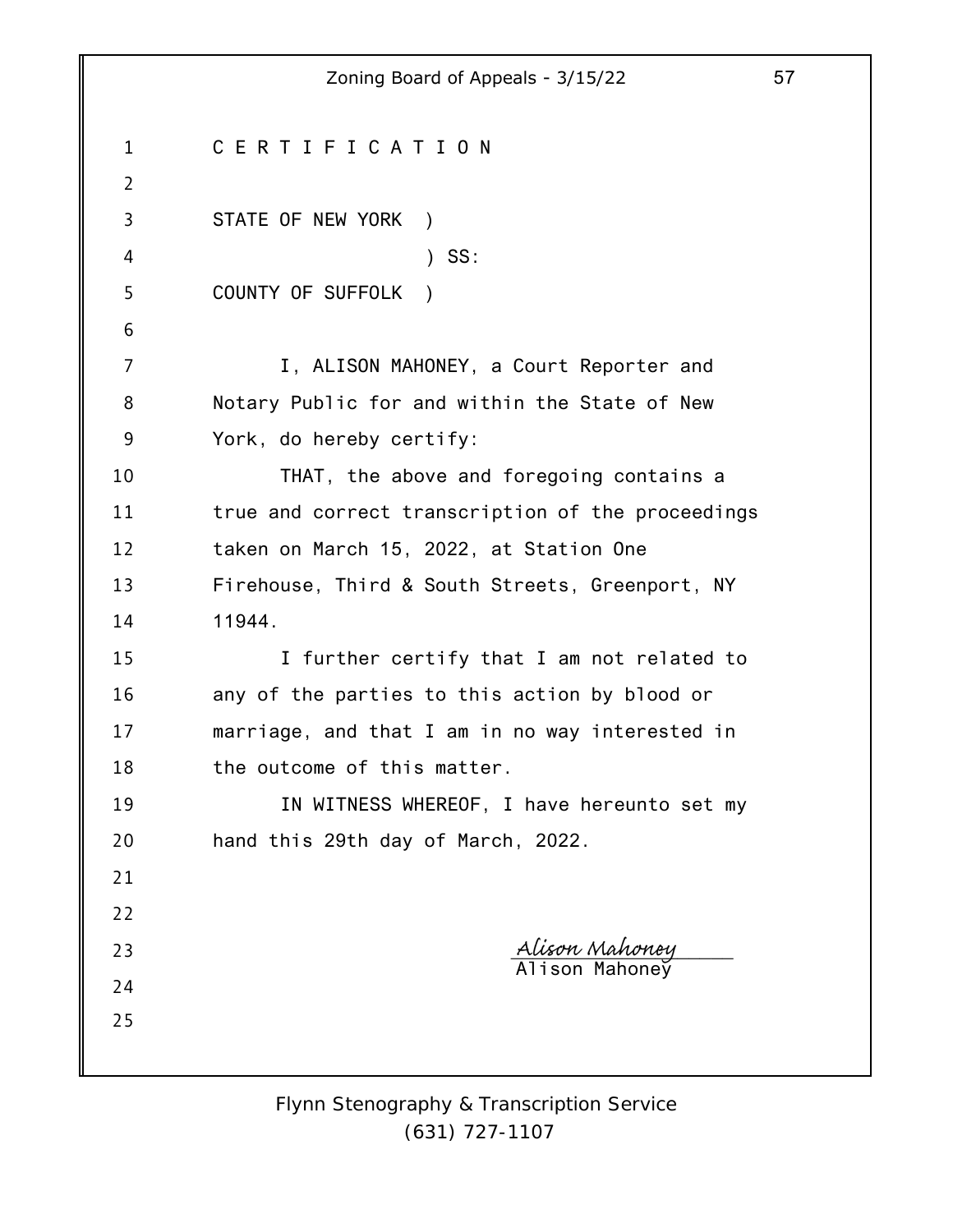|                                                    | 5                                                  | 24:9, 24:12                                                 |     |
|----------------------------------------------------|----------------------------------------------------|-------------------------------------------------------------|-----|
| $'18$ [1] - 48:6                                   | $5$ [1] - 14:16                                    | adjourn [1] - 55:16<br>adjourned [1] - 55:24                |     |
|                                                    | $5:30$ [3] - 13:19, 13:25,                         | adjudicate $[1]$ - 54:8                                     |     |
| 1                                                  | 14:3                                               | Administrator <sub>[1]</sub> -                              |     |
|                                                    | 5th [3] - 29:17, 29:20,                            | 3:24                                                        |     |
| $1$ [1] - 2:7<br>10 [1] - 29:5                     | 29:21                                              | <b>ADMINISTRATOR[4]</b>                                     |     |
| 1001-4-7-1 [1] - 14:25                             | 6                                                  | - 1:22, 3:25, 6:5,<br>45:18                                 |     |
| $1001 - 5 - 2 - 2$ [1] $-3.6$                      |                                                    | advantage [1] - 16:4                                        |     |
| $11944$ [5] - 1:9, 2:22,                           | 6 [2] - 28:7, 55:12                                | <b>affected</b> [1] - 46:19                                 |     |
| 3:19, 14:21, 57:14                                 | 60 [1] - 41:8                                      | <b>afraid</b> [1] - 39.21                                   |     |
| <b>11th</b> $[1]$ - 21:13                          | 6:00 [2] - 1:12, 2:20                              | agenda [10] - 4:11,                                         |     |
| <b>12</b> [2] - 4:5, 45:24<br>12,000 $[2] - 50:17$ | 6:02 $[1] - 2:1$                                   | 15:8, 17:2, 28:3,<br>28:6, 29:6, 29:12,                     |     |
| 12-foot $[2] - 5.18$ ,                             | 7                                                  | 48.8, 55.5, 55.7                                            |     |
| 10:19                                              |                                                    | agent [3] - 5:23, 5:24,                                     |     |
| $145$ [1] - 3:1                                    | 7 [1] - 55:16                                      | 27:13                                                       |     |
| <b>14th</b> [1] - 22:22                            | $7:01$ [1] - 55:24                                 | <b>ago</b> [3] - 5:2, 20:16,                                |     |
| $15$ [3] - 1:11, 7:17,<br>57:12                    | A                                                  | 40:7                                                        |     |
| <b>150-7</b> [1] - 33:12                           |                                                    | <b>agree</b> [3] - 32:23,<br>52:11, 54:6                    |     |
| 150-AA $[1]$ - 33:12                               | absence [2] - 35:20,                               | agreeable [2] - 23:25                                       |     |
| 153-13B [1] - 9:6                                  | 39:5                                               | agreeing [1] - 42:17                                        |     |
| <b>15th</b> [2] - 2:8, 21:12                       | accept [12] - 2:7, 3:2,                            | agreement [1] - 42:13                                       |     |
| 1884 [1] - 54:13                                   | 3:16, 12:20, 14:17,<br>15:8, 15:12, 26:1,          | Alex $[1]$ - 3:18                                           |     |
| 19th [14] - 2.20, 13:3,                            | 26:2, 33:16, 37:10,                                | <b>ALISON</b> [1] - 57:7                                    |     |
| 14.9, 28.4, 28.7,<br>28:14, 28:19, 28:23,          | 37:16                                              | <b>Alison</b> [1] - 57:23<br><b>ALSO</b> [1] - 1:21         |     |
| 28:24, 29:2, 29:16,                                | $\bm{accepted}$ [3] - 25:14,                       | <b>Amanda</b> [1] - 29:5                                    | ć   |
| 55:1, 55:6, 55:8                                   | 29:15, 38.9                                        | <b>AMANDA</b> $[1]$ - 1:24                                  |     |
|                                                    | accepts [1] - 25:24<br>$access_{[2]} - 6:19, 6:22$ | <b>ambiguous</b> $[1] - 41:17$                              |     |
| 2                                                  | accommodate [1] -                                  | amend [1] - 23:1                                            |     |
| $2$ [2] - 2:17, 2:18                               | 19:23                                              | amended [8] - 22:3,                                         |     |
| <b>2-foot</b> [1] - 10:17                          | according [1] - 15:7                               | 22:8, 22:11, 22:20,<br>23.8, 24.4, 24.11,                   |     |
| $2000$ [1] - 47:18                                 | act $[2] - 27:12, 30:7$                            | 27:23                                                       |     |
| 2016 [2] - 46:12, 48:5                             | <b>action</b> $[2] - 45.5$ ,<br>57:16              | <b>amounts</b> [1] - 54:8                                   |     |
| 2017 [1] - 48:5                                    | add [4] - 19:12, 24:4,                             | <b>answer</b> [6] - 30:19,                                  |     |
| $2021$ [1] - 21:12<br>2022 [6] - 1:11, 2:8,        | 32:21, 49:17                                       | 31:11, 43:20, 43:25,                                        |     |
| 2:20, 21:13, 57:12,                                | added [2] - 34:17,                                 | 46:2, 47:5<br><b>answered</b> $[5] - 45:1$ ,                |     |
| 57:20                                              | 35:22                                              | 45:21, 46:8, 47:2,                                          |     |
| $24$ [1] - 48:6                                    | addenda [3] - 34:16,                               | 47:14                                                       |     |
| 29th [1] - 57:20                                   | 34:17, 35:22<br>adding [1] - 34:16                 | <b>answers</b> [2] - 45:2,                                  |     |
|                                                    | addition [1] - 26:18                               | 45.4                                                        |     |
| 3                                                  | additional [7] - 17:22,                            | <b>Anthony</b> [1] - 4:20<br><b>apologize</b> $[2] - 7:3$ , |     |
| $3[1] - 3:1$                                       | 21:2, 23:19, 23:20,                                | 36.2                                                        |     |
| $3-0-0-2$ [3] $-2:15$ ,                            | 24:21, 24:24, 25:7                                 | appeal [16] - 18:17,                                        |     |
| 3:13, 12:25                                        | address [17] - 4:18,                               | 22:1, 37:25, 39:4,                                          |     |
| $30$ [2] - 10:14, 24:16                            | 15:1, 16:5, 16:10,<br>19:8, 20:12, 23:19,          | 45:15, 46:8, 46:9,                                          |     |
| 30-foot [1] - 10:11<br>$302$ [2] - 3:15, 3:19      | 25:13, 26:21, 27:18,                               | 46:11, 46:25, 47:1,                                         | ĉ   |
| 3rd $[1] - 1.8$                                    | 31:6, 32:1, 32:22,                                 | 47:16, 47:18, 49:8,<br>49:9, 49:22                          |     |
|                                                    | 33:20, 38:5, 38:12,                                | <b>APPEALS</b> $[1] - 1:4$                                  |     |
| 4                                                  | 44:23                                              | Appeals [11] - 2:4, 2:9,                                    |     |
|                                                    | addressed [2] - 20:14,<br>20:15                    | 2:19, 21:8, 31:8,                                           | ć   |
| 4 [1] - 3:15<br>440 [2] - 14:16, 14:20             | addrasses13574300                                  | 33:23, 41:9, 49:12,<br>ra <b>ja/1</b> ,1s583 / ransci       |     |
|                                                    |                                                    |                                                             | r/i |
|                                                    |                                                    | (631) 727-1107                                              |     |

**appear**[1] - 28:12 **appellate** [2] - 41:24, 44:2 **applicant** [8] - 4:16, 5:25, 15:1, 15:15, 32:15, 42:8, 46:10, 51:8 **applicant's** [1] - 43:11 **applicants** [1] - 15:6 **application** [57] - 3:16, 3:18, 12:12, 12:13, 12:20, 14:17, 14:19, 15:9, 15:12, 17:13, 17:19, 17:21, 18:1, 19:10, 20:13, 20:19, 21:7, 21:23, 22:9, 22:12, 22:21, 22:23, 22:25, 23:17, 24:8, 24:12, 24:14, 25:12, 25:14, 25:15, 25:19, 25:21, 25:23, 26:1, 26:2, 26:6, 27:10, 29:15, 29:23, 30:13, 31:9, 31:13, 31:15, 32:2, 33:16, 35:25, 37:10, 37:16, 38:8, 38:25, 39:1, 39:3, 39:6, 40:10, 40:12, 44:14, 45:15 **applications** [2] - 18:8, 33:24 **applied** [2] - 36:20, 41:20 **apply** [2] - 34:4, 34:14 **appreciate** [1] - 14:10 **appropriate** [3] - 30:21, 31:24, 35:25 **approval** [1] - 23:4 **approve** [1] - 2:8 **Approved**[3] - 2:15, 3:13, 12:25 **April** [14] - 2:20, 13:3, 14:9, 28:4, 28:7, 28:14, 28:19, 28:23, 28:24, 29:1, 29:17, 29:20, 29:21 **Architect**[1] - 4:21 **area** [15] - 4:3, 4:5, 5:13, 5:16, 16:15, 17:15, 18:9, 18:10, 18:11, 30:23, 33:25, 34:2, 34:3, 34:20, 40:21 **arguing** [1] - 47:7 **argument** [1] - 38:17 **arguments** [3] - 23:20, 24:15, 24:17 **arrange** [3] - 3:17, 14:18, 15:12 *Flynn Stenography & Transcription* **aspects** [1*Service* ] - 25:18

**assigned** [1] - 53:12 **assume** [1] - 27:21 **attempt** [1] - 27:22 **attend** [1] - 26:7 **ATTENDANCE**[1] - 1:21 **attention** [2] - 21:1, 55:10 **attorney** [11] - 22:16, 23:24, 25:5, 39:13, 39:15, 43:11, 43:12, 49:17, 52:17, 54:15, 54:25 **Attorney**[11] - 37:14, 39:10, 42:12, 42:23, 43:11, 43:17, 50:2, 52:6, 52:7, 54:14, 54:18 **ATTORNEY**[1] - 1:23 **attribute** [1] - 50:4 **AURICHIO** [5] - 1:24, 29:7, 29:9, 29:11, 30:9 **authority** [1] - 50:6 **authorization** [2] - 5:22, 5:24 **authorized** [1] - 39:7 **Avenue** [1] - 3:1 **aware** [7] - 18:7, 18:10, 46:13, 48:3, 48:10, 48:13, 49:1 **awkward** [2] - 9:10, 11:4 **aye** [11] - 2:12, 2:13, 2:14, 3:10, 3:11, 3:12, 12:23, 12:24, 55:20, 55:21, 55:22 **B**

**background** [1] - 15:17 **bad** [1] - 26:3 **based** [1] - 17:16 **basic** [1] - 50:19 **basis** [1] - 18:1 **bathroom** [1] - 5:10 **beat** [2] - 13:23, 14:14 **becomes** [2] - 8:3, 19:17 **behalf** [1] - 15:6 **behind** [2] - 5:13, 12:7 **Bell** [1] - 3:18 **benefit** [1] - 19:24 **best** [1] - 36:7 **better**[1] - 16:8 **between** [8] - 6:10, 6:17, 7:11, 35:16, 35:17, 40:18, 41:2, 43:10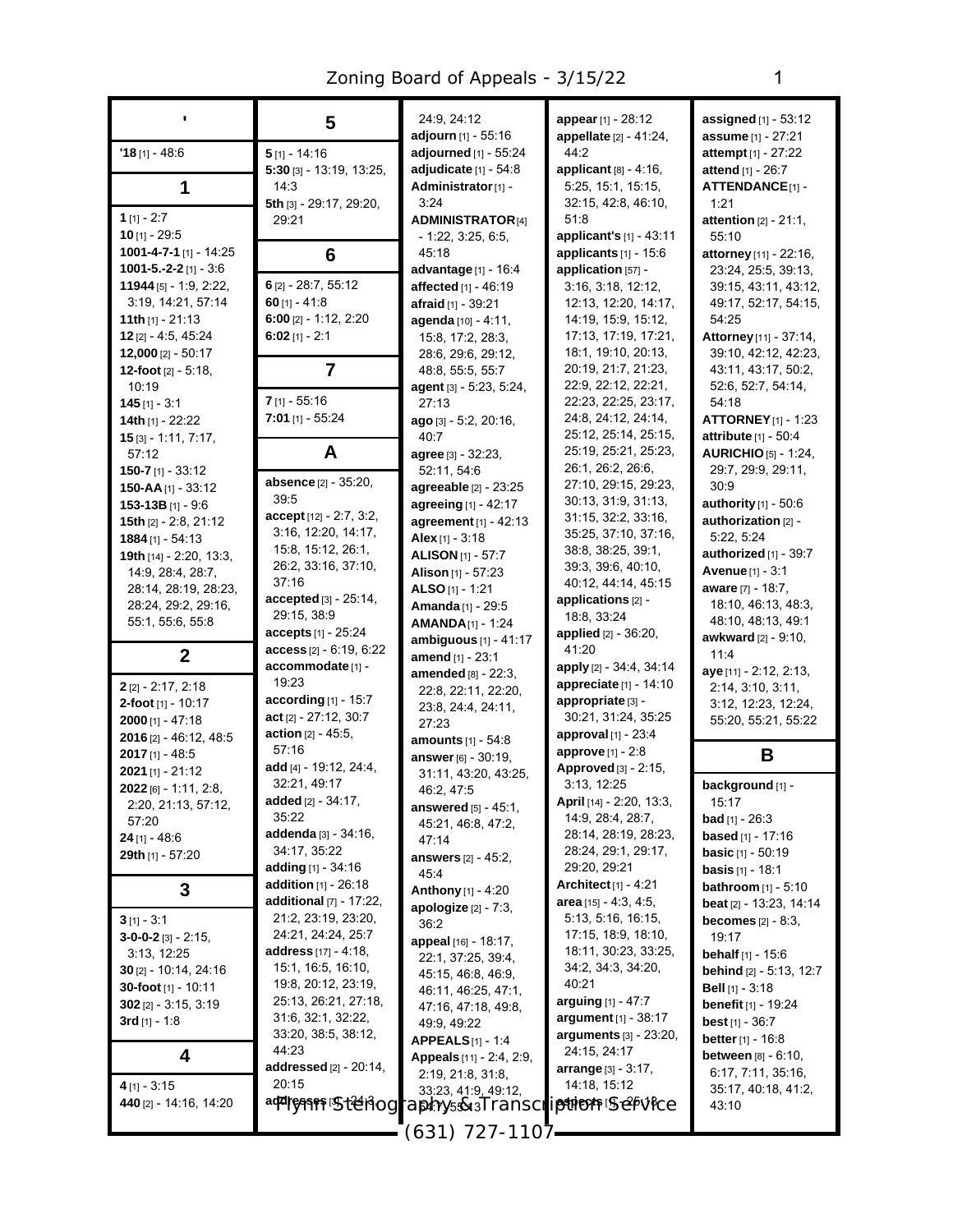| <b>big</b> $[2] - 30.4, 50.16$<br><b>bigger</b> $[2] - 50:16$ , | 36.22, 37:1, 37:3,<br>37:18, 38:3, 38:19,                       | CHAIRMAN <sub>[164]</sub> -<br>1:14, 2:2, 2:11, 2:14, | change [2] - 2:17, 4:2<br>changed [1] - 33:22 | content [1] - 43:13<br>contesting [1] - 33:10 |
|-----------------------------------------------------------------|-----------------------------------------------------------------|-------------------------------------------------------|-----------------------------------------------|-----------------------------------------------|
| 50:18                                                           | 39:5, 39:18, 41:5,<br>42:2, 42:21, 42:25,                       | 3.9, 3.12, 4.1, 4.7,                                  | character $[1]$ - 18:25                       | context [1] - 19:9                            |
| <b>bit</b> [1] - 15:19                                          | 43:16, 43:22, 43:25,                                            | 4:10, 4:14, 4:18,<br>4:22, 4:25, 5:20, 6:3,           | characterized [1] -                           | convenient [1] - 13:24                        |
| <b>block</b> $[1]$ - 50:15<br><b>blocking</b> [1] - 11:11       | 44:21, 45:9, 45:21,                                             | 6:6, 6:15, 6:19, 6:23,                                | 21:18<br>charged [1] - 50:25                  | conversation [3] -<br>54:11, 54:14            |
| <b>blood</b> $[1]$ - 57:16                                      | 46:13, 46:16, 46:22,                                            | 7:7, 7:9, 7:15, 7:24,                                 | choose [1] - 25:13                            | conversations [1] -                           |
| <b>board</b> $[4] - 15.4$ ,                                     | 47:1, 47:11, 47:14,                                             | 8:1, 8:6, 8:8, 8:11,                                  | circular [1] - 37:21                          | 54:10                                         |
| 51:21, 52:9, 55:14                                              | 47:21, 47:24, 48:2,                                             | 8:14, 8:20, 8:25, 9:3,                                | circumstances [1] -                           | <b>converted</b> [1] - 19:20                  |
| <b>BOARD</b> $[3] - 1.4, 1.23$                                  | 48:10, 48:13, 48:18,                                            | 9:15, 9:17, 10:1,                                     | 27:11                                         | corner [2] - 9:7, 9:21                        |
| 1:24                                                            | 48:23, 48:25, 49:6,                                             | 10.9, 10.12, 10.23,                                   | cited [1] - 38:20                             | correct [8] - 4:9, 7:2,                       |
| Board [70] - 2:3, 2:9,                                          | 49:10, 49:18, 49:21,                                            | 11:16, 11:21, 11:24,                                  | claim $[2] - 52:13$ .                         | 7:18, 16:20, 33:17,                           |
| 2:19, 5:17, 12:17,                                              | 50:23, 51:18, 54:17,                                            | 12.3, 12.8, 12.10,                                    | 52:14                                         | 52:24, 54:1, 57:11                            |
| 15:11, 15:14, 15:21,                                            | 54:20, 55.9                                                     | 12:18, 12:22, 12:24,                                  | clarified $[1] - 47:10$                       | correctness $[1] - 50.7$                      |
| 15:25, 16:5, 16:11,                                             | <b>Bressler</b> [3] $- 15.4$ ,                                  | 13:13, 13:17, 13:23,                                  | clear [1] - 21:11                             | <b>COUNSEL</b> [11] - 25:6,                   |
| 17:4, 17:6, 17:13,                                              | 15:5, 37:9                                                      | 14.2, 14.8, 14.11,                                    | Clerk [1] - 29:5                              | 27:4, 35:5, 35:23,                            |
| 17:18, 17:23, 17:24,                                            | bring [3] - 20:7, 20:10,                                        | 14:15, 15:20, 15:24,                                  | client $[1] - 48:2$                           | 40.5, 52.19, 52.22,                           |
| 18:2, 18:7, 18:16,                                              | 21:9                                                            | 16:7, 16:17, 16:20,                                   | cocktail [1] - 37:11                          | 53:4, 53:11, 53:14,                           |
| 18:23, 19:5, 19:7,                                              | <b>broader</b> [1] - 50:5<br><b>brought</b> $[1] - 42:5$        | 16:23, 17:1, 19:11,<br>19:14, 19:22, 20:4,            | coddled [1] - 31:25                           | 54:3                                          |
| 20:2, 20:20, 20:24,                                             |                                                                 | 20:8, 21:10, 21:16,                                   | Code [6] - 9:19, 11:3,                        | <b>Counsel</b> [1] - 42:4                     |
| 21:4, 21:8, 21:23,                                              | <b>Brown</b> [2] - 9:12, 9:25<br><b>Building</b> $[18] - 5.3$ , | 22:2, 22:14, 22:20,                                   | 32:8, 33:12, 35:10,                           | <b>COUNTY</b> [2] - 1:2,                      |
| 22:1, 22:12, 23:18,                                             | 6:7, 22:10, 22:24,                                              | 23:3, 23:9, 23:21,                                    | 36:20                                         | 57:5                                          |
| 23:25, 24:10, 24:14,<br>25:24, 26:19, 31:8,                     | 24:22, 25:22, 25:24,                                            | 23:23, 24:16, 24:20,                                  | colleague [1] - 39:23                         | <b>County</b> [4] - 3:6,                      |
| 33:13, 33:23, 34:18,                                            | 29.5, 32.24, 36.25,                                             | 25:1, 25:8, 25:20,                                    | colleagues $[4] - 6.9$ ,                      | 14:25, 53:12, 53:16                           |
| 35.6, 35.9, 35.14,                                              | 37:15, 40:19, 43:12,                                            | 26:10, 26:14, 26:22,                                  | 14:11, 27:7, 36:9                             | couple [2] - 19:25,                           |
| 35:18, 35:24, 36:15,                                            | 51:14, 52:7, 52:14,                                             | 26:25, 27:2, 27:5,                                    | collect [1] - 26:2                            | 27:2                                          |
| 36.22, 38.18, 41.8,                                             | 53:3, 55:2                                                      | 27:9, 27:16, 28:1,                                    | collects [1] - 25:23                          | <b>course</b> [3] - 8:24,<br>15:21, 48:14     |
| 41.9, 41.14, 41.20,                                             | <b>building</b> [37] - 5:12,                                    | 28:10, 28:13, 28:15,                                  | coming [3] - 10:12,                           | court $[1] - 41:23$                           |
| 46:10, 46:18, 47:6,                                             | 6:12, 7:6, 17:8,                                                | 28:20, 28:24, 29:1,                                   | 47:6, 52:9                                    | <b>Court</b> [2] - 52:3, 57:7                 |
| 48.5, 49.1, 49.3,                                               | 17:10, 17:11, 17:17,                                            | 29:8, 29:10, 29:13,                                   | comment [1] - 47:3<br>Commission [1] -        | coverage $[1] - 5:7$                          |
| 49:4, 49:12, 49:24,                                             | 18:3, 18:4, 18:18,                                              | 29:18, 29:21, 30:1,                                   | 48:1                                          | covered [1] - 53:22                           |
| 50:24, 52:2, 52:6,                                              | 19:24, 20:14, 20:17,                                            | 30:11, 30:18, 31:3,                                   | commonplace [1] -                             | credits [1] - 55:23                           |
| 53:15, 54:7, 54:24,                                             | 20.20, 21:6, 21:25,                                             | 31:5, 31:16, 32:3,                                    | 32:17                                         | current [1] - 5:10                            |
| 55:10, 55:12                                                    | 22:7, 23:5, 23:12,                                              | 32:13, 32:20, 33:1,                                   | complete [2] - 33:17,                         |                                               |
| <b>Board's</b> $[6] - 15:23$ ,                                  | 25.4, 33.10, 35.7,                                              | 33.4, 33.6, 34.6,                                     | 53:22                                         | D                                             |
| 21:1, 23:16, 27:24,                                             | 35:8, 35:11, 36:15,                                             | 34:10, 34:22, 35:1,                                   | concede [1] - 45:11                           |                                               |
| 43.12, 54.15                                                    | 38.20, 41:5, 41:10,                                             | 36.4, 36.8, 36.24,<br>37:2, 37:5, 37:20,              | concern [3] - 23:10,                          | date [6] - 15:9, 15:10,                       |
| <b>body</b> [2] $- 41:24, 44:2$                                 | 41:13, 41:21, 41:25,                                            | 38:4, 38:22, 39:11,                                   | 30:3, 38:11                                   | 15:14, 15:15, 27:21,                          |
| <b>boundaries</b> $[1]$ - 54:1                                  | 45:11, 50:25, 51:5,<br>51:8, 51:9, 51:25                        | 39:19, 39:23, 40:4,                                   | concerned [2] - 24:23,                        | 48.9                                          |
| <b>BRESSLER</b> [98] -                                          | <b>buildings</b> [1] - 51:4                                     | 40:24, 42:24, 43:3,                                   | 45:16                                         | dated [1] - 22:21                             |
| 15:3, 15:21, 16:3,<br>16:9, 16:19, 16:22,                       | business $[3] - 2.6$ ,                                          | 43:21, 43:23, 44:3,                                   | concerns [7] - 24:3,                          | dates $[1] - 24.3$                            |
| 16:25, 17:3, 19:12,                                             | 9:1, 55:13                                                      | 44:12, 44:24, 45:13,                                  | 25:10, 25:12, 27:17,                          | days $[3] - 24:16$ , 29:5,                    |
| 19:15, 20:2, 20:6,                                              |                                                                 | 45:20, 45:23, 46:20,                                  | 38.6, 38.15, 44.5                             | 41:8                                          |
| 20:10, 21:14, 21:17,                                            | С                                                               | 46:24, 47:9, 47:13,                                   | <b>conclude</b> [1] - 54:23                   | <b>deadline</b> $[2] - 29.9$ ,                |
| 21:21, 22:5, 22:18,                                             |                                                                 | 47:16, 47:23, 47:25,                                  | conclusion $[1]$ - 19:1                       | 29:12                                         |
| 22:23, 23:7, 23:15,                                             | calculations $[1] - 5.6$                                        | 48:4, 48:11, 48:17,                                   | <b>connect</b> $[1] - 8.4$                    | deal [4] - 42.18, 44.10,<br>50:9, 52:8        |
| 23:22, 24:7, 24:18,                                             | cannot $[1] - 22:25$                                            | 48:20, 48:24, 49:3,                                   | connection $[1]$ - $6:10$                     | <b>dealt</b> $[2] - 16:11, 18:8$              |
| 24:25, 25:17, 26:9,                                             | care $[2] - 2.6, 38.14$                                         | 49:7, 49:14, 49:19,                                   | <b>CONNIE</b> $[1]$ - 1:19                    | decide $[4] - 13:13$ ,                        |
| 26:12, 26:15, 26:24,                                            | careful $[1] - 4:13$                                            | 50:3, 52:4, 53:2,                                     | CONNOLLY [12] -                               | 36:19, 52:10, 53:25                           |
| 27:1, 27:8, 27:14,                                              | carriage [1] - 19:19                                            | 53:5, 54:9, 54:19,                                    | 1:23, 25:6, 27:4,                             | decided $[1] - 50:20$                         |
| 27:20, 28:9, 28:11,                                             | case $[4] - 5:18, 18:13,$                                       | 55:4, 55:11, 55:19,                                   | 35.5, 35.23, 40.5,<br>52:19, 52:22, 53:4,     | decides $[1] - 36:15$                         |
| 28:19, 28:22, 28:25,                                            | 44:13, 52:10                                                    | 55:22<br><b>Chairman</b> $[9] - 15.3$ ,               | 53:11, 53:14, 54:3                            | <b>deciding</b> $[2] - 43.9$ ,                |
| 29:22, 30:16, 30:20,                                            | <b>Central</b> $[1] - 3:1$                                      | 15:18, 19:10, 20:7,                                   | consent $[1]$ - $30:7$                        | 52:12                                         |
| 31:4, 31:11, 31:17,                                             | certainly [4] - 10:24,                                          | 22:19, 26:13, 38:18,                                  | <b>consult</b> [2] - 37:13,                   | decision $[3] - 40.20$ ,                      |
| 32:12, 32:19, 32:25,                                            | 19:16, 39:14, 42:1                                              | 38:19, 55:10                                          | 37:14                                         | 48.21, 54:16                                  |
| 33.3, 33.20, 34.8,                                              | <b>certify</b> $[2] - 57.9$ ,                                   | <b>Chairman's</b> $[1] - 42:3$                        | contain [1] - 45:24                           | <b>decisions</b> $[1] - 41:25$                |
| 34:12, 34:24, 35:3,<br>35:13, 35:24, 36:6,                      | 57:15                                                           | challenging $11 - 35.8$                               | contains $[1]$ = 57:10                        | <b>decrease</b> $[1] - 8:17$                  |
|                                                                 | ChairWh <sub>1</sub> 30 Stenog                                  | rapny & Transci                                       | ption Service                                 | deeds [1] - 18:14                             |
|                                                                 |                                                                 | <sub>(</sub> 631, 72) - 1107 <del> -</del>            |                                               |                                               |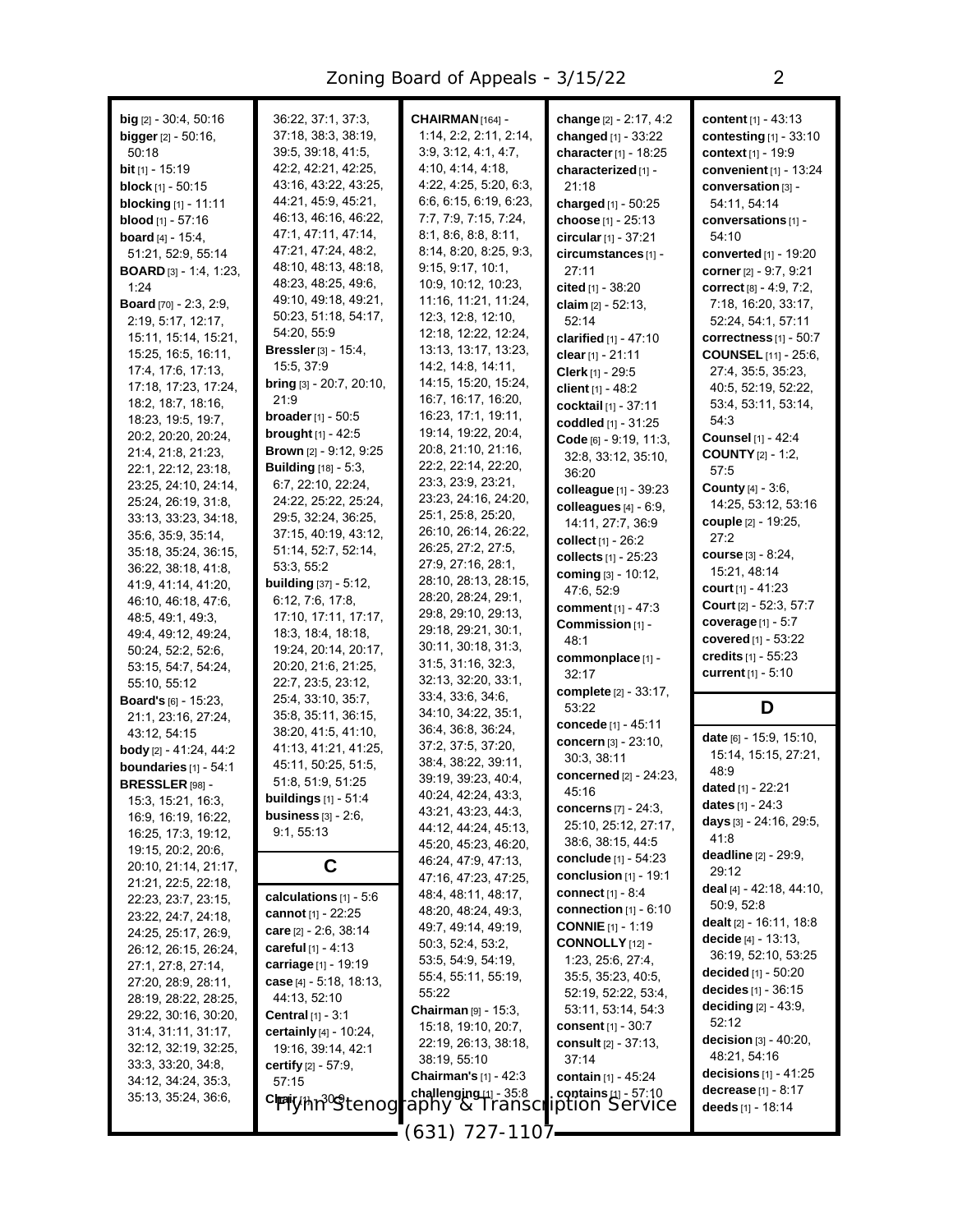| deemed $[1] - 17:9$<br>deems [1] - 24:10           | 45:7<br>$disapprove_{[1]}$ - 21:7               | 35:5, 44:17<br>error $[4] - 4.8, 4.11,$                    | 39:20, 44:16, 45:3<br>finish [2] - 26:11, 33:5 | 29:2<br>full $[1] - 8:18$                       |
|----------------------------------------------------|-------------------------------------------------|------------------------------------------------------------|------------------------------------------------|-------------------------------------------------|
| <b>deficient</b> $[1] - 38:13$                     | disapproving [1] -                              | 17:17.51:22                                                | Fire [1] - 2:22                                |                                                 |
| <b>defined</b> $[1]$ - 10:4                        | 21:22                                           | essentially [3] - 9:21,                                    | <b>Firehouse</b> $[2] - 1:7$ ,                 | G                                               |
| defines [1] - 10:13                                | discuss [1] - 38:24                             | 10:21, 52:17                                               | 57:13                                          |                                                 |
| defining [1] - 10:7                                | <b>dispute</b> [2] - 40:16,                     | estate [1] - 53:23                                         | <b>firehouse</b> $[1] - 2:24$                  | garage [5] - 6:25,                              |
| definitively $[1]$ - 41:2                          | 45.4                                            | eternal $[2] - 43:21$ ,                                    | firm $[1]$ - 15:4                              | 7:12, 7:19, 7:22,                               |
| denial $[3] - 5.3, 37.2,$                          | dissatisfied [1] -                              | 43:24                                                      | <b>First</b> $[4] - 2.21$ , 14.16,             | 8:19                                            |
| 37.4                                               | 39:14                                           | evaluating $[1]$ - $51:4$                                  | 14:20, 29:2                                    | Geasa[1] - 15:5                                 |
| deny [1] - $20:18$                                 | dissent [1] - 38:8                              | evaluation $[1]$ - 51:11                                   | first $[8] - 5.20, 16.9,$                      | given [1] - 51:15                               |
| denying [1] - 20:21                                | distinct [3] - 35:15.                           | evening [2] - 2:2, 4:20                                    | 16:10, 21:6, 28:10,                            | glad [1] - 19:6                                 |
| Department [18] -                                  | 35:17, 39:8                                     | evidence [3] - 41:10,                                      | 34:17, 41:13, 52:1                             | GORDON [36] - 1:15,                             |
| 2:23, 5:3, 6:7, 22:10,                             | <b>District</b> $[7] - 3.4, 3.5,$               | 50:12, 50:14                                               | fit $[1] - 5:4$                                | 2:12, 3:8, 3:11, 4:4,                           |
| 22:24, 24:22, 25:23,                               | 3:21, 3:22, 14:22,                              | <b>exactly</b> $[1] - 36:14$                               | five [6] - 13:11, 13:24,                       | 4:9, 4:12, 7:22, 9:5,<br>9:9, 9:14, 9:16, 9:18, |
| 25:25, 29:5, 32:24,                                | 14:23, 46:2                                     | except [2] - 9:22, 39:9                                    | 14.1, 14.2, 44.25                              | 10.5, 11.1, 11.7,                               |
| 36:25, 37:15, 40:20,<br>43:12, 51:14, 52:7,        | divisions $[1] - 51:12$<br>document [1] - 21:22 | <b>exhibits</b> $[2] - 33:13$ ,<br>36:16                   | <b>Five</b> [1] - 13:18<br>focused [1] - 37:25 | 11:15, 12:4, 12:7,                              |
| 53:3, 55:3                                         | documentation [1] -                             | existing [4] - 5:8, 7:5,                                   | folks $[1] - 2:2$                              | 12:21, 13:18, 29:17,                            |
| Department's [1] -                                 | 17:22                                           | 7:11, 8:19                                                 | <b>Folks</b> $[1]$ - 2:20                      | 29:20, 39:22, 39:25,                            |
| 52:14                                              | documents [3] -                                 | exists [1] - 18:20                                         | follow [3] - 26:5, 35:2,                       | 40:7, 40:10, 40:14,                             |
| <b>describe</b> $[1] - 16:1$                       | 17:20, 26:17, 29:22                             | expertise [1] - 41:19                                      | 37:8                                           | 40.25, 42.1, 42.14,                             |
| design $[1] - 5.4$                                 | done [2] - 7:8, 31:18                           | explain $[1] - 37:21$                                      | following [1] - 38:1                           | 44:19, 50:4, 51:3,                              |
| determination [11] -                               | doors $[1] - 6:22$                              | explained $[1]$ - 35:1                                     | foot $[3] - 7:16, 8:3,$                        | 53:19, 55:21                                    |
| 17:9, 35:9, 41:20,                                 | <b>doubt</b> [1] - 19:25                        | explanation [1] -                                          | 9:24                                           | governed [1] - 49:24                            |
| 46:14, 46:18, 47:21,                               | down [4] - 5:16, 17:24,                         | 32:14                                                      | force $[1] - 22:13$                            | governs [1] - 18:11                             |
| 48:12, 48:15, 49:9,                                | 19:5, 31:19                                     | <b>extension</b> $[1]$ - 22:17                             | forced [1] - 26:7                              | grant $[5] - 15:11$ ,                           |
| 51:5, 51:24                                        | <b>drawing</b> $[5] - 6.9$ ,                    | extra [2] - 15:25, 16:4                                    | foregoing [1] - 57:10                          | 15:22, 19:5, 22:1,<br>23:4                      |
| determinations [2] -                               | 6:12, 6:25, 10:2,                               |                                                            | form [37] - 26:2, 27:12,                       | great [1] - 14:10                               |
| 3:2, 51:1                                          | 10:3                                            | F                                                          | 30:14, 30:15, 30:16,                           | <b>GREENPORT</b> $[1]$ - 1:1                    |
| <b>determine</b> $[4] - 22:1$ ,                    | driveway $[1] - 7:21$                           | fact [4] - 17:16, 18:21,                                   | 30:23, 30:24, 31:12,                           | Greenport $[9] - 1.9$ ,                         |
| 31:23, 49:11, 50:7<br>determined $[5] - 18.4$ ,    | dry $[1] - 5:12$<br>due $[1] - 51:18$           | 21:19, 26:22                                               | 31:16, 31:17, 31:20,<br>31:22, 32:1, 32:9,     | 2:3, 2:22, 3:19,                                |
|                                                    |                                                 |                                                            |                                                |                                                 |
|                                                    |                                                 |                                                            |                                                |                                                 |
| 18:19, 23:15, 42:16,                               | dwelling [2] - 16:24,                           | factors $[2] - 34:3$ ,                                     | 32:11, 32:14, 32:16,                           | 14:21, 29:1, 30:15,<br>32:7, 57:13              |
| 45:10                                              | 41:16                                           | 34:14                                                      | 33:2, 33:7, 33:14,                             | groomed [2] - 11:19,                            |
| determines $[1] - 41.9$<br>devising $[1] - 6.17$   | dwellings [1] - 19:2                            | <b>Family</b> $[3] - 3.4, 3.21,$<br>14:22                  | 33:21, 33:22, 34:1,<br>34:2, 34:13, 35:20,     | 12:1                                            |
| devoid [1] - 24:14                                 | dying $[1]$ - 30:18                             | far $[1] - 45:15$                                          | 35:21, 35:24, 36:3,                            | grounds [2] - 24:9,                             |
| <b>Diana</b> $[1] - 9:4$                           | Е                                               | favor [4] - 2:11, 3:9,                                     | 36:12, 36:13, 37:11,                           | 24:13                                           |
| difference [2] - 35:15,                            |                                                 | 12:22, 55:19                                               | 37:18, 42:7, 49:15                             | guessing [1] - 29:16                            |
| 35.17                                              | EAF $[9] - 30.4, 31.1,$                         | fear [1] - 24:7                                            | formal [1] - 19:7                              | guys $[4]$ - 5:22, 8:8,                         |
| different $[1] - 55:1$                             | 31:2, 31:5, 31:6,                               | <b>February</b> [2] - 2:8,                                 | forms [4] - 28:5, 28:6,                        | 30:12, 55:15                                    |
| dilemma [1] - 44:19                                | 38:15, 44:15, 44:22,                            | 21:13                                                      | 30:22, 32:22                                   |                                                 |
| dimensions $[3]$ - $7:11$ ,                        | 49.25                                           | fee [7] - 24:22, 24:24,                                    | forth $[1] - 24.9$                             | Н                                               |
| 8:15, 51:6                                         | easier [1] - 42:15                              | 25:7, 31:14, 31:20,                                        | forward $[5] - 20:25$ ,                        | <b>half</b> $[1] - 5.9$                         |
| <b>DINNIE</b> $[1]$ - 1:15                         | east $[2] - 6:11, 9:12$                         | 31:24, 31:25                                               | 38:16, 45:3, 52:5,                             | <b>hand</b> $[2] - 9:19, 57:20$                 |
| <b>Dinny</b> $[3] - 4.3, 10.1,$                    | easy $[2] - 8.3, 48.7$                          | fees [2] - 20:13, 23:19<br>feet $[7] - 4.5, 5.18$ ,        | 55:3                                           | happy $[3] - 16.5, 36.1,$                       |
| 52:11                                              | echoey [1] - 28:22<br>effect $[2] - 22:13$ ,    | 7:17, 7:19, 10:15,                                         | <b>four</b> [3] - 11:16, 16:12,<br>44.25       | 44:22                                           |
| <b>Dinny's</b> $[1] - 43:3$<br>direct $[1] - 21:1$ | 22:25                                           | 11:17, 50:18                                               | frame $[1] - 7:19$                             | <b>hard</b> [1] - 8:11                          |
| Disapproval [26] -                                 | efficiency $[1] - 4.15$                         | <b>fence</b> [1] - 12:5                                    | framed $[1] - 7:12$                            | head $[1] - 44.7$                               |
| 17:8, 20:5, 20:15,                                 | efficient $[1] - 31.7$                          | fencing $[1]$ - 11:23                                      | frankly $[1] - 42.4$                           | <b>hear</b> [10] - 16:4, 28:18,                 |
| 21:12, 21:18, 21:19,                               | eight $[1] - 5.18$                              | few $[1]$ - 15:25                                          | <b>front</b> $[24] - 5.5, 5.19$ ,              | 30:18, 36:17, 38:17,                            |
| 22:4, 22:9, 22:11,                                 | either $[3] - 30:24$ ,                          | <b>figuring</b> $[1] - 53.8$                               | 7:10, 9:7, 9:12, 9:15,                         | 39:15, 44:5, 44:15,                             |
| 22:17, 22:21, 23:6,                                | 39:21, 45:25                                    | filed [7] - 18:10, 18:12,                                  | 9:17, 9:18, 9:22,                              | 44:17, 51:21                                    |
| 23.8, 23.13, 24.2,                                 | elsewhere [3] - 32:17,                          | 18:22, 19:3, 20:13,                                        | 9:24, 10:4, 10:7,                              | <b>heard</b> $[2] - 32:13$ ,<br>50:11           |
| 24:4, 25:11, 26:16,                                | 50:20, 50:24                                    | 23:17, 24:8                                                | 10:13, 11:14, 13:8,                            | <b>hearing</b> $[16] - 3.17$ ,                  |
| 27:23, 38:13, 41:6,                                | end $[1] - 4:15$                                | fill $[3]$ - 33:1, 33:4,                                   | 19:18, 33:21, 33:25,                           | 8:22, 10:24, 13:2,                              |
| 41:7, 42:18, 42:19,                                | enter [1] - 52:4                                | 33:6                                                       | 44:1, 47:17, 47:19,                            | 14:4, 14:18, 15:10,                             |
| 45:14, 50:8                                        | equation [1] - 29:19                            | findings $[2] - 3:2, 3:7$                                  | 50:15, 52:9                                    | 15:16, 17:7, 17:24,                             |
| $disapproval$ [2] - 21:5,                          | Ertc/y/ <i>DNA</i> 15,7tG/A <i>OG</i>           | ranaky van 156210,Scriptions-Sev, voice,<br>(631) 727-1107 |                                                |                                                 |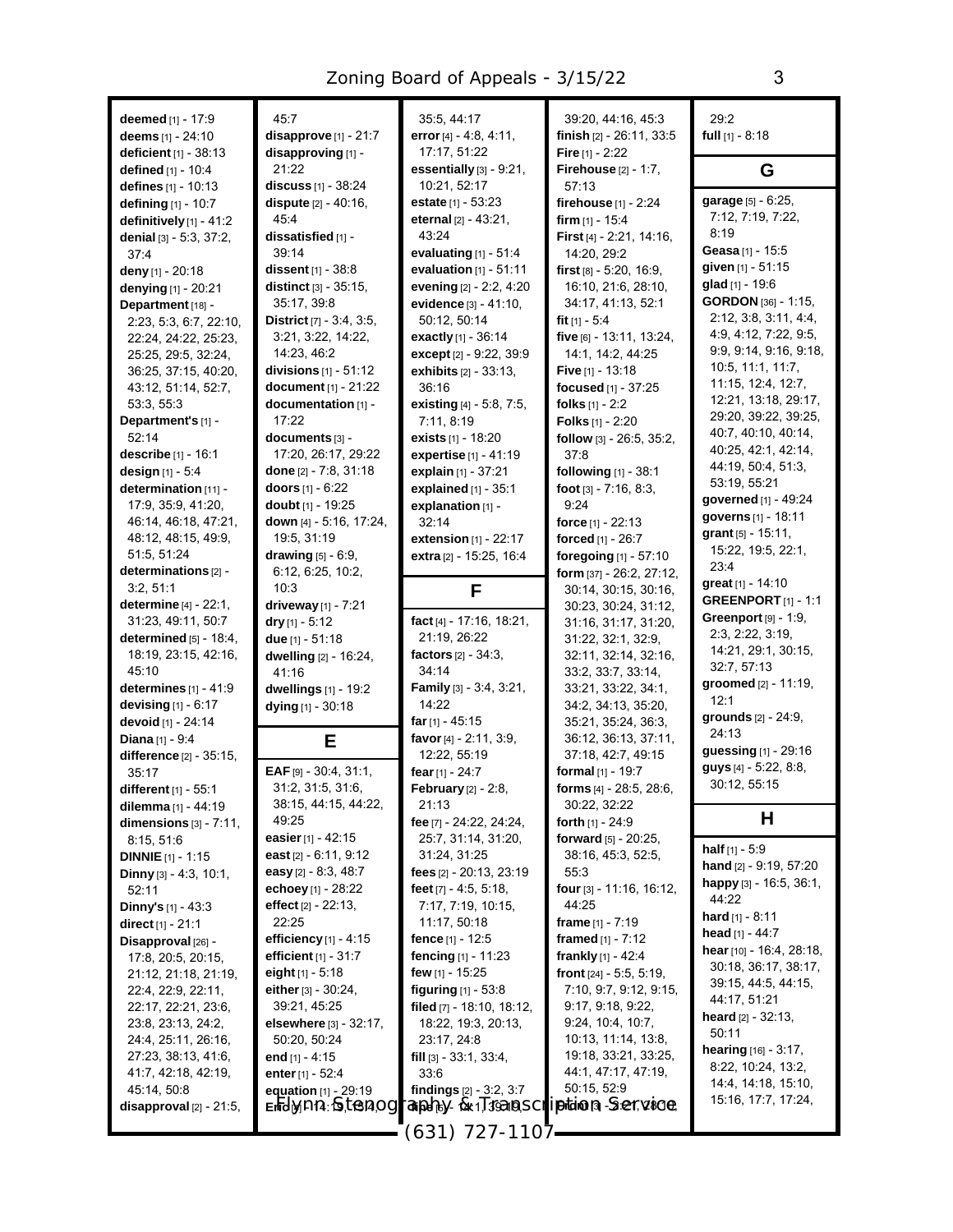| 19:6, 19:9, 21:3,<br>38:23, 38:25, 39:3               | 33:11, 35:8, 35:11,<br>36:15, 38:20, 41:6,        | K                                                    | looked [1] - 30:21<br>looking [6] - 6:9,    | 53:19, 53:21, 54:4,<br>55:18, 55:20, 55:21       |
|-------------------------------------------------------|---------------------------------------------------|------------------------------------------------------|---------------------------------------------|--------------------------------------------------|
| hedge [2] - 11:11,                                    | 41:11, 41:21, 41:25,                              | KAUFMAN [26] - 1:16,                                 | 29.25, 31:23, 34.4,                         | member [1] - 38:8                                |
| 11:22                                                 | 45:11, 51:9, 51:25                                | 2:10, 2:13, 3:10,                                    | 37:23, 45:14                                | Member [6] - 2:15,                               |
| hedges $[1] - 12.8$                                   | inspector's [5] - 17:8,                           | 10:11, 10:14, 10:22,                                 | looks $[1] - 7:15$                          | 2:16, 3:13, 3:14,                                |
| height [1] - 11:22                                    | 35.9, 41.13, 51.1,                                | 12:23, 13:10, 13:15,                                 | luck [1] - 15:24                            | 12:25, 13:1                                      |
| hereby [1] - 57:9                                     | 51:5                                              | 13:20, 14:1, 14:13,                                  |                                             | <b>members</b> $[5] - 9.4$ ,                     |
| hereunto [1] - 57:19                                  | <b>instance</b> $[3] - 21:6$ ,                    | 40:8, 40:12, 44:8,                                   | M                                           | 12:12, 15:3, 33:19,                              |
| higher [1] - 11:16                                    | 41:13, 52:2                                       | 52:16, 52:20, 53:1,                                  |                                             | 38:7                                             |
| Historic [6] - 3:5, 3:21,                             | instead [3] - 34:15.                              | 53:7, 53:13, 53:17,                                  | ma'am [2] - 7:25, 12:6                      | mentioned [2] - 11:9,                            |
| 14:23, 46:1, 47:25                                    | 52.7, 52.8                                        | 53:21, 54:4, 55:18,                                  | <b>Mahoney</b> [1] - 57:23                  | 30.6                                             |
| hold $[4] - 14.11$ ,                                  | insulation $[1]$ - 5:15                           | 55:20                                                | <b>MAHONEY</b> [1] - 57:7                   | <b>merits</b> $[1] - 39.4$                       |
| 27:10, 27:16, 43:18                                   | <b>intent</b> $[1] - 8:7$                         | <b>keep</b> [3] - 11:19, 12:2,                       | <b>Map</b> $[2] - 3.6, 14.25$               | $mid$ [5] - 3:23, 5:21,                          |
| holding [1] - 9:24                                    | interested [1] - 57:17<br>interpret $[5]$ - 35:7, | 37:7<br>kind [3] - 8:3, 27:2,                        | $map$ [15] - 18:10,<br>18:12, 18:13, 18:20, | 46:7, 50:24, 55:13<br>$mid_{[6]}$ - 21:11,       |
| home $[1] - 11:13$                                    | 35:10, 35:14, 36:23,                              | 45.4                                                 | 18:22, 19:3, 50:15,                         | 23:24, 33:2, 37:24,                              |
| hope $[3] - 43:19$ ,<br>43:21, 43:23                  | 53:15                                             |                                                      | 52:18, 52:23, 53:5,                         | 38:2                                             |
| hoping [1] - 17:5                                     | interpretation [11] -                             | L                                                    | 53:9, 53:12, 53:16,                         | mine $[2] - 22:2$                                |
| House [3] - 2:21, 28:8,                               | 33:9, 33:10, 34:7,                                |                                                      | 54:8, 54:13                                 | minimal [1] - 10:19                              |
| 29.2                                                  | 34.9, 35.6, 35.18,                                | land [2] - 49:16, 52:10                              | March [3] - 1:11,                           | <b>minutes</b> $[2] - 2:8$ ,                     |
| house [12] - 2:25,                                    | 36:14, 37:19, 39:8,                               | language [3] - 17:7,                                 | 57:12, 57:20                                | 15:25                                            |
| 5:10, 5:14, 6:11,                                     | 41:15, 42:10                                      | 21:19, 21:21                                         | marriage [1] - 57:17                        | mistake [3] - 3:23, 4:2,                         |
| 6:12, 6:18, 6:20,                                     | interpreting [1] -                                | $\ln 11 - 10:20$                                     | mathematical [1] -                          | 33:11                                            |
| 7:12, 8:18, 13:6,                                     | 53:13                                             | last [4] - 15:14, 16:10,                             | 29:19                                       | moment [1] - 45:16                               |
| 19:18, 19:19                                          | <b>involved</b> $[1]$ - 37:12                     | 40:2, 40:5                                           | matter [6] - 15:7, 21:2,                    | money $[1] - 25:2$                               |
| HPC $[7] - 47:17$ ,                                   | <b>isis</b> $[1]$ - 3:6                           | Laughter [2] - 12:15,                                | 26:22, 41:14, 54:24,                        | month [14] - 4:16,                               |
| 47:19, 47:24, 48:5,                                   | issuance [1] - 41:14                              | 25:3                                                 | 57:18                                       | 20:16, 23:11, 23:14,                             |
| 48.20, 48.23, 48.25                                   | issue $[16] - 8:17$ ,                             | laughter) [4] - 11:25,                               | matters [1] - 19:21                         | 24:6, 25:10, 25:16,                              |
| human $[1] - 40:14$                                   | 16:12, 18:12, 18:16,                              | 13:24, 16:6, 39:24<br><b>law</b> $[6]$ - 39:7, 42:8, | mean [9] - 8:16, 11:19,                     | 38:12, 38:17, 40:2,                              |
|                                                       | 20:12, 20:14, 21:9,<br>22:8, 22:11, 23:12,        | 43:1, 50:25, 53:23,                                  | 37:12, 39:13, 39:14,<br>42.22, 43.4, 52:22, | 40.6, 44.6, 44.9,<br>44:15                       |
|                                                       | 24:2, 43:4, 43:5,                                 | 54:24                                                | 54:2                                        | months [2] - 5:2, 40:7                           |
| <b>important</b> [1] - 19:17                          | 52:21, 53:9, 53:10                                | <b>laws</b> $[1]$ - 53:22                            | means [3] - 28:7, 38:8,                     | $most [1] - 16:3$                                |
| IN [2] - 1:21, 57:19                                  | issued $[6] - 17:17$ ,                            | lawyer [4] - 52:8, 54:4                              | 42:25                                       | motion $[11] - 2:7$ ,                            |
| <b>Inaudible</b> $[2] - 21:20$ ,                      | 21:12, 21:13, 41:6,                               | lawyer-to-lawyer-to-                                 | <b>meet</b> [1] - 14:7                      | 2:18, 3:2, 3:16,                                 |
| 42:24                                                 | 47:22, 53:16                                      | lawyer [1] - 52:8                                    | Meeting $[1] - 2.4$                         | 12:19, 14:17, 15:8,                              |
| inch $[1] - 7:16$                                     | issues $[3] - 19.8$ ,                             | lawyers [2] - 41:4,                                  | meeting [11] - 2:1, 2:9,                    | 15:11, 15:22, 19:5,                              |
| inches [1] - 8:2                                      | 27:24, 32:1                                       | 51:13                                                | 2:19, 13:11, 27:21,                         | 55:16                                            |
| include [1] - 51:11                                   | item [7] - 2:7, 2:17,                             | laymen $[1] - 52:10$                                 | 27:25, 28:2, 28:3,                          | move [2] - 20:25, 55:3                           |
| inconsistent [2] -                                    | 3:1, 3:15, 14:16,                                 | $least [3] - 17:23$                                  | 28:4, 29:3, 55:24                           | moved [4] - 2:9, 3:7,                            |
| 47:8, 47:12                                           | 55:12, 55:16                                      | 19:24, 29:7                                          | <b>meetings</b> $[1] - 48.7$                | 12:20, 55:17                                     |
| incorrectly $[1]$ - 36:20                             | <b>Item</b> [1] - 2:18                            | <b>leaving</b> $[1] - 44.4$                          | <b>MEMBER</b> [64] - 1:15,                  | <b>MR</b> [134] - 4:17, 4:20,                    |
| <b>increase</b> $[1] - 7:5$                           |                                                   | legal [2] - 31:22, 39:17                             | 1:16, 1:18, 1:19,<br>2:10, 2:12, 2:13, 3:8, | 4:24, 5:1, 6:1, 6:13,                            |
| <b>indeed</b> $[1] - 31:13$                           | J                                                 | lengthy [1] - 11:8                                   | 3:10, 3:11, 4:4, 4:9,                       | 6:16, 6:21, 7:2, 7:8,                            |
| <b>indicate</b> $[1]$ - 13:7                          | <b>JACK</b> $[1]$ - 1:18                          | $less$ [1] - 11:19<br><b>letter</b> $[1] - 5:4$      | 4:12, 7:22, 9:5, 9:9,                       | 7:14, 7:18, 7:25, 8:5,<br>8:7, 8:10, 8:13, 8:16, |
| indication $[1] - 46.6$<br>information $[3] - 29.4$ , | <b>January</b> [3] - 21:24,                       | light [1] - 13:19                                    | 9:14, 9:16, 9:18,                           | 8:24, 9:2, 9:8, 9:13,                            |
| 29:14, 55:5                                           | 22:22, 22:24                                      | line [7] - 5:19, 6:25,                               | 10:5, 10:11, 10:14,                         | 9:23, 10:18, 10:25,                              |
| Innamorato $[1] - 3.3$                                | <b>Jay</b> [1] - 55:23                            | 9:25, 10:8, 10:10,                                   | 10:22, 11:1, 11:7,                          | 11:6, 11:9, 11:18,                               |
| inquire [1] - 50:23                                   | <b>JOHN</b> [1] - 1:14                            | 10:15, 33:23                                         | 11:15, 12:4, 12:7,                          | 11:23, 12:1, 12:6,                               |
| insist $[1] - 37:23$                                  | <b>judicial</b> $[1]$ - 39:17                     | <b>listed</b> $[1] - 45.25$                          | 12:21, 12:23, 13:10,                        | 12.9, 12.17, 13.9,                               |
| insisting $[1]$ - 37:7                                | jurisdiction $[3]$ - 22:6,                        | listen [1] - 38:14                                   | 13:15, 13:18, 13:20,                        | 14:7, 14:10, 15:3,                               |
| inspection $[3] - 14.3$ ,                             | 51:20, 51:23                                      | <b>listened</b> $[1] - 38:10$                        | 14:1, 14:13, 29:17,                         | 15:21, 16:3, 16:9,                               |
| 15:9, 15:13                                           | jurisdictional [1] -                              | located [8] - 3:3, 3:5,                              | 29:20, 39:22, 39:25,                        | 16:19, 16:22, 16:25,                             |
| inspector [28] - 17:10,                               | 24:19                                             | 3:18, 3:20, 3:21,                                    | 40:7, 40:8, 40:10,                          | 17:3, 19:12, 19:15,                              |
| 17:12, 17:17, 18:3,                                   | jurisdictions $[1]$ -                             | 14:20, 14:22, 14:23                                  | 40:12, 40:14, 40:25,                        | 20:2, 20:6, 20:10,                               |
| 18:4, 18:19, 19:24,                                   | 31:18                                             | location [1] - 55:1                                  | 42:1, 42:14, 44:8,<br>44:19, 50:4, 51:3,    | 21:14, 21:17, 21:21,<br>22.5, 22.18, 22.23,      |
| 20:14, 20:18, 20:20,                                  | justification $[1]$ - $9:20$                      | look [6] - 18:23, 26:6,                              | 52:16, 52:20, 53:1,                         | 23:7, 23:15, 23:22,                              |
| 21:6, 21:25, 22:8,                                    |                                                   | 33:21, 46:15, 46:16,                                 | TOMOP SERVICE                               | 24:7, 24:18, 24:25,                              |
| 23:5, 23:12, 25:4,                                    |                                                   | Flynn Stenography & Transcl                          |                                             |                                                  |
|                                                       |                                                   | –1107 - 127 - 1107                                   |                                             |                                                  |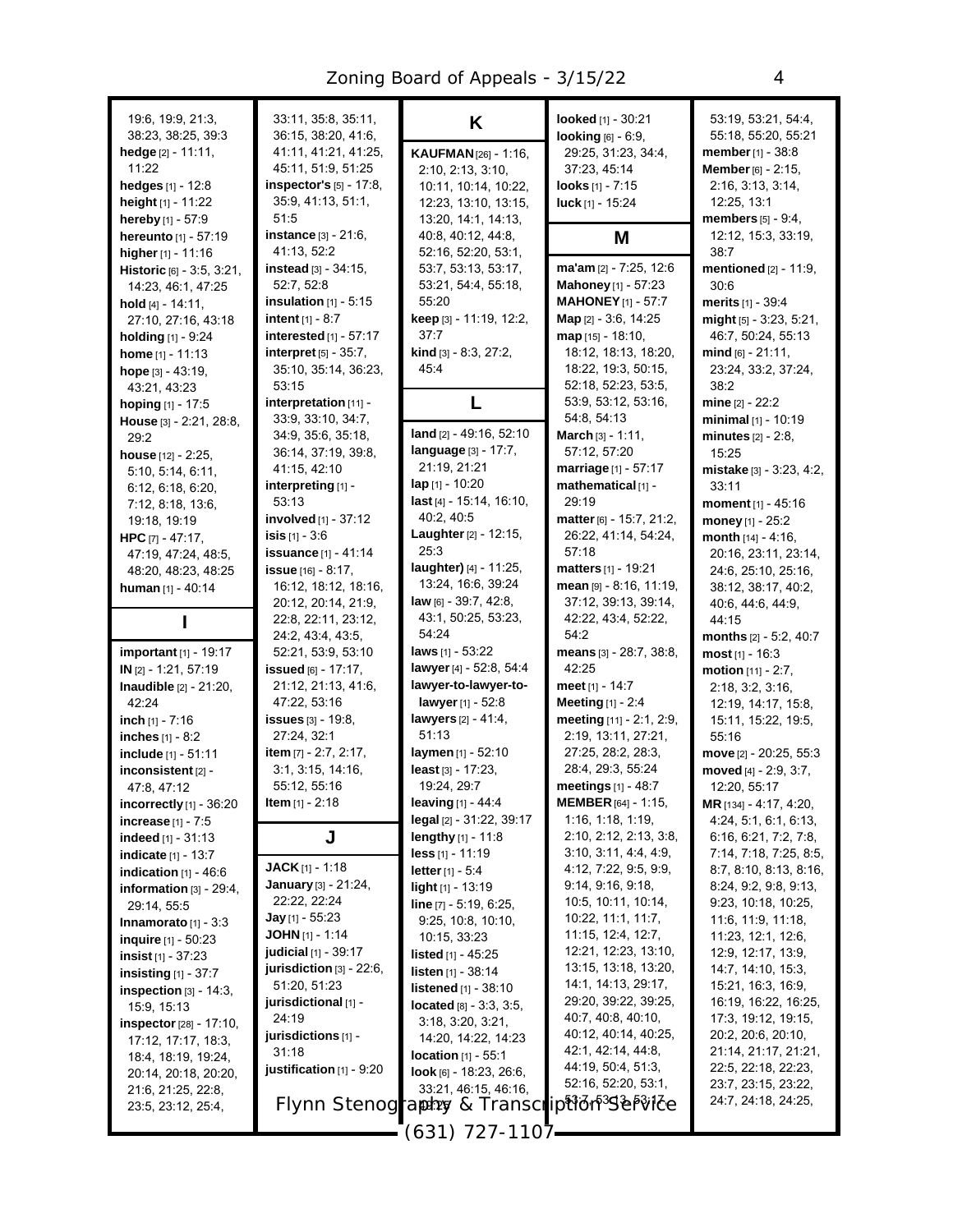| 25:17, 26:9, 26:12,<br>26:15, 26:24, 27:1,<br>27:8, 27:14, 27:20,<br>28.9, 28.11, 28.19, | 18:25<br>never [5] - 32:14,<br>32:15, 32:17, 47:1<br>new [3] - 6:12, 23:12, | once [1] - 27:19<br>one [44] - 6:14, 7:16,<br>9:23, 11:9, 18:4,<br>18:17, 18:19, 19:12, | past [1] - 42:6<br><b>PAUL</b> $[1]$ - 1:22<br>pay [2] - 23:19, 25:7<br>people [1] - 16:3 | postpone [1] - 23:11<br>power [6] - 20:19,<br>21:7, 21:25, 22:13,<br>35:19, 50:5 |
|------------------------------------------------------------------------------------------|-----------------------------------------------------------------------------|-----------------------------------------------------------------------------------------|-------------------------------------------------------------------------------------------|----------------------------------------------------------------------------------|
| 28:22, 28:25, 29:22,                                                                     | 24:2                                                                        | 19:20, 20:7, 20:8,                                                                      | per [2] - 33:11, 41:16                                                                    | precedent [2] - 49:13,                                                           |
| 30:16, 30:20, 31:4,                                                                      | New [4] - 3:19, 14:20,                                                      | 20:10, 21:12, 21:13,                                                                    | perfect [2] - 43:8                                                                        | 49:23                                                                            |
| 31:11, 31:17, 32:12,                                                                     | 14:21, 57:8                                                                 | 21:16, 23:24, 24:2,                                                                     | perhaps [5] - 13:7,                                                                       | preemptively [1] -                                                               |
| 32:19, 32:25, 33:3,                                                                      | <b>NEW</b> [2] - 1:2, 57:3                                                  | 24:5, 27:5, 31:19,                                                                      | 27:6, 27:16, 34:10,                                                                       | 20:11                                                                            |
| 33:20, 34:8, 34:12,<br>34:24, 35:3, 35:13,                                               | next [16] - 2:19, 23:11,                                                    | 32:19, 33:17, 33:24,<br>34:5, 38:7, 40:8,                                               | 38:17                                                                                     | premature [3] - 40:15,                                                           |
| 35:24, 36:6, 36:22,                                                                      | 23:14, 24:5, 25:10,<br>25:16, 27:20, 27:24,                                 | 40:13, 41:1, 41:12,                                                                     | permit [1] - 51:8<br>permitted [3] - 45:5,                                                | 41:21, 41:23<br>prematurely [1] - 40:1                                           |
| 37:1, 37:3, 37:18,                                                                       | 28:2, 28:4, 28:12,                                                          | 41:15, 41:18, 42:8,                                                                     | 45:19, 47:4                                                                               | prepared [3] - 37:16,                                                            |
| 38:3, 38:19, 39:5,                                                                       | 38:12, 38:17, 44:6,                                                         | 42:16, 43:9, 47:3,                                                                      | personally [1] - 37:15                                                                    | 38:4, 50:11                                                                      |
| 39:18, 41:5, 42:2,                                                                       | 44:9, 44:15                                                                 | 50:9, 50:16, 50:21,                                                                     | philosophical [1] -                                                                       | prescribed [2] - 32:10,                                                          |
| 42:21, 42:25, 43:16,                                                                     | <b>night</b> $[1] - 2.24$                                                   | 52:14, 52:21, 52:24,                                                                    | 42:13                                                                                     | 33:14                                                                            |
| 43:22, 43:25, 44:21,                                                                     | non $[1] - 46.5$                                                            | 53:5, 54:12, 54:13                                                                      | phone [1] - 31:23                                                                         | <b>present</b> $[3] - 6:25$ ,                                                    |
| 45:9, 45:21, 46:13,<br>46:16, 46:22, 47:1,                                               | non-point $[1]$ - 46:5                                                      | <b>One</b> $[5] - 1.7, 3.4,$                                                            | photographs [1] -                                                                         | 24:18, 33:12                                                                     |
| 47:11, 47:14, 47:21,                                                                     | none [2] - 34:4, 34:14                                                      | 3:20, 14:22, 57:12                                                                      | 36:16                                                                                     | <b>Present</b> $[3] - 2:15$ ,                                                    |
| 47:24, 48:2, 48:10,                                                                      | normal [1] - 27:10                                                          | ones $[1] - 45.2$<br>opinion [6] - 36:9,                                                | physical [1] - 44:14                                                                      | 3:13, 12:25                                                                      |
| 48:13, 48:18, 48:23,                                                                     | north [2] - 4:5, 5:19<br><b>NOT</b> $[1] - 1:17$                            | 36:11, 36:18, 46:3,                                                                     | piece [3] - 20:16,                                                                        | <b>PRESENT</b> [1] - 1:17                                                        |
| 48:25, 49:6, 49:10,                                                                      | notarized [2] - 27:12,                                                      | 52:5                                                                                    | 20:17, 24:10                                                                              | presentation [1] -<br>19:7                                                       |
| 49:18, 49:21, 50:23,                                                                     | 30:6                                                                        | opposed [2] - 52:9,                                                                     | pieces [2] - 50:12,<br>50:14                                                              | <b>presented</b> $[2] - 18:16$ ,                                                 |
| 51:18, 54:17, 54:20,                                                                     | Notary [1] - 57:8                                                           | 52:13                                                                                   | $pin [1] - 24:1$                                                                          | 37:17                                                                            |
| 55.9                                                                                     | notes $[1] - 27:3$                                                          | order $[1] - 2:1$                                                                       | place [1] - 52:1                                                                          | Preservation [1] -                                                               |
| MS [11] - 21:20, 28:14,                                                                  | nothing [3] - 9:22,                                                         | ordinary [1] - 50:18                                                                    | Places [1] - 46:1                                                                         | 47:25                                                                            |
| 28:17, 31:1, 31:10,                                                                      | 31:13, 41:16                                                                | original [5] - 22:17,                                                                   | plan [4] - 5:6, 6:21,                                                                     | pretty [3] - 11:11,                                                              |
| 33.5, 44.7, 44.17,<br>46:15, 48:16, 48:19                                                | Notice [25] - 17:8,                                                         | 23:18, 24:5, 25:12,                                                                     | 10:6, 38:16                                                                               | 12:2, 50:21                                                                      |
| municipal $[1]$ - 51:21                                                                  | 20.4, 20.15, 21:18,                                                         | 26:20                                                                                   | <b>Planning</b> [1] - 52:2                                                                | <b>previous</b> $[1] - 27:6$                                                     |
| municipalities [1] -                                                                     | 21:19, 22:3, 22:8,                                                          | originally $[1]$ - 5:9<br>ourselves [1] - 47:7                                          | plot $[1] - 5:7$                                                                          | <b>price</b> $[1] - 25:2$                                                        |
| 25:25                                                                                    | 22:11, 22:17, 22:21,<br>23.6, 23.8, 23.12,                                  | <b>outcome</b> $[1] - 57:18$                                                            | plumbing [1] - 5:12                                                                       | <b>printing</b> $[1] - 17:6$<br>problem [3] - 9:2,                               |
| municipality [1] -                                                                       | 24:2, 24:4, 25:11,                                                          | own [2] - 32:16, 44:19                                                                  | point [3] - 17:10, 46:5,<br>54:20                                                         | 24:19, 30:4                                                                      |
| 25:22                                                                                    | 26:15, 27:23, 38:13,                                                        | owner [1] - 30:7                                                                        | pointed [1] - 16:12                                                                       | problems [1] - 44:14                                                             |
| must [1] - 54:24                                                                         | 41:6, 41:7, 42:18,                                                          | ownership [2] - 18:15,                                                                  | police [1] - 11:25                                                                        | procedural $[1]$ - 21:9                                                          |
|                                                                                          | 42:19, 45:13, 50:7                                                          | 18:22                                                                                   | pool [16] - 5:5, 5:10,                                                                    | procedure [1] - 23:16                                                            |
| N                                                                                        | notice [7] - 11:10,                                                         | owns [1] - 53:25                                                                        | 5:13, 6:10, 6:11,                                                                         | proceed [1] - 37:22                                                              |
| N/A [6] - 34:16, 34:20                                                                   | 16:10, 16:13, 17:6,                                                         |                                                                                         | 6:17, 6:20, 7:12,                                                                         | proceedings [1] -                                                                |
| name [3] - 4:18, 15:1,                                                                   | 23:18, 24:11, 45:6                                                          | P                                                                                       | 10:6, 10:8, 10:17,                                                                        | 57:11                                                                            |
| 15:4                                                                                     | Notices [1] - 21:11<br>November [1] - 21:12                                 | $p.m$ [4] - 1:12, 2:1,                                                                  | 10:20, 13:6, 13:7,                                                                        | $process$ [9] - 25:22,                                                           |
| napkin [1] - 37:11                                                                       | nullity [1] - 22:7                                                          | 28:7, 55:24                                                                             | 16:14, 16:18                                                                              | 26:5, 34:23, 35:2,<br>37:6, 37:12, 37:13,                                        |
| <b>narrow</b> $[3] - 50:21$ ,                                                            | number [6] - 16:12,                                                         | <b>p.m.</b> $[1] - 2:20$                                                                | <b>PORTILLO</b> [36] - 4:17,<br>4:20, 4:24, 5:1, 6:1,                                     | 38:1, 52:5                                                                       |
| 51:7, 51:19                                                                              | 18:20, 23:24, 42:5,                                                         | <b>page</b> $[5]$ - 33:21, 34:2,                                                        | 6:13, 6:16, 6:21, 7:2,                                                                    | <b>progress</b> $[1] - 39.1$                                                     |
| <b>narrower</b> [2] - 50:21,<br>51:16                                                    | 45:24, 53:6                                                                 | 34:15, 34:17, 34:19                                                                     | 7:8, 7:14, 7:18, 7:25,                                                                    | <b>project</b> $[1] - 16:1$                                                      |
| nature [2] - 18:24,                                                                      | <b>numbers</b> [2] - 18:13,                                                 | <b>pages</b> [1] - $33:25$                                                              | 8:5, 8:7, 8:10, 8:13,                                                                     | <b>proper</b> $[1] - 27:22$                                                      |
| 40:17                                                                                    | 52:23                                                                       | paid [2] - 20:13, 31:25                                                                 | 8:16, 8:24, 9:2, 9:8,                                                                     | properly [2] - 20:24,                                                            |
| need [15] - 2:24,                                                                        | NY [3] - 1:9, 2:22,                                                         | <b>pallas</b> $[1] - 41:3$<br><b>PALLAS</b> $[4] - 1:22$ ,                              | 9:13, 9:23, 10:18,                                                                        | 55:13                                                                            |
| 10:15, 10:16, 17:5,                                                                      | 57:13                                                                       | 3:25, 6.5, 45.18                                                                        | 10:25, 11:6, 11:9,                                                                        | <b>property</b> $[18] - 3.3$ ,                                                   |
| 20:22, 26:17, 26:20,                                                                     | O                                                                           | <b>paper</b> [2] - 20:17,                                                               | 11:18, 11:23, 12:1,<br>12:6, 12:9, 12:17,                                                 | 3:18, 3:20, 3:22,<br>9:24, 14:5, 14:19,                                          |
| 29:14, 29:23, 32:22,                                                                     |                                                                             | 24:10                                                                                   | 13.9, 14.7, 14.10                                                                         | 14:21, 14:24, 16:24,                                                             |
| 32:24, 35:16, 44:11,                                                                     | o'clock [5] - 13:4,                                                         | <b>parking</b> $[2] - 7:20$ ,                                                           | <b>Portillo</b> [1] - 4:21                                                                | 40:17, 46:12, 46:19,                                                             |
| 55.5                                                                                     | 13:25, 14:4, 29:3                                                           | 7:21                                                                                    | portion [5] - 11:12,                                                                      | 47:19, 48:8, 49:13,                                                              |
| <b>needed</b> [1] - $35:11$<br>needs $[1]$ - 17:25                                       | <b>obviously</b> $[3] - 19:15$ ,                                            | part $[1] - 9.11$                                                                       | 16:10, 29:23, 33:11,                                                                      | 51:11, 54:1                                                                      |
| <b>nefarious</b> $[1] - 40:22$                                                           | 20:19, 36:4                                                                 | particular [5] - 17:7,                                                                  | 36:19                                                                                     | <b>proposed</b> $[2] - 16:24$ ,                                                  |
| negotiated $[3]$ - 52:5,                                                                 | <b>OF</b> [6] - 1:1, 1:2, 1:4,                                              | 18:1, 18:10, 31:14,                                                                     | <b>position</b> $[6] - 21.5$ ,                                                            | 45:5                                                                             |
| 54:21, 54:22                                                                             | 57:3, 57:5<br>often [1] - 51:20                                             | 54:11<br>parties [2] - 42:17,                                                           | 45:10, 45:19, 47:8,                                                                       | proposing $[2] - 5.9$ ,                                                          |
| neighborhood [2] -                                                                       | oldFy <i>y14912Stenog</i>                                                   | raphy & Transcripation Seisince                                                         | 47:12, 50:13                                                                              | 7:4                                                                              |
|                                                                                          |                                                                             |                                                                                         |                                                                                           | provide [2] - 27:22,                                                             |
|                                                                                          |                                                                             | 1107 - 127 - 1107                                                                       |                                                                                           |                                                                                  |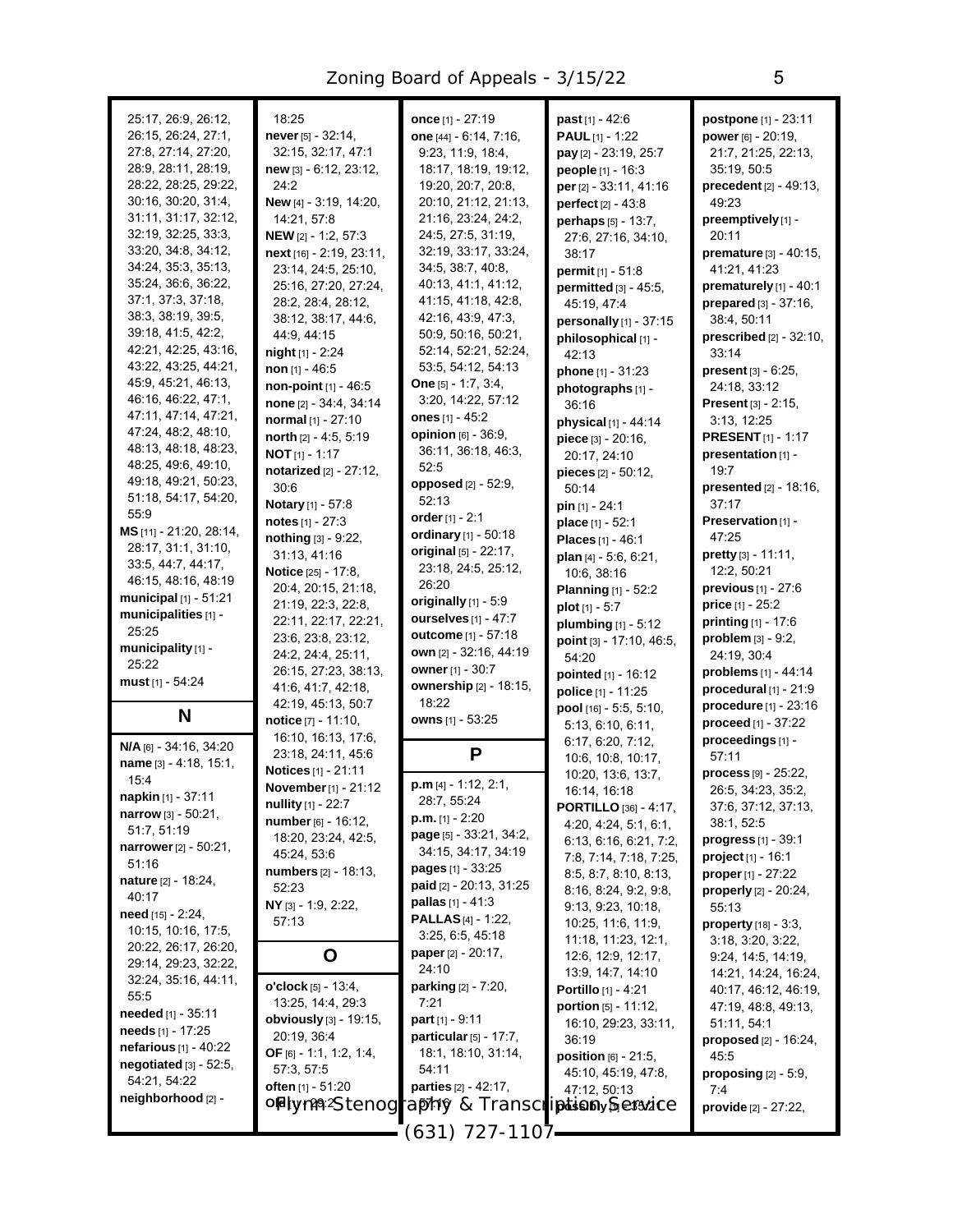| 32:10<br>provided $[8] - 5.6$ ,<br>5:15, 6:2, 21:4,<br>32:10, 36:17, 42:7<br>provision $[2] - 9.6$ ,<br>11:4<br>public [16] - 3:17,<br>8:22, 10:24, 12:12,<br>13:2, 14:4, 14:18,<br>15:10, 15:15, 19:5,<br>19.9, 21:3, 38:23,<br>38:24, 39:3<br><b>Public</b> $[1] - 57:8$<br><b>purported</b> [2] - 20:18,<br>23:1 | 24:13<br><b>recourse</b> $[1] - 43.15$<br>refer $[1] - 23:2$<br>referring [1] - 21:14<br>reflects [1] - 31:22<br><b>refused</b> [2] - 48:20,<br>48:21<br>regarding $[1] - 14:18$<br>Register [1] - 45:25<br>registered $[1]$ - 46:2<br>Regular [1] - 2:4<br><b>REGULAR</b> [1] - 1:5<br>regulation $[1]$ - 45:6<br>relate [1] - 23:2<br>related [1] - 57:15 | reviewing [1] - 50:25<br><b>revise</b> $[1] - 5:3$<br>revised [3] - 5:4, 10:2,<br>10:3<br>revision $[1] - 7:3$<br>rights $[1] - 42.8$<br>road [2] - 31:19, 37:8<br><b>ROBERT</b> [1] - 1:23<br>role [4] - 50:20, 51:7,<br>51:16<br>roll [1] - 55:23<br>root $[1]$ - 53:18<br>rules [1] - 26:4<br>S | 45:20, 45:23, 46:20,<br>46.24, 47.9, 47.13,<br>47:16, 47:23, 47:25,<br>48.4, 48.11, 48.17,<br>48:20, 48:24, 49:3,<br>49:7, 49:14, 49:19,<br>50:3, 52:4, 53:2,<br>53.5, 54.9, 54.19,<br>55:4, 55:11, 55:19,<br>55:22<br>satisfaction [1] -<br>23:13<br>satisfy [2] - 23:10,<br>39:16<br>save [1] - 25:16 | several [1] - 20:23<br>shorthanded [1] - 2:5<br>showed [2] - 40:8,<br>40:13<br>shows $[3]$ - 10.3, 10.6,<br>50:15<br>side [4] - 6:11, 7:10,<br>36:19, 50:14<br>side" $[1] - 4:6$<br><b>signature</b> $[1] - 34.18$<br>signed [2] - 5:23, 27:7<br>similar $[2] - 16:12$ ,<br>18:8<br>site [9] - 3:17, 11:10,<br>13.12, 13.14, 14.3, |
|---------------------------------------------------------------------------------------------------------------------------------------------------------------------------------------------------------------------------------------------------------------------------------------------------------------------|-------------------------------------------------------------------------------------------------------------------------------------------------------------------------------------------------------------------------------------------------------------------------------------------------------------------------------------------------------------|----------------------------------------------------------------------------------------------------------------------------------------------------------------------------------------------------------------------------------------------------------------------------------------------------|---------------------------------------------------------------------------------------------------------------------------------------------------------------------------------------------------------------------------------------------------------------------------------------------------------|------------------------------------------------------------------------------------------------------------------------------------------------------------------------------------------------------------------------------------------------------------------------------------------------------------------------------------|
| purpose [2] - 46:17,<br>49:11                                                                                                                                                                                                                                                                                       | relates [1] - 22:5                                                                                                                                                                                                                                                                                                                                          | SALADINO [164] -                                                                                                                                                                                                                                                                                   | scale $[1] - 7.16$<br>schedule [7] - 2:18,                                                                                                                                                                                                                                                              | 14:18, 38:16, 45:24,                                                                                                                                                                                                                                                                                                               |
| put [9] - 4:14, 5:14,                                                                                                                                                                                                                                                                                               | relief [2] - 31:22, 39:6<br>remain $[1] - 7:23$                                                                                                                                                                                                                                                                                                             | 1:14, 2:2, 2:11, 2:14,                                                                                                                                                                                                                                                                             | 3:16, 13:2, 14:17,                                                                                                                                                                                                                                                                                      | 46:1<br><b>sites</b> [1] - 30:21                                                                                                                                                                                                                                                                                                   |
| 19:5, 24:1, 34:17,                                                                                                                                                                                                                                                                                                  | remedy [1] - 41:23                                                                                                                                                                                                                                                                                                                                          | 3.9, 3.12, 4.1, 4.7,                                                                                                                                                                                                                                                                               | 31:14, 31:20, 55:7                                                                                                                                                                                                                                                                                      | situation $[1]$ - 11:5                                                                                                                                                                                                                                                                                                             |
| 38:12, 45:3, 47:7,                                                                                                                                                                                                                                                                                                  | remember [2] - 33:24,                                                                                                                                                                                                                                                                                                                                       | 4:10, 4:14, 4:18,                                                                                                                                                                                                                                                                                  | School [3] - 2:21,                                                                                                                                                                                                                                                                                      | $\sin$ [5] - 13.4, 13.11,                                                                                                                                                                                                                                                                                                          |
| 47:11                                                                                                                                                                                                                                                                                                               | 48.9                                                                                                                                                                                                                                                                                                                                                        | 4:22, 4:25, 5:20, 6:3,                                                                                                                                                                                                                                                                             | 28:8, 29:2                                                                                                                                                                                                                                                                                              | 14:4, 29:3                                                                                                                                                                                                                                                                                                                         |
| Q                                                                                                                                                                                                                                                                                                                   | remind $[1] - 55:4$                                                                                                                                                                                                                                                                                                                                         | 6.6, 6.15, 6.19, 6.23,<br>7.7, 7.9, 7.15, 7.24,                                                                                                                                                                                                                                                    | scrivener $[1] - 4.12$<br>scrivener's $[2] - 4.8$ ,                                                                                                                                                                                                                                                     | <b>Sixth</b> $[2] - 3:15, 3:19$                                                                                                                                                                                                                                                                                                    |
|                                                                                                                                                                                                                                                                                                                     | removed [1] - 5:11                                                                                                                                                                                                                                                                                                                                          | 8:1, 8:6, 8:8, 8:11,                                                                                                                                                                                                                                                                               | 4:10                                                                                                                                                                                                                                                                                                    | <b>SOLOMAN</b> [1] - 1:19<br>Soloman) [3] - 2:16,                                                                                                                                                                                                                                                                                  |
| question's [1] - 49:5                                                                                                                                                                                                                                                                                               | renovations [1] -<br>22:22                                                                                                                                                                                                                                                                                                                                  | 8:14, 8:20, 8:25, 9:3,                                                                                                                                                                                                                                                                             | second [6] - 2:10, 3:8,                                                                                                                                                                                                                                                                                 | 3:14, 13:1                                                                                                                                                                                                                                                                                                                         |
| questions $[7] - 9.4$ ,                                                                                                                                                                                                                                                                                             | report $[1] - 4:15$                                                                                                                                                                                                                                                                                                                                         | 9:15, 9:17, 10:1,                                                                                                                                                                                                                                                                                  | 12:21, 16:23, 34:2,                                                                                                                                                                                                                                                                                     | sometimes $[1] - 8:2$                                                                                                                                                                                                                                                                                                              |
| 19:25, 25:15, 25:16,                                                                                                                                                                                                                                                                                                | <b>Reporter</b> [1] - 57:7                                                                                                                                                                                                                                                                                                                                  | 10:9, 10:12, 10:23,                                                                                                                                                                                                                                                                                | 55:18                                                                                                                                                                                                                                                                                                   | somewhat [1] - 10:20                                                                                                                                                                                                                                                                                                               |
| 25:18, 40:23, 44:25                                                                                                                                                                                                                                                                                                 | represent [1] - 40:9                                                                                                                                                                                                                                                                                                                                        | 11:16, 11:21, 11:24,                                                                                                                                                                                                                                                                               | SECRETARY <sub>[5]</sub> -                                                                                                                                                                                                                                                                              | sophisticated [2] -                                                                                                                                                                                                                                                                                                                |
| quite [4] - 16:15,<br>40.25, 42.4, 51.7                                                                                                                                                                                                                                                                             | representative [1] -                                                                                                                                                                                                                                                                                                                                        | 12:3, 12:8, 12:10,<br>12:18, 12:22, 12:24,                                                                                                                                                                                                                                                         | 1:24, 29:7, 29:9,<br>29:11, 30:9                                                                                                                                                                                                                                                                        | 32:6, 32:7                                                                                                                                                                                                                                                                                                                         |
| quorum $[1] - 38.7$                                                                                                                                                                                                                                                                                                 | 30:8                                                                                                                                                                                                                                                                                                                                                        | 13:13, 13:17, 13:23,                                                                                                                                                                                                                                                                               | section [4] - 35:10,                                                                                                                                                                                                                                                                                    | sorry [5] - 17:2, 28:21,                                                                                                                                                                                                                                                                                                           |
|                                                                                                                                                                                                                                                                                                                     | $request$ [3] - 26:18,                                                                                                                                                                                                                                                                                                                                      | 14:2, 14:8, 14:11,                                                                                                                                                                                                                                                                                 | 36:23, 38:19, 41:15                                                                                                                                                                                                                                                                                     | 29:10, 31:10, 48:8<br>sort [4] - 9:14, 19:8,                                                                                                                                                                                                                                                                                       |
| R                                                                                                                                                                                                                                                                                                                   | 48.21, 48.22<br>require [2] - 4:5, 23:18                                                                                                                                                                                                                                                                                                                    | 14:15, 15:20, 15:24,                                                                                                                                                                                                                                                                               | see [16] - 6:12, 6:24,                                                                                                                                                                                                                                                                                  | 42:12, 48:15                                                                                                                                                                                                                                                                                                                       |
|                                                                                                                                                                                                                                                                                                                     | required $[2] - 16:14$ ,                                                                                                                                                                                                                                                                                                                                    | 16:7, 16:17, 16:20,                                                                                                                                                                                                                                                                                | 7:9, 7:10, 7:11, 13:6,                                                                                                                                                                                                                                                                                  | sound $[2] - 5.15, 5.16$                                                                                                                                                                                                                                                                                                           |
| $R-2$ [3] $-3.4$ , 3.20,<br>14:22                                                                                                                                                                                                                                                                                   | 29:4                                                                                                                                                                                                                                                                                                                                                        | 16:23, 17:1, 19:11,                                                                                                                                                                                                                                                                                | 14:8, 28:7, 42:12,                                                                                                                                                                                                                                                                                      | <b>sounds</b> $[1] - 53.9$                                                                                                                                                                                                                                                                                                         |
| racket <sub>[1]</sub> - 2:23                                                                                                                                                                                                                                                                                        | requires $[2] - 3:22$ ,                                                                                                                                                                                                                                                                                                                                     | 19:14, 19:22, 20:4,<br>20:8, 21:10, 21:16,                                                                                                                                                                                                                                                         | 43:17, 48:8, 54:6,                                                                                                                                                                                                                                                                                      | <b>source</b> $[1] - 46.5$                                                                                                                                                                                                                                                                                                         |
| raised [1] - 32:1                                                                                                                                                                                                                                                                                                   | 14:24                                                                                                                                                                                                                                                                                                                                                       | 22:2, 22:14, 22:20,                                                                                                                                                                                                                                                                                | 54:25, 55:8<br>seek $[1] - 42.9$                                                                                                                                                                                                                                                                        | <b>sources</b> [1] - 30:22                                                                                                                                                                                                                                                                                                         |
| rather [2] - 20:20,                                                                                                                                                                                                                                                                                                 | residential $[1]$ - 19:21                                                                                                                                                                                                                                                                                                                                   | 23:3, 23:9, 23:21,                                                                                                                                                                                                                                                                                 | seeking [1] - 16:15                                                                                                                                                                                                                                                                                     | South [2] - 1:8, 57:13                                                                                                                                                                                                                                                                                                             |
| 44:15                                                                                                                                                                                                                                                                                                               | resolve [1] - 43:17                                                                                                                                                                                                                                                                                                                                         | 23:23, 24:16, 24:20,                                                                                                                                                                                                                                                                               | seem [1] - 53:21                                                                                                                                                                                                                                                                                        | Southold [3] - 31:19,                                                                                                                                                                                                                                                                                                              |
| reach [2] - 42:12,                                                                                                                                                                                                                                                                                                  | respect [8] - 17:14,                                                                                                                                                                                                                                                                                                                                        | 25:1, 25:8, 25:20,                                                                                                                                                                                                                                                                                 | semi [1] - 43:8                                                                                                                                                                                                                                                                                         | 32:5<br>specific [2] - 31:12,                                                                                                                                                                                                                                                                                                      |
| 54:15                                                                                                                                                                                                                                                                                                               | 22:9, 23:17, 34:23,<br>41:24, 49:13, 51:5,                                                                                                                                                                                                                                                                                                                  | 26:10, 26:14, 26:22,                                                                                                                                                                                                                                                                               | semi-perfect [1] - 43:8                                                                                                                                                                                                                                                                                 | 44:22                                                                                                                                                                                                                                                                                                                              |
| read $[4] - 3.7, 27.17$ ,                                                                                                                                                                                                                                                                                           | 51:18                                                                                                                                                                                                                                                                                                                                                       | 26:25, 27:2, 27:5,                                                                                                                                                                                                                                                                                 | <b>seminars</b> $[2] - 26:7$ ,                                                                                                                                                                                                                                                                          | <b>spoken</b> [1] - 54:17                                                                                                                                                                                                                                                                                                          |
| 45.1, 49.14                                                                                                                                                                                                                                                                                                         | respectfully [1] -                                                                                                                                                                                                                                                                                                                                          | 27:9, 27:16, 28:1,<br>28:10, 28:13, 28:15,                                                                                                                                                                                                                                                         | 33:15                                                                                                                                                                                                                                                                                                   | springs $[2] - 43.21$ ,                                                                                                                                                                                                                                                                                                            |
| real $[1]$ - 53:23<br>realize [2] - 32:4, 40:1                                                                                                                                                                                                                                                                      | 15:13                                                                                                                                                                                                                                                                                                                                                       | 28:20, 28:24, 29:1,                                                                                                                                                                                                                                                                                | <b>sense</b> [2] - 11:13,                                                                                                                                                                                                                                                                               | 43:23                                                                                                                                                                                                                                                                                                                              |
| really [12] - 9:9, 9:21,                                                                                                                                                                                                                                                                                            | <b>responded</b> $[1] - 17:21$                                                                                                                                                                                                                                                                                                                              | 29:8, 29:10, 29:13,                                                                                                                                                                                                                                                                                | 51:15<br><b>separate</b> [5] - 18:13,                                                                                                                                                                                                                                                                   | <b>square</b> [1] - 50:17                                                                                                                                                                                                                                                                                                          |
| 10:19, 10:20, 14:13,                                                                                                                                                                                                                                                                                                | responding $[1]$ - 49:4                                                                                                                                                                                                                                                                                                                                     | 29:18, 29:21, 30:1,                                                                                                                                                                                                                                                                                | 18:14, 18:22, 39:7                                                                                                                                                                                                                                                                                      | squared [2] - 43:5,                                                                                                                                                                                                                                                                                                                |
| 18:5, 35:5, 42:17,                                                                                                                                                                                                                                                                                                  | rest $[2]$ - 38:15, 44:5                                                                                                                                                                                                                                                                                                                                    | 30:11, 30:18, 31:3,                                                                                                                                                                                                                                                                                | <b>SESSION</b> [1] - 1:5                                                                                                                                                                                                                                                                                | 43:10                                                                                                                                                                                                                                                                                                                              |
| 50.6, 51:7, 52:11                                                                                                                                                                                                                                                                                                   | rests [1] - 20:19                                                                                                                                                                                                                                                                                                                                           | 31.5, 31.16, 32.3,                                                                                                                                                                                                                                                                                 | set [9] - 13:3, 13:4,                                                                                                                                                                                                                                                                                   | $SS$ [1] - 57:4<br>staff [1] - 17:21                                                                                                                                                                                                                                                                                               |
| rear $[6] - 5.7, 6.22,$                                                                                                                                                                                                                                                                                             | reversal [14] - 17:14,<br>17:16, 18:9, 31:21,                                                                                                                                                                                                                                                                                                               | 32:13, 32:20, 33:1,                                                                                                                                                                                                                                                                                | 14:3, 15:9, 15:10,                                                                                                                                                                                                                                                                                      | <b>stake</b> [1] - 13:5                                                                                                                                                                                                                                                                                                            |
| 10:4, 10:13, 11:13,                                                                                                                                                                                                                                                                                                 | 32:23, 34:12, 35:18,                                                                                                                                                                                                                                                                                                                                        | 33.4, 33.6, 34.6,<br>34:10, 34:22, 35:1,                                                                                                                                                                                                                                                           | 15:15, 24:9, 49:12,                                                                                                                                                                                                                                                                                     | <b>stakes</b> $[2] - 13.8$ ,                                                                                                                                                                                                                                                                                                       |
| 13:8                                                                                                                                                                                                                                                                                                                | 35:22, 36:21, 36:25,                                                                                                                                                                                                                                                                                                                                        | 36.4, 36.8, 36.24,                                                                                                                                                                                                                                                                                 | 57:19                                                                                                                                                                                                                                                                                                   | 13:21                                                                                                                                                                                                                                                                                                                              |
| <b>Reardon</b> $[3] - 2:16$ ,<br>3:14, 13:1                                                                                                                                                                                                                                                                         | 37.4, 37.19, 42.9,                                                                                                                                                                                                                                                                                                                                          | 37:2, 37:5, 37:20,                                                                                                                                                                                                                                                                                 | setback [1] - 10:11                                                                                                                                                                                                                                                                                     | <b>staking</b> [1] - 14:5                                                                                                                                                                                                                                                                                                          |
| <b>REARDON</b> $[1]$ - 1:18                                                                                                                                                                                                                                                                                         | 42:10                                                                                                                                                                                                                                                                                                                                                       | 38:4, 38:22, 39:11,                                                                                                                                                                                                                                                                                | <b>SETH</b> $[1]$ - 1:16                                                                                                                                                                                                                                                                                | start $[1]$ - 29:24                                                                                                                                                                                                                                                                                                                |
| reason $[2] - 8.1, 19.17$                                                                                                                                                                                                                                                                                           | reversals $[1] - 42:6$                                                                                                                                                                                                                                                                                                                                      | 39:19, 39:23, 40:4,                                                                                                                                                                                                                                                                                | <b>setting</b> [1] - 17:24<br>settled [3] - 40:18,                                                                                                                                                                                                                                                      | <b>started</b> $[1] - 13:21$                                                                                                                                                                                                                                                                                                       |
| <b>received</b> $[1] - 26:16$                                                                                                                                                                                                                                                                                       | reverse $[1]$ - 35:14                                                                                                                                                                                                                                                                                                                                       | 40:24, 42:24, 43:3,                                                                                                                                                                                                                                                                                | 41:2, 51:13                                                                                                                                                                                                                                                                                             | <b>starts</b> $[1]$ - 29:3                                                                                                                                                                                                                                                                                                         |
| recognize [1] - 18:21                                                                                                                                                                                                                                                                                               | review $[2] - 36:16$ ,                                                                                                                                                                                                                                                                                                                                      | 43.21, 43:23, 44:3,                                                                                                                                                                                                                                                                                | settlement [2] - 54:21,                                                                                                                                                                                                                                                                                 | State [2] - 45:25, 57:8                                                                                                                                                                                                                                                                                                            |
| record $[2] - 16:21$ ,                                                                                                                                                                                                                                                                                              | <sup>39.17</sup> /ynn Stenog                                                                                                                                                                                                                                                                                                                                | 44:12.44-24-45:1<br>rapny & Trañsci                                                                                                                                                                                                                                                                | ipwen Service                                                                                                                                                                                                                                                                                           | <b>STATE</b> $[2] - 1.2, 57.3$                                                                                                                                                                                                                                                                                                     |
|                                                                                                                                                                                                                                                                                                                     |                                                                                                                                                                                                                                                                                                                                                             |                                                                                                                                                                                                                                                                                                    |                                                                                                                                                                                                                                                                                                         |                                                                                                                                                                                                                                                                                                                                    |
|                                                                                                                                                                                                                                                                                                                     |                                                                                                                                                                                                                                                                                                                                                             | (631) 727-1107-                                                                                                                                                                                                                                                                                    |                                                                                                                                                                                                                                                                                                         |                                                                                                                                                                                                                                                                                                                                    |